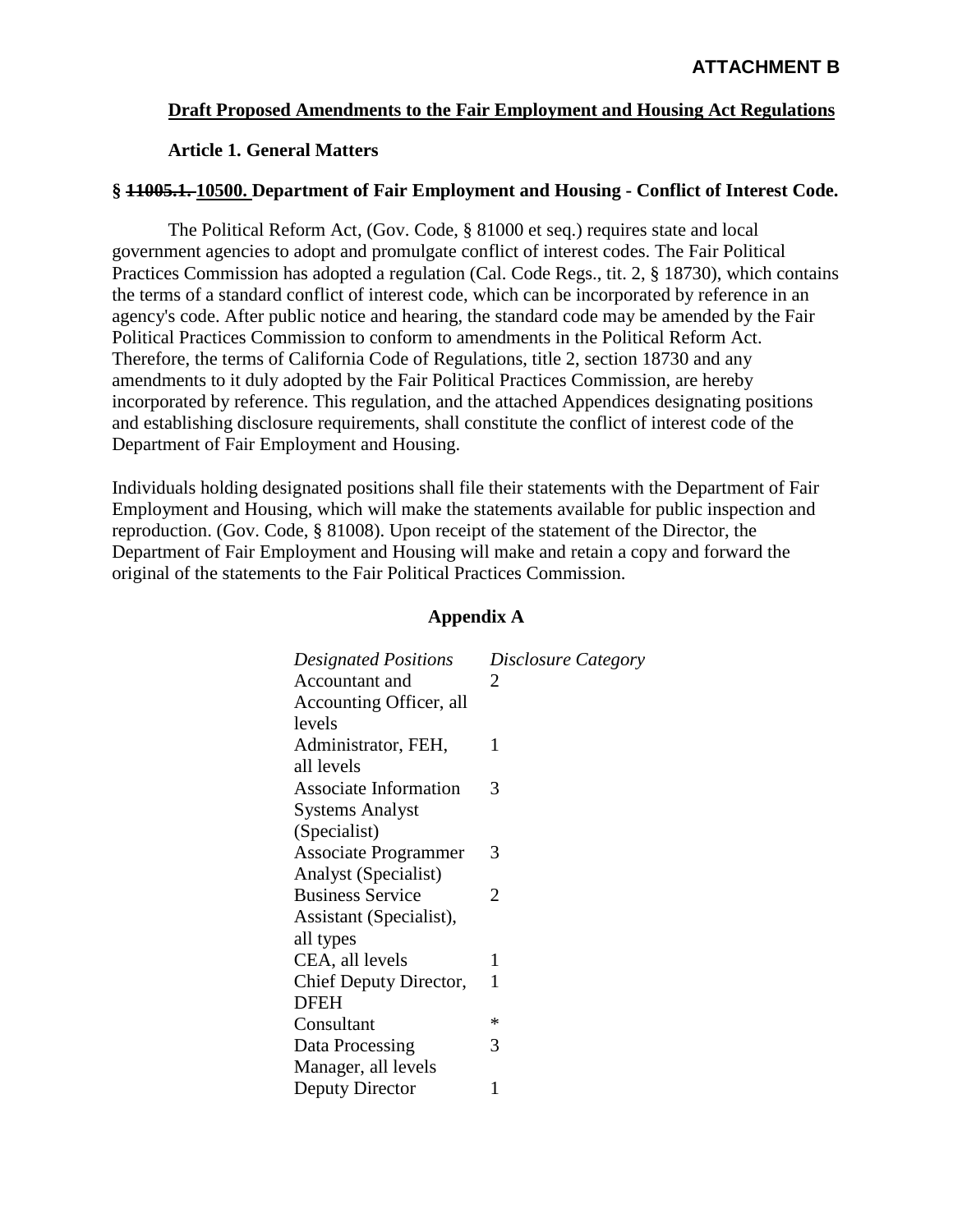Director 1 FEH Consultant, all ranges 1 Legal Counsel, all levels and types 1 Legal Analyst 1 Legal Assistant 1 Senior Legal Analyst 1 Senior Programmer Analyst (Specialist) 3 Staff Information Systems Analyst (Supervisor) 3 Staff Programmer Analyst (Specialist) 3 Staff Services Analyst 2 Staff Services Manager, all levels and types  $\mathcal{D}_{\mathcal{L}}$ 

# **Appendix B**

# *Disclosure Requirements*

### *Disclosure Category 1*

\_\_\_\_\_\_\_\_\_\_\_\_\_

Individuals holding positions assigned to Disclosure Category 1 must report interests in real property located within the State of California; investment and business positions in business entities, and income, including loans, gifts, and travel payments, from all sources.

### *Disclosure Category 2*

Individuals holding designated positions in Disclosure Category 2 must report investments and business positions in business entities, and income, including gifts, loans, and travel payments,

<sup>\*</sup> Consultants shall be included in the list of designated positions and shall disclose pursuant to the Disclosure Requirements in this conflict of interest code subject to the following limitation: The Director may determine in writing that a particular consultant, although holding a designated position, is hired to perform a range of duties that is limited in scope and thus is not required to fully comply with the disclosure requirements described in this section. Such written determination shall include a description of the consultant's duties and, based upon that description, a statement of the extent of disclosure requirements. The Director's determination is a public record and shall be retained for public inspection in the same manner and location as this conflict of interest code.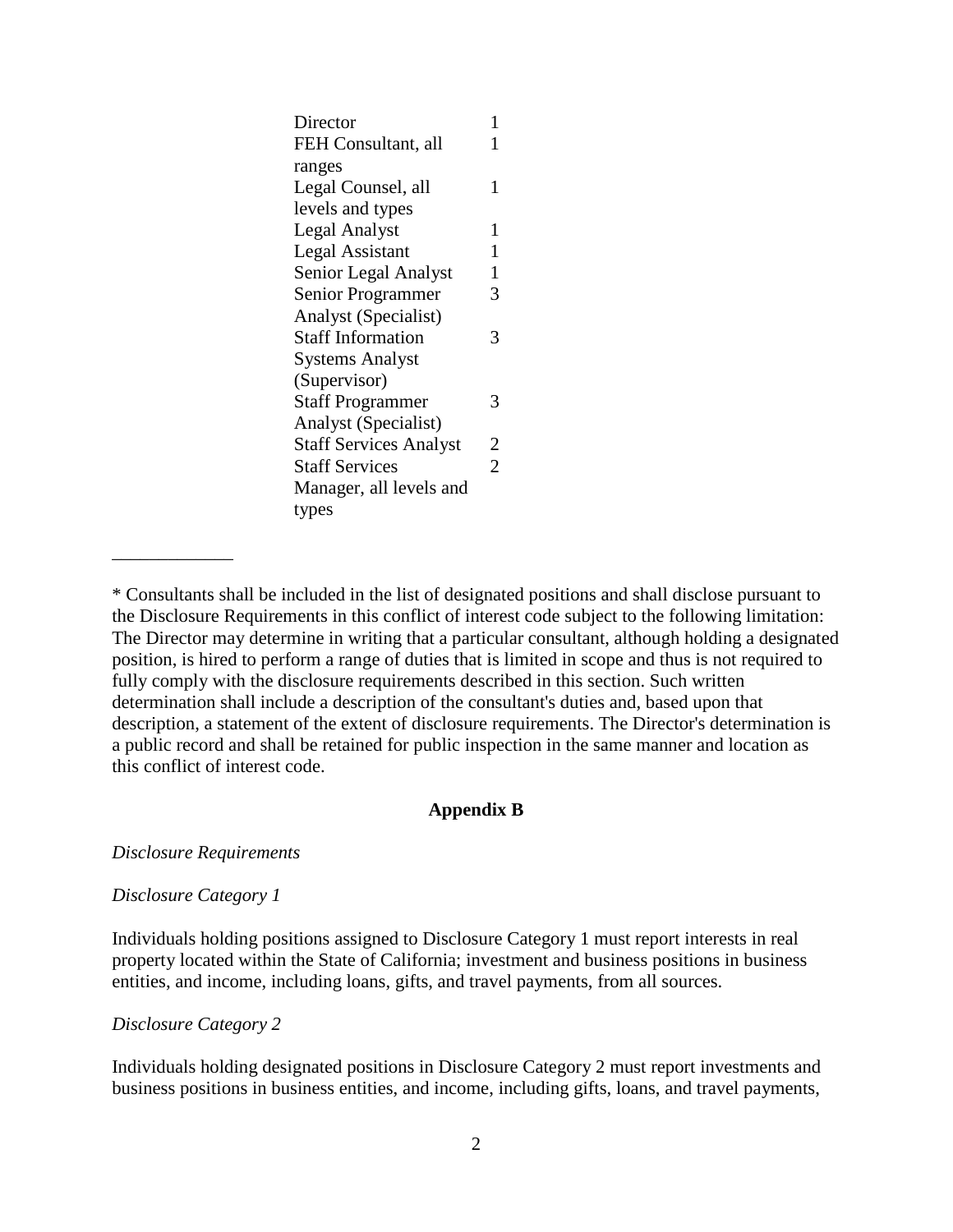from sources, of the type to provide services, supplies, materials, or equipment to the Department. Such services include, but are not limited to, legal recording/reporting services.

# *Disclosure Category 3*

Individuals holding designated positions in Disclosure Category 3 must report investments and business positions in business entities, and income, including gifts, loans, and travel payments, from sources, of the type to provide information technology or telecommunication services, goods, or supplies, including, but not limited to, software, hardware, or data retrieval and security services.

Note: Authority and reference cited: Section 81000 et seq., Government Code. (Section filed 6- 6-83, operative 7-6-83; approved by Fair Political Practices Commission 4-18-83; Register 83, No. 24).

## **§ 11006. Statement of Policy and Purpose.**

The public policy of the State of California is to protect and safeguard the civil rights of all individuals to seek, have access to, obtain, and hold employment without discrimination because of race, religious creed, color, national origin, ancestry, physical disability, mental disability, medical condition, genetic information, marital status, sex, gender, gender identity, gender expression, age for individuals over forty years of age, military and veteran status, and sexual orientation. Employment practices should treat all individuals equally, evaluating each on the basis of individual skills, knowledge and abilities and not on the basis of characteristics generally attributed to a group enumerated in the Act. The objectives of the California Fair Employment and Housing Act and these regulations are to promote equal employment opportunity and to assist all persons in understanding their rights, duties and obligations, so as to facilitate achievement of voluntary compliance with the law.

Note: Authority cited: Section 12935(a), Government Code. Reference: Sections 12920 and 12921(a), Government Code.

### **§ 11009. Principles of Employment Discrimination.**

(a) Unlawful Practices and Individual Relief. In allegations of employment discrimination, a finding that an employer or other covered entityrespondent has engaged in an unlawful employment practice is not dependent upon a showing of individual back pay or other compensable liability. Upon a finding that an employer or other covered entityrespondent has engaged in an unlawful employment practice and on order of appropriate relief, a severable and separate showing may be made that the complainant, complainants or class of complainants is entitled to individual or personal relief including, but not limited to, hiring, reinstatement or upgrading, back pay, restoration to membership in a respondent labor organization, or other relief in furtherance of the purpose of the Act.

(b) Liability of Employers. In view of the common law theory of *respondeat superior* and its codification in California Civil Code section 2338, an employer or other covered entity shall be liable for the discriminatory actions of its supervisors, managers or agents committed within the scope of their employment or relationship with the covered entity or, as defined in section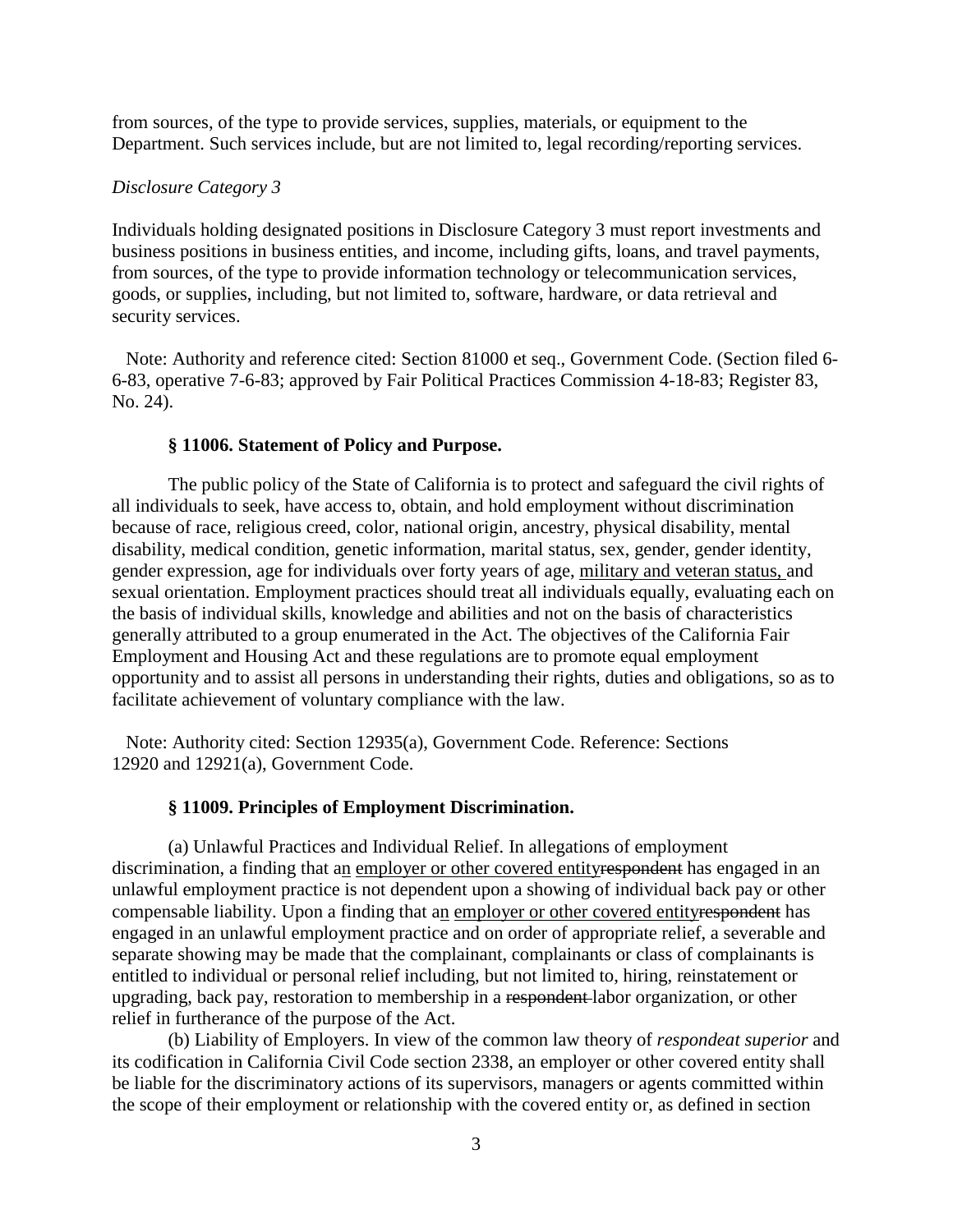11019(b), for the discriminatory actions of its employees where it is demonstrated that, as a result of any such discriminatory action, the applicant or employee has suffered a loss of or has been denied an employment benefit.

(c) Discrimination is established if a preponderance of the evidence demonstrates that an enumerated basis was a substantial motivating factor in the denial of an employment benefit to that individual by the employer or other covered entity, and the denial is not justified by a permissible defense. This standard applies only to claims of discrimination alleged under Government Code section 12940, subdivision (a).

(d) An applicant or employee who is a victim of human trafficking, as that term is used in Civil Code section 52.5 and Penal Code section 236.1, may have a separate right of action under the Fair Employment and Housing Act if he or she alleges discrimination on a basis protected by the Act.

Note: Authority cited: Section 12935(a), Government Code. Reference: Sections 12920, 12921, 12940, 12941, 12942 and 12961, Government Code; *Harris v. City of Santa Monica* (2013) 56 Cal.4th 203.

### **Article 2. Particular Employment Practices**

### **§ 11019. Terms, Conditions and Privileges of Employment.**

(a) Fringe Benefits. (Reserved.)

(b) Harassment.

(1) Harassment includes but is not limited to:

(A) Verbal harassment, e.g., epithets, derogatory comments or slurs on a basis enumerated in the Act;

(B) Physical harassment, e.g., assault, impeding or blocking movement, or any physical interference with normal work or movement, when directed at an individual on a basis enumerated in the Act;

(C) Visual forms of harassment, e.g., derogatory posters, cartoons, or drawings on a basis enumerated in the Act; or

(D) Sexual favors, e.g., unwanted sexual advances, which condition an employment benefit upon an exchange of sexual favors. [See also section 11034(f)(1).]

(E) In applying this subsection, the rights of free speech and association shall be accommodated consistently with the intent of this subsection.

(2) Harassment of an applicant or employee by an employer or other covered entity, its agents or supervisors is unlawful.

(3) Harassment of an applicant or employee by an employee other than those listed in subsection (b)(2) above is unlawful if the employer or other covered entity, its agents or supervisors knows of such conduct and fails to take immediate and appropriate corrective action. Proof of such knowledge may be direct or circumstantial. If the employer or other covered entity, its agents or supervisors did not know but should have known of the harassment, knowledge shall be imputed unless the employer or other covered entity can establish that it took reasonable steps to prevent harassment from occurring. Such steps may include affirmatively raising the subject of harassment, expressing strong disapproval, developing appropriate sanctions, informing employees of their right to raise and how to raise the issue of harassment under California law, and developing methods to sensitize all concerned.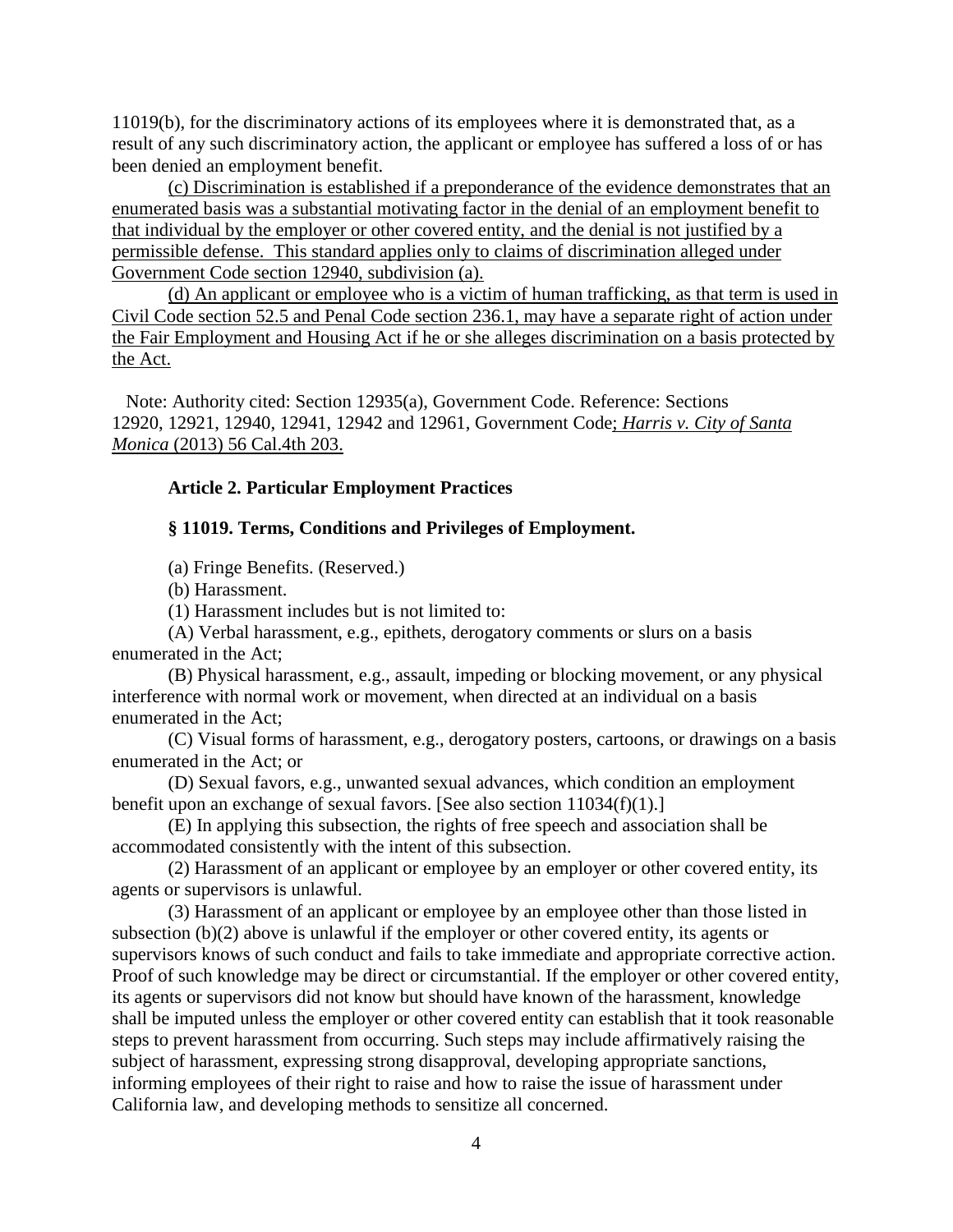(4) An employee who has been harassed on the job by a co-employee should inform the employer or other covered entity of the aggrievement; however, an employee's failure to give such notice is not an affirmative defense.

(5) An employee who harasses a co-employee may be personally liable for the harassment, regardless of whether the employer knew or should have known of the conduct and/or failed to take appropriate corrective action.

(c) Physical Appearance, Grooming, and Dress Standards. It is lawful for an employer or other covered entity to impose upon an employee physical appearance, grooming, or dress standards. However, if such a standard discriminates on a basis enumerated in the Act and if it also significantly burdens the individual in his or her employment, it is unlawful.

(d) Reasonable Discipline. Nothing in these regulations may be construed as limiting an employer's or other covered entity's right to take reasonable disciplinary measures, which do not discriminate on a basis enumerated in the Act.

(e) Seniority. (Reserved.)

Note: Authority: Section 12935(a), Government Code. Reference: Sections 12920, 12921, 12940, 12941 and 12942, Government Code.

# **§11023: Harassment and Discrimination Prevention and Correction**

(a) Employers have an affirmative duty to undertake reasonable care to prevent and promptly correct discriminatory and harassing conduct. (Gov. Code, § 12940(k).)

(1) A determination as to whether an employer has complied with Government Code section 12940(k) includes an individualized assessment, depending upon numerous factors sometimes unique to the particular employer including, but not limited to, its workforce size, budget, and nature of its business, as well as upon the facts of a particular case.

(2) A private cause of action under Government Code section 12940(k) is dependent upon a claim of actual discrimination, i.e. an employer should not be held liable for a failure to take steps to prevent discriminatory conduct unless the actions that were not prevented actually took place.

(3) However, in a civil action brought by the Department, the Department may seek nonmonetary remedies against an employer for violation of Government Code section 12940(k), i.e. an employer may be held liable for a failure to take steps to prevent discriminatory conduct even if discriminatory actions did not actually take place.

(b) Employers have an affirmative duty to create a workplace environment that is free from discrimination and harassment. In addition to distributing the Department's DFEH-185 brochure on sexual harassment, or an alternative writing that complies with Government Code section 12950, an employer shall develop a sexual harassment policy that:

(1) Is in writing;

(2) Lists all current protected categories covered under the Act;

(3) Indicates that the law prohibits coworkers and third parties, as well as supervisors and managers, with whom the employee comes into contact from engaging in unlawful conduct;

(4) Creates a confidential complaint process to ensure that complaints receive:

(A) A timely response;

(B) Impartial and timely investigations by qualified personnel;

(C) Documentation and tracking for reasonable progress;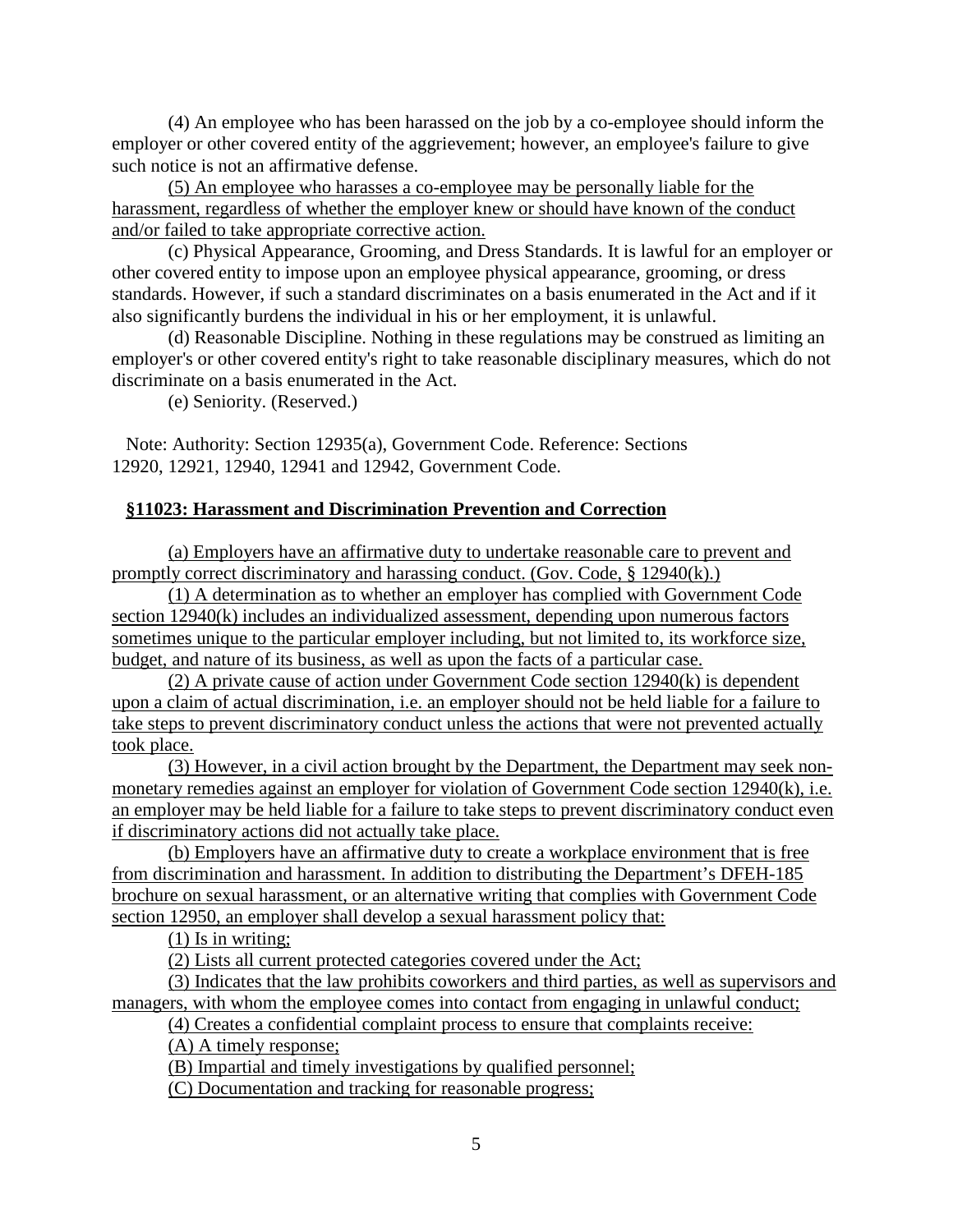(D) Appropriate options for remedial actions and resolutions; and

(E) Timely closures.

(5) Provides a complaint mechanism free of the obligation to complain directly to the employee's supervisor, including, but not limited to, the following:

(A) Direct communication, either orally or in writing, with a designated company representative such as a human resources manager or EEO officer;

(B) A complaint hotline;

(C) Access to an ombudsperson; and/or

(D) Identification of the Department and the U.S. Equal Employment Opportunity Commission (EEOC) as additional avenues for employees to lodge complaints.

(6) Instructs supervisors to report any complaints of misconduct to a designated company representative, such as a human resources manager, so the company can try resolve the claim internally. Employers with 50 or more employees are required to include this as a topic in mandated sexual harassment prevention training, pursuant to section 11024 of these regulations.

(7) Indicates that when a valid complaint is lodged, the employer will conduct a fair, timely, and thorough investigation that provides all parties appropriate due process and reaches reasonable conclusions based on the evidence collected.

(8) States that confidentiality will be kept to the extent possible, but not indicate that the investigation will be completely confidential.

(9) Indicates that if at the end of the investigation misconduct is found, appropriate remedial measures shall be taken.

(10) Makes clear that employees shall not be exposed to retaliation as a result of lodging a complaint or participating in any workplace investigation.

(c) Dissemination of the policy shall include one or more of the following methods:

(1) Printing and providing a copy to all employees with an acknowledgment form for the employee to sign and return;

(2) Sending the policy via e-mail with an acknowledgment return form;

(3) Posting current versions of the policies on a company intranet with a tracking system ensuring all employees have read and acknowledged receipt of the policies;

(4) Discussing policies upon hire and/or during a new hire orientation session; and/or

(5) Any other way that ensures employees receive and understand the policies.

(d) Any employer whose workforce at any facility or establishment contains 10 percent or more of persons who speak a language other than English as their primary language shall translate the notice into every language that is spoken by at least 10 percent of the workforce.

Note: Authority cited: Section 12935(a), Government Code. Reference: Sections 12920, 12921, and 12940, Government Code; *Scotch v. Art Institute of California–Orange County, Inc.*  (2009) 173 Cal.App.4th 986; *Trujillo v. No. County Transit Dist.* (1998) 63 Cal.App.4th 280, 289; *Dept. Fair Empl. & Hous. v. Lyddan Law Group, LLP*. (October 19, 2010) No. 10-04-P [2010 WL 4901732, at \*16 (Cal.F.E.H.C)].

# **§ 1102311024. Sexual Harassment Training and Education.**

(a) Definitions. For purposes of this section: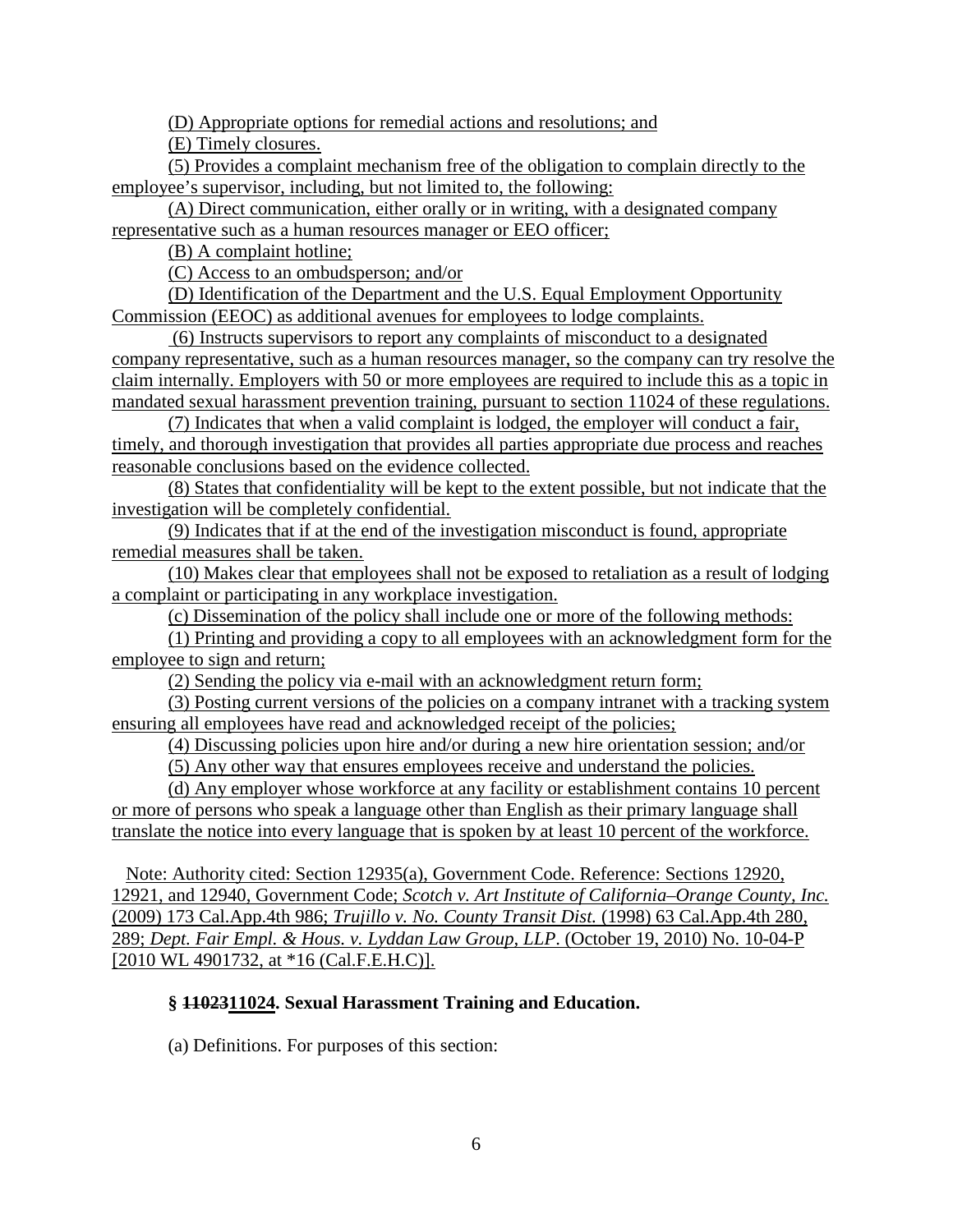(1) "Contractor" is a person performing services pursuant to a contract to an employer, meeting the criteria specified by Government Code section 12940(j)(5), for each working day in 20 consecutive weeks in the current calendar year or preceding calendar year.

(2) "Effective interactive training" includes any of the following:

(A) "Classroom" training is in-person, trainer-instruction, whose content is created by a trainer and provided to a supervisor by a trainer, in a setting removed from the supervisor's daily duties.

(B) "E-learning" training is individualized, interactive, computer-based training created by a trainer and an instructional designer. An e-learning training shall provide a link or directions on how to contact a trainer who shall be available to answer questions and to provide guidance and assistance about the training within a reasonable period of time after the supervisor asks the question, but no more than two business days after the question is asked. The trainer shall maintain all written questions received, and all written responses or guidance provided, for a period of two years after the date of the response.

(C) "Webinar" training is an internet-based seminar whose content is created and taught by a trainer and transmitted over the internet or intranet in real time. An employer utilizing a webinar for its supervisors must document and demonstrate that each supervisor who was not physically present in the same room as the trainer nonetheless attended the entire training and actively participated with the training's interactive content, discussion questions, hypothetical scenarios, polls, quizzes or tests, and activities. The webinar must provide the supervisors an opportunity to ask questions, to have them answered and otherwise to seek guidance and assistance. For a period of two years after the date of the webinar, the employer shall maintain a copy of the webinar, all written materials used by the trainer and all written questions submitted during the webinar, and document all written responses or guidance the trainer provided during the webinar.

(D) Other "effective interactive training" and education includes the use of audio, video or computer technology in conjunction with classroom, webinar and/or e-learning training. These, however, are supplemental tools that cannot, by themselves, fulfill the requirements of this subdivision.

(E) For any of the above training methods, the instruction shall include questions that assess learning, skill-building activities that assess the supervisor's application and understanding of content learned, and numerous hypothetical scenarios about harassment, each with one or more discussion questions so that supervisors remain engaged in the training. Examples include pre- or post-training quizzes or tests, small group discussion questions, discussion questions that accompany hypothetical fact scenarios, use of brief scenarios discussed in small groups or by the entire group, or any other learning activity geared towards ensuring interactive participation as well as the ability to apply what is learned to the supervisor's work environment.

(3) "Employee" includes full time, part time, and temporary workers.

(4) "Employer" means any of the following:

(A) any person engaged in any business or enterprise in California, who employs 50 or more employees to perform services for a wage or salary or contractors or any person acting as an agent of an employer, directly or indirectly.

(B) the state of California, counties, and any other political or civil subdivision of the state and cities, regardless of the number of employees. For the purposes of this section, governmental and quasi-governmental entities such as boards, commissions, local agencies and special districts are considered "political subdivisions of the state."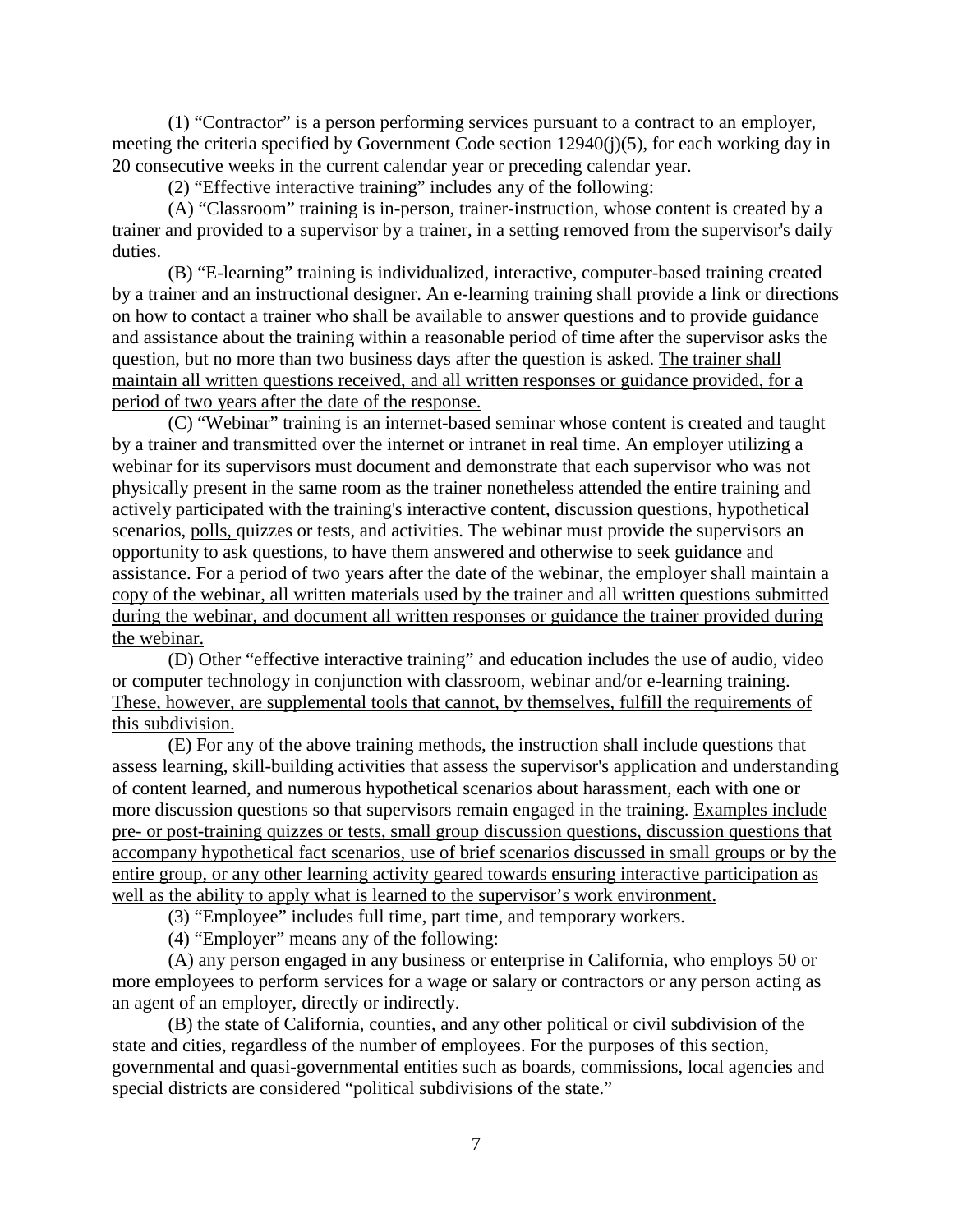(5) "Having 50 or more employees" means employing or engaging 50 or more employees or contractors for each working day in any 20 consecutive weeks in the current calendar year or preceding calendar year. There is no requirement that the 50 employees or contractors work at the same location or all work or reside in California.

(6) "Instructional Designer" under this section is an individual with expertise in current instructional best practices, and who develops the training content based upon material provided by a trainer.

(7) "New" supervisory employees are employees promoted or hired to a supervisory position after July 1, 2005 the date the employer last provided sexual harassment prevention training.

(8) "Supervisory employees" or "supervisors" under this section are supervisors located in California, defined under Government Code section 12926(s). Attending training does not create an inference that an employee is a supervisor or that a contractor is an employee or a supervisor.

(9) "Trainers" or "Trainers or educators" qualified to provide training under this section are individuals who, through a combination of training and experience have the ability to train supervisors about the following: 1) what are unlawful harassment, discrimination and retaliation under both California and federal law; how to identify behavior that may constitute unlawful harassment, discrimination, and/or retaliation under both California and federal law; 2) what steps to take when harassing behavior occurs in the workplace; 3) how to report harassment complaints; 4) supervisors' obligation to report harassing, discriminatory, or retaliatory behavior of which they become aware 45) how to respond to a harassment complaint; 56) the employer's obligation to conduct a workplace investigation of a harassment complaint; 67) what constitutes retaliation and how to prevent it; 78) essential components of an anti-harassment policy; and 89) the effect of harassment on harassed employees, co-workers, harassers and employers.

(A) A trainer shall be one or more of the following:

1. "Attorneys" admitted for two or more years to the bar of any state in the United States and whose practice includes employment law under the Fair Employment and Housing Act and/or Title VII of the federal Civil Rights Act of 1964, or

2. "Human resource professionals" or "harassment prevention consultants" working as employees or independent contractors with a minimum of two or more years of practical experience in one or more of the following: a. designing or conducting discrimination, retaliation and sexual harassment prevention training; b. responding to sexual harassment complaints or other discrimination complaints; c. conducting investigations of sexual harassment complaints; or d. advising employers or employees regarding discrimination, retaliation and sexual harassment prevention, or

3. "Professors or instructors" in law schools, colleges or universities who have a postgraduate degree or California teaching credential and either 20 instruction hours or two or more years of experience in a law school, college or university teaching about employment law under the Fair Employment and Housing Act and/or Title VII of the federal Civil Rights Act of 1964.

(B) Individuals who do not meet the qualifications of a trainer as an attorney, human resource professional, harassment prevention consultant, professor or instructor because they lack the requisite years of experience may team teach with a fully qualified trainer in classroom or webinar trainings provided that the fully qualified trainer supervises these individuals and the trainer is available throughout the training to answer questions from training attendees.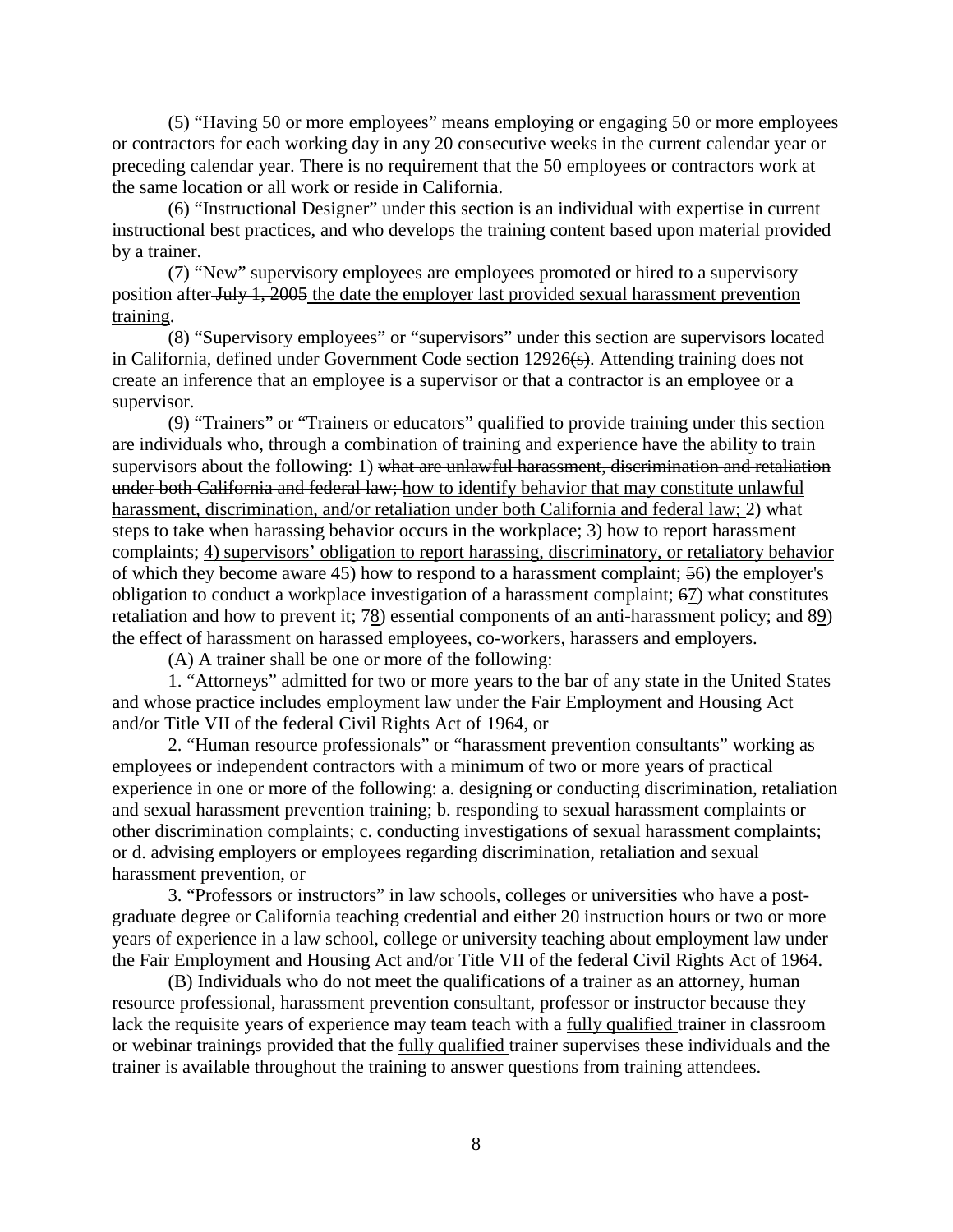(10) "Training," as used in this section, is effective interactive training as defined at section 11023(a)(2).

(11) "Two hours" of training is two hours of classroom training or two hours of webinar training or, in the case of an e-learning training, a program that takes the supervisor no less than two hours to complete.

(b) Training.

(1) Frequency of Training. An employer shall provide two hours of training, in the content specified in section 11023(c), once every two years, and may use either of the following methods or a combination of the two methods to track compliance.

(A) "Individual" Tracking. An employer may track its training requirement for each supervisory employee, measured two years from the date of completion of the last training of the individual supervisor.

(B) "Training year" tracking. An employer may designate a "training year" in which it trains some or all of its supervisory employees and thereafter must again retrain these supervisors by the end of the next "training year," two years later. Thus, supervisors trained in training year 2005 shall be retrained in 2007. For newly hired or promoted supervisors who receive training within six months of assuming their supervisory positions and that training falls in a different training year, the employer may include them in the next group training year, even if that occurs sooner than two years. An employer shall not extend the training year for the new supervisors beyond the initial two year training year. Thus, with this method, assume that an employer trained all of its supervisors in 2005 and sets 2007 as the next training year. If a new supervisor is trained in 2006 and the employer wants to include the new supervisor in its training year, the new supervisor would need to be trained in 2007 with the employer's other supervisors.

(2) Documentation of Training. To track compliance, An an employer shall keep documentation of the training it has provided its employees under this section for a minimum of two yearsto track compliance, including but not limited to the names of the supervisory employees trained, the date of training, the sign in sheet, a copy of all certificates of attendance or completion issued, the type of training, a copy of all written or recorded materials that comprise the training, and the name of the training provider and shall retain the records for a minimum of two years.

(3) Training at New Businesses. Businesses created after January 1, 2006, must provide training to supervisors within six months of their establishment and thereafter biennially. Businesses that expand to 50 employees and/or contractors, and thus become eligible under these regulations, must provide training to supervisors within six months of their eligibility and thereafter biennially.

(4) Training for New Supervisors. New supervisors shall be trained within six months of assuming their supervisory position and thereafter shall be trained once every two years, measured either from the individual or training year tracking method.

(5) Duplicate Training. A supervisor who has received training in compliance with this section within the prior two years either from a current, a prior, an alternate or a joint employer need only be given, be required to read and to acknowledge receipt of, the employer's antiharassment policy within six months of assuming the supervisor's new supervisory position or within six months of the employer's eligibility becoming a mandated sexual harassment training provider. That supervisor shall otherwise be put on a two year tracking schedule based on the supervisor's last training. The burden of establishing that the prior training was legally compliant with this section shall be on the current employer.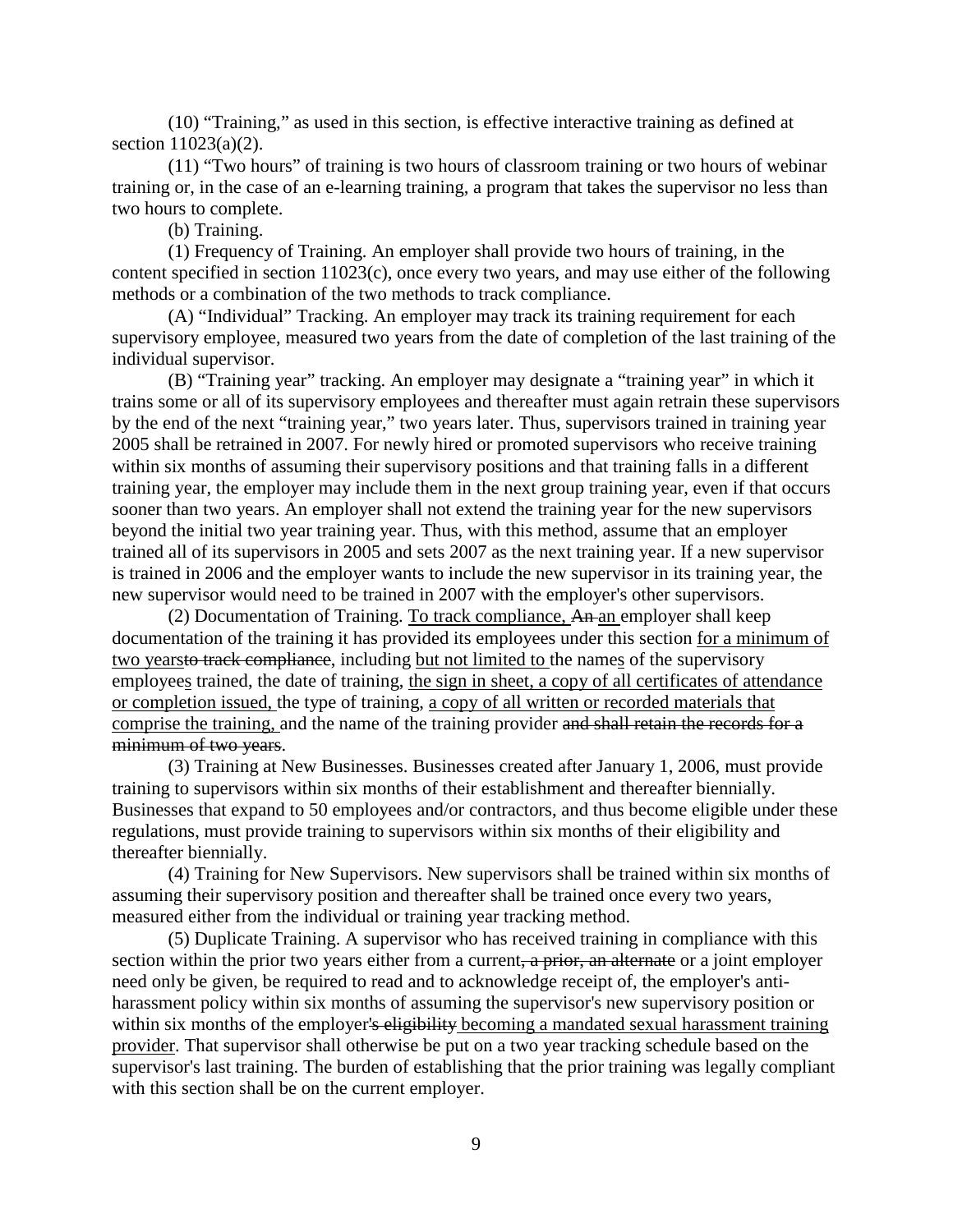(6) Duration of Training. The training required by this section does not need to be completed in two consecutive hours. For classroom training or webinars, the minimum duration of a training segment shall be no less than half an hour. E-learning courses may include bookmarking features, which allow a supervisor to pause his or her individual training so long as the actual e-learning program is two hours.

(c) Objectives and Content.

(1) The learning objectives of the training mandated by California Government Code section 12950.1 shall be: 1) to assist California employers in changing or modifying workplace behaviors that create or contribute to "sexual harassment," as that term is defined in California and federal law; and 2) to develop, foster, and encourage a set of values in supervisory employees who complete mandated training that will assist them in preventing, and effectively responding to incidents of sexual harassment, and implementing mechanisms to promptly address and correct wrongful behavior.

(2) Towards that end, the training mandated by California Government Code section 12950.1, shall include, but is not limited to:

(1A) A definition of unlawful sexual harassment under the Fair Employment and Housing Act (FEHA) and Title VII of the federal Civil Rights Act of 1964. In addition to a definition of sexual harassment, an employer may provide a definition of and train about other forms of harassment covered by the FEHA, as specified at Government Code section 12940(j), and discuss how harassment of an employee can cover more than one basis.

(2B) FEHA and Title VII statutory provisions and case law principles concerning the prohibition against and the prevention of unlawful sexual harassment, discrimination and retaliation in employment.

(3C) The types of conduct that constitutes sexual harassment.

(4D) Remedies available for sexual harassment victims in civil actions; potential employer/individual exposure/liability.

(5E) Strategies to prevent sexual harassment in the workplace.

(F) Supervisors' obligation to report sexual harassment, discrimination, and retaliation about of which they become aware.

(6G) Practical examples, such as factual scenarios taken from case law, news and media accounts, hypotheticals based on workplace situations and other sources, which illustrate sexual harassment, discrimination and retaliation using training modalities such as role plays, case studies and group discussions.

(7H) The limited confidentiality of the complaint process.

(8I) Resources for victims of unlawful sexual harassment, such as to whom they should report any alleged sexual harassment.

(9J) In addition to discussing strategies to prevent harassment, the training should also cover the steps necessary to take appropriate remedial measures to correct harassing behavior, which includes anThe employer's obligation to conduct an effective workplace investigation of a harassment complaint.

(10K) Training on what to do if the supervisor is personally accused of harassment.

(11L) The essential elements of an anti-harassment policy and how to utilize it if a harassment complaint is filed. Either the employer's policy or a sample policy shall be provided to the supervisors. Regardless of whether the employer's policy is used as part of the training, the employer shall give each supervisor a copy of its anti-harassment policy and require each supervisor to read and to acknowledge receipt of that policy.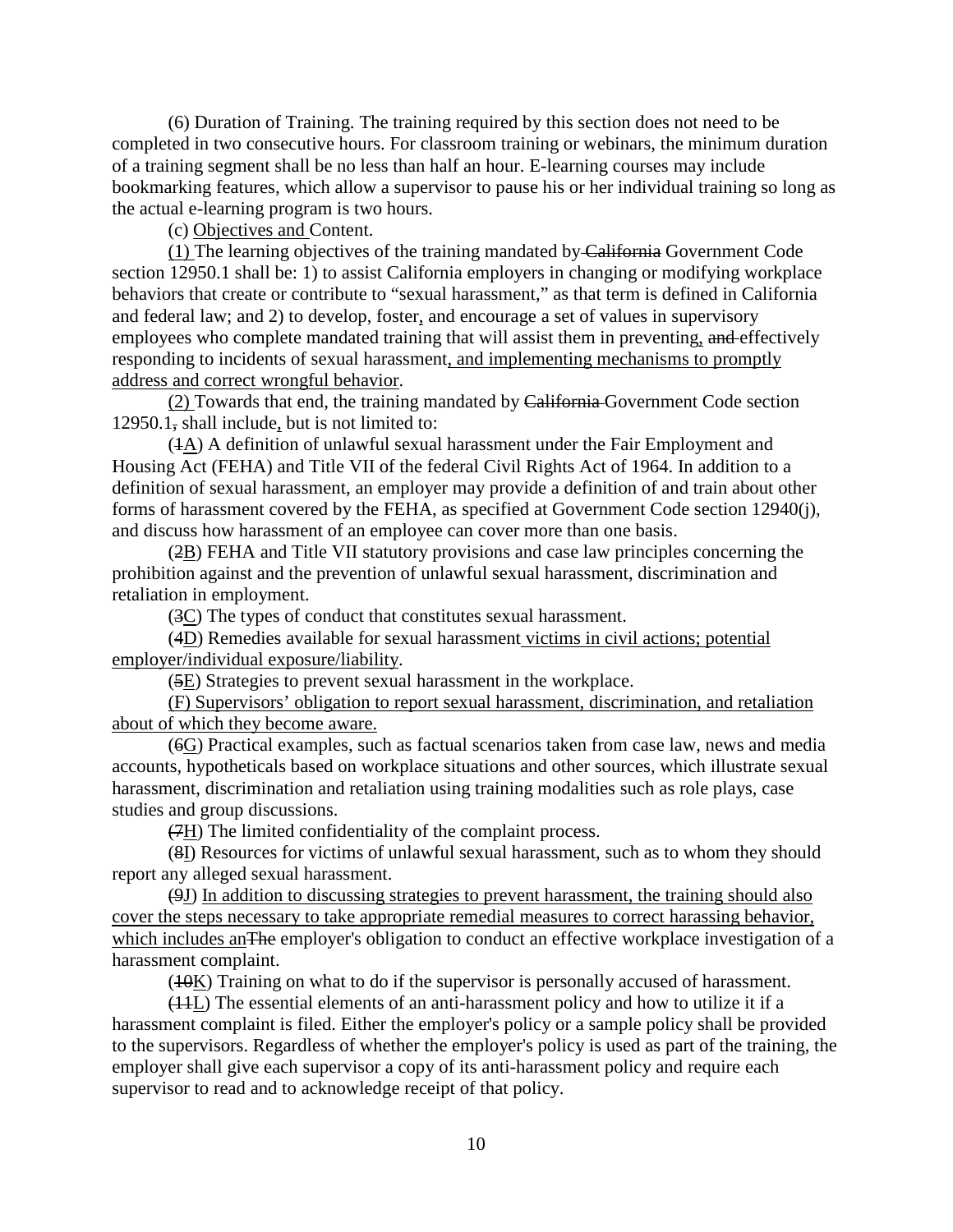#### (d) Remedies.

A court may issue an order finding an employer failed to comply with Government Code section 12950.1 and order such compliance.

(e) Compliance with section 12950.1 prior to effective date of Council regulations. An employer who has made a substantial, good faith effort to comply with section 12950.1 by completing training of its supervisors prior to the effective date of these regulations shall be deemed to be in compliance with section 12950.1 regarding training as though it had been done under these regulations.

(f) The Department of Fair Employment and Housing shall certify sexual harassment prevention training providers who wish to be certified for the purpose of providing training pursuant to Government Code section 12950.1. Any sexual harassment prevention training provider who makes training or training materials available for compensation may apply for certification from the Department. The Department shall issue a certificate to each sexual harassment prevention training provider upon certification. The term of certification shall be for a period of one year from the date of issue unless canceled, suspended, or revoked by the Department. The certificate may be renewed annually.

(1) Any sexual harassment prevention trainer or educator who provides instruction for purposes of Government Code section 12950.1 and seeks certification by the Department must meet the requirements set forth in section  $11024(a)(9)$  of this section.

(2) The Department shall review all sexual harassment prevention training materials before issuing a certification. No sexual harassment prevention training materials may be used by a certified provider without being approved by the Department. In order to be approved and certified by the Department, training materials must include the minimum requirements set forth in  $11024(c)(2)$  this section.

(3) On its Web site, the Department will post application materials and a fee schedule. Additionally, the Department will publish a referral list of all certified sexual harassment training providers on its Web site and transmit that list to each superior court in the state, including each court's alternative dispute resolution administrator, in sufficient quantity to allow the courts to provide a copy to each person referred to sexual harassment prevention training.

(A) The list shall include the name, business address, business telephone number, internet Web site address, e-mail address, and certificate number of each sexual harassment prevention training provider certified by the Department.

Note: Authority cited: Section 12935(a), Government Code. Reference: Sections 12926(q), 12940( $\frac{1}{1}$ )(5), 12950 and 12950.1, Government Code.

### **§ 11024.** Labor Organizations. (Reserved.)

### **Article 65. Sex Discrimination**

### **§ 11029. General Prohibition against Against Discrimination on the Basis of Sex.**

(a) Statutory Source. These regulations are adopted by the Fair Employment and Housing Council pursuant to sections 12935, 12940, 12943, and 12945 of the Government Code.

(b) Statement of Purpose. The purpose of the law against discrimination in employment because of sex is to eliminate the means by which individuals of the female sex have historically been relegated to inferior jobs, or subject to conduct of a sexual nature, thus subjecting them to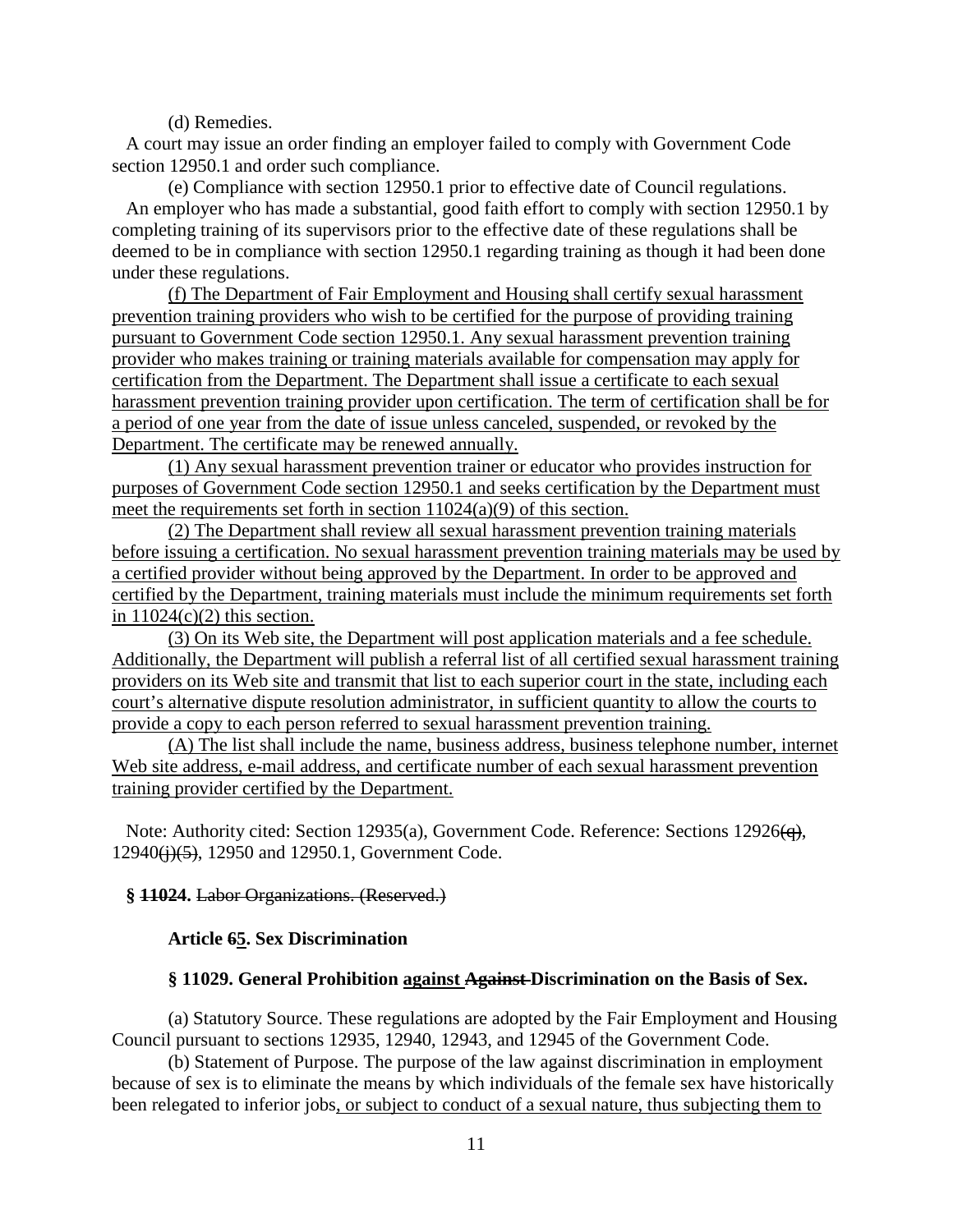abusive work environments, and to guarantee that in the future both sexes will enjoy equal employment benefits.

(c) Incorporation of General Regulations. These regulations pertaining to discrimination on the basis of sex incorporate each of the provisions of Articles 1 and 2 of Subchapter 2, unless a provision is specifically excluded or modified.

 Note: Authority cited: Section 12935(a), Government Code. Reference: Sections 12920, 12921, 12940 and 12945, Government Code.

# **§ 11030. Definitions.**

(a) "Sex." An applicant's or employee's gender; however, nothing herein shall limit protections due an individual on account of pregnancy, childbirth, or related medical conditions.has the same definition as provided in Government Code section 12926, which includes, but is not limited to, pregnancy, childbirth, medical conditions related to pregnancy or childbirth, breast feeding, and gender.

(b) "Gender identity" means a person's identification as male or female, which may or may not correspond to the person's anatomical sex at birth.

(c) "Transgender" is a general term that refers to a person whose gender identity differs from the person's anatomical sex at birth. A transgender person may or may not express a gender different from the social expectations of the sex assigned at birth.

(d) "Transexual" may refer to a person whose gender identity differs from the person's anatomical sex at birth and who may have changed physical characteristics, usually by surgery or hormone treatment, to align with a gender different from the person's anatomical sex at birth.

(be) "Sex Stereotype." means aAn assumption about an individual's ability or inability to perform certain kinds of work based on a myth, social expectation, or generalization about the individual's gender or sex.

Note: Authority cited: Section 12935(a), Government Code. Reference: Sections 12920, 12921, 12926, 12940, 12943 and 12945, Government Code.

# **§ 11031. Defenses.**

Once employment discrimination on the basis of sex has been established, an employer or other covered entity may prove one or more appropriate affirmative defenses as generally set forth in section 11010, including, but not limited to, the defense of Bona Fide Occupational Qualification (BFOQ).

(a) Among situations that will not justify the application of the BFOQ defense are the following:

(1) A correlation between individuals of one sex and physical agility or strength;

(2) A correlation between individuals of one sex and height;

(3) Customer preference for employees of one sex;

(4) The necessity for providing separate facilities for one sex; or

(5) The fact that members of one sex have traditionally been hired to perform the particular type of job.

(b) Personal privacy considerations may justify a BFOQ only where: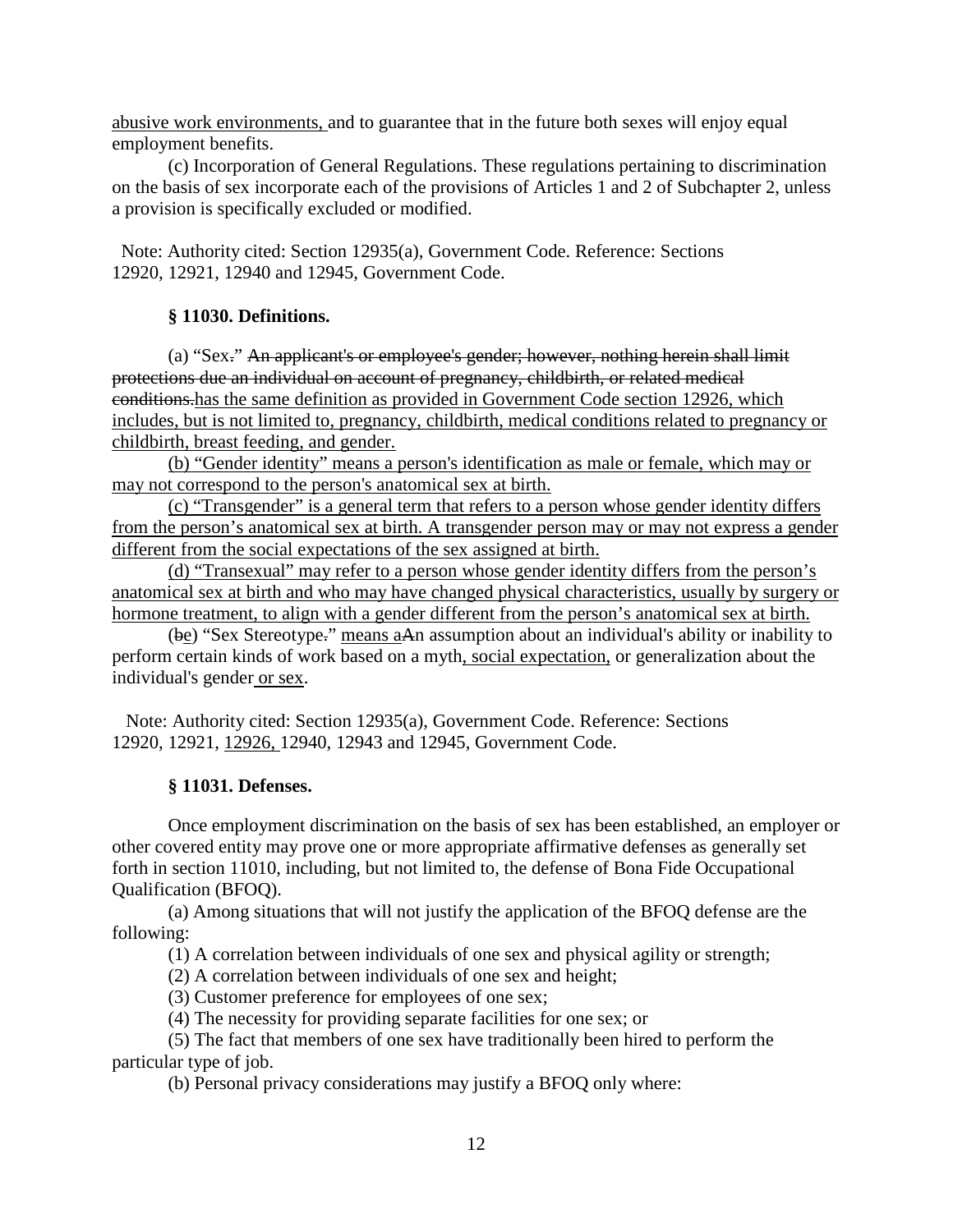(1) The job requires an employee to observe other individuals in a state of nudity or to conduct body searches, and

(2) It would be offensive to prevailing social standards to have an individual of the opposite sex present, and

(3) It is detrimental to the mental or physical welfare of individuals being observed or searched to have an individual of the opposite sex present.

(c) Employers or other covered entities shall assign job duties and make other reasonable accommodations so as to minimize the number of jobs for which sex is a BFOQ.

(d) It is no defense to a complaint of harassment based on sex that the alleged harassing conduct was not motivated by sexual desire.

Note: Authority cited: Section 12935(a), Government Code. Reference: Sections 12920, 12921, 12940, 12943 and 12945, Government Code.

## **§ 11034. Terms, Conditions, and Privileges of Employment.**

(a) Compensation.

(1) Except as otherwise required or permitted by regulation, an employer or other covered entity shall not base the amount of compensation paid to an employee, in whole or in part, on the employee's sex.

(2) Equal Compensation for Comparable Work. (Reserved.)

(b) Fringe Benefits.

(1) It is unlawful for an employer to condition the availability of fringe benefits upon an employee's sex.

(2) Insofar as an employment practice discriminates against one sex, an employer or other covered entity shall not condition the availability of fringe benefits upon whether an employee is a head of household, principal wage earner, secondary wage earner, or of other similar status.

(3) Except where otherwise required by state law, an employer or other covered entity shall not require unequal employee contributions by similarly situated male and female employees to fringe benefit plans, nor shall different amounts of basic benefits be established under fringe benefit plans for similarly situated male and female employees.

(4) It shall be unlawful for an employer or other covered entity to have a pension or retirement plan that establishes different optional or compulsory retirement ages based on the sex of the employee.

(c) Lines of Progression.

(1) It is unlawful for an employer or other covered entity to classify a job as male or female or to maintain separate lines of progression or separate seniority lists based on sex unless it is justified by a permissible defense. For example, a line of progression or seniority system is unlawful that:

(A) Prohibits a female from applying for a job labeled "male" or for a job in a "male" line of progression, and vice versa; or

(B) Prohibits a male scheduled for layoff from displacing a less senior female on a "female" seniority list, and vice versa.

(2) An employer or other covered entity shall provide equal opportunities to all employees for upward mobility, promotion, and entrance into all jobs for which they are qualified. However, nothing herein shall prevent an employer or other covered entity from implementing mobility programs to accelerate the promotability of underrepresented groups.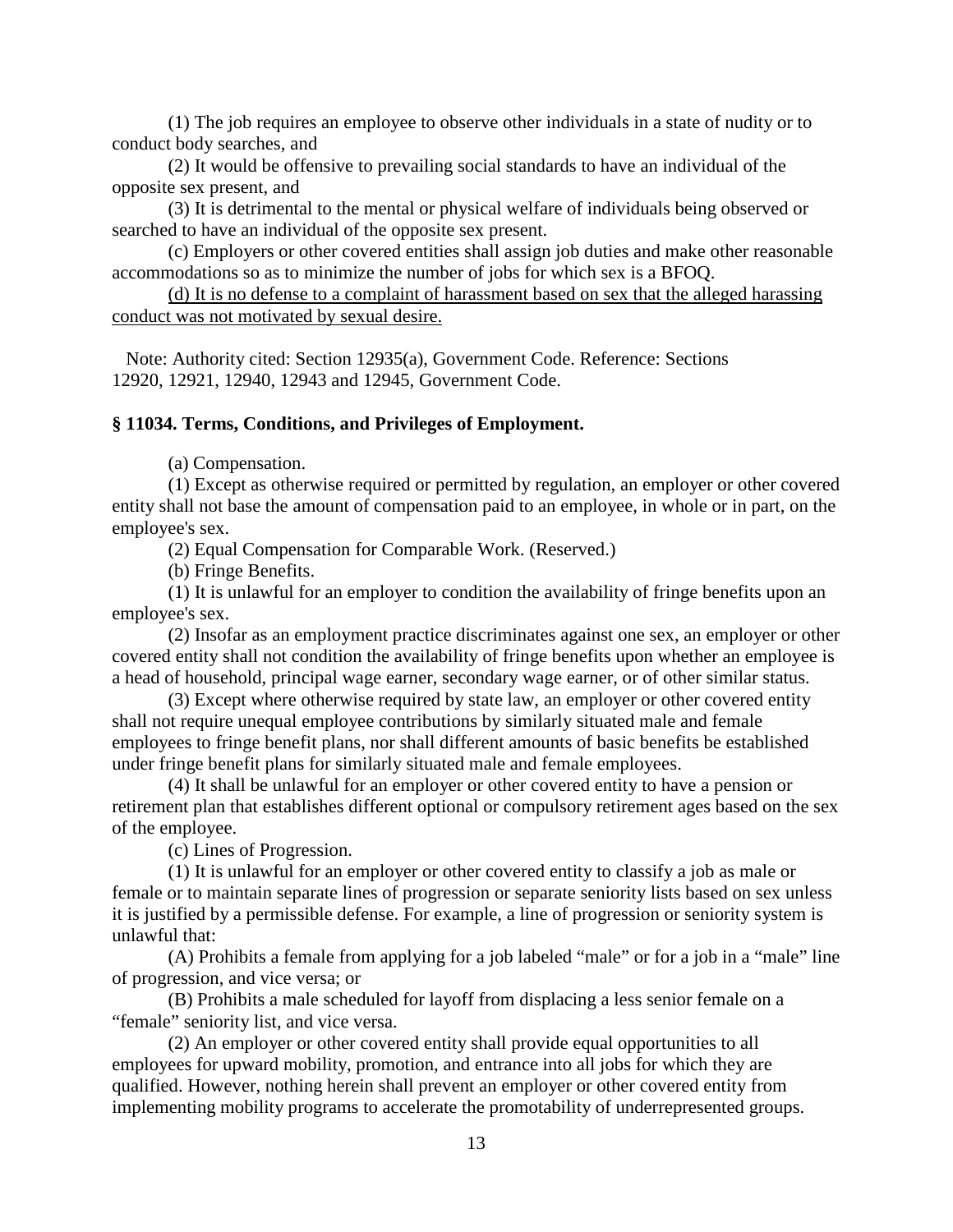(d) Dangers to Health, Safety, or Reproductive Functions.

(1) If working conditions pose a greater danger to the health, safety, or reproductive functions of applicants or employees of one sex than to individuals of the other sex working under the same conditions, the employer or other covered entity shall make reasonable accommodation to:

(A) Upon the request of an employee of the more endangered sex, transfer the employee to a less hazardous or strenuous position for the duration of the greater danger, unless it can be demonstrated that the transfer would impose an undue hardship on the employer; or

(B) Alter the working conditions so as to eliminate the greater danger, unless it can be demonstrated that the modification would impose an undue hardship on the employer. Alteration of working conditions includes, but is not limited to, acquisition or modification of equipment or devices and extension of training or education.

(2) An employer or other covered entity may require an applicant or employee to provide a physician's certification that he or she is endangered by the working conditions.

(3) The existence of a greater risk for employees of one sex than the other shall not justify a BFOQ defense.

(4) An employer may not discriminate against members of one sex because of the prospective application of this subsection.

(5) With regard to protections due on account of pregnancy, childbirth, or related medical conditions, see Section section 11035.

(6) Nothing in this subsection shall be construed to limit the rights or obligations set forth in Labor Code Section section 6300 et seq.

(e) Working Conditions.

(1) Where rest periods are provided, equal rest periods must be provided to employees of both sexes.

(2) Equal access to comparable and adequate toilet facilities shall be provided to employees of both sexes. This requirement shall not be used to justify any discriminatory employment decision.

(3) Support services and facilities, such as clerical assistance and office space, shall be provided to employees without regard to the employee's sex.

(4) Job duties shall not be assigned according to sex stereotypes.

(5) It is unlawful for an employer or other covered entity to refuse to hire, employ or promote, or to transfer, discharge, dismiss, reduce, suspend, or demote an individual of one sex and not the other on the grounds that the individual is not sterilized or refuses to undergo sterilization.

(6) It shall be lawful for an employer or labor organization to provide or make financial provision for childcare services of a custodial nature for its employees or members who are responsible for the care of their minor children.

(f) Interpersonal Conduct and Appearance Sexual Harassment.

(1) Sexual harassment is unlawful as defined in section 1109111019(b), and includes verbal, physical, and visual harassment, as well as unwanted sexual advances. An employer may be liable for sexual harassment even when the harassing conduct was not motivated by sexual desire. A person alleging sexual harassment is not required to sustain a loss of tangible job benefits in order to establish harassment.

Sexually harassing conduct may be either "quid pro quo" or "hostile work environment" sexual harassment: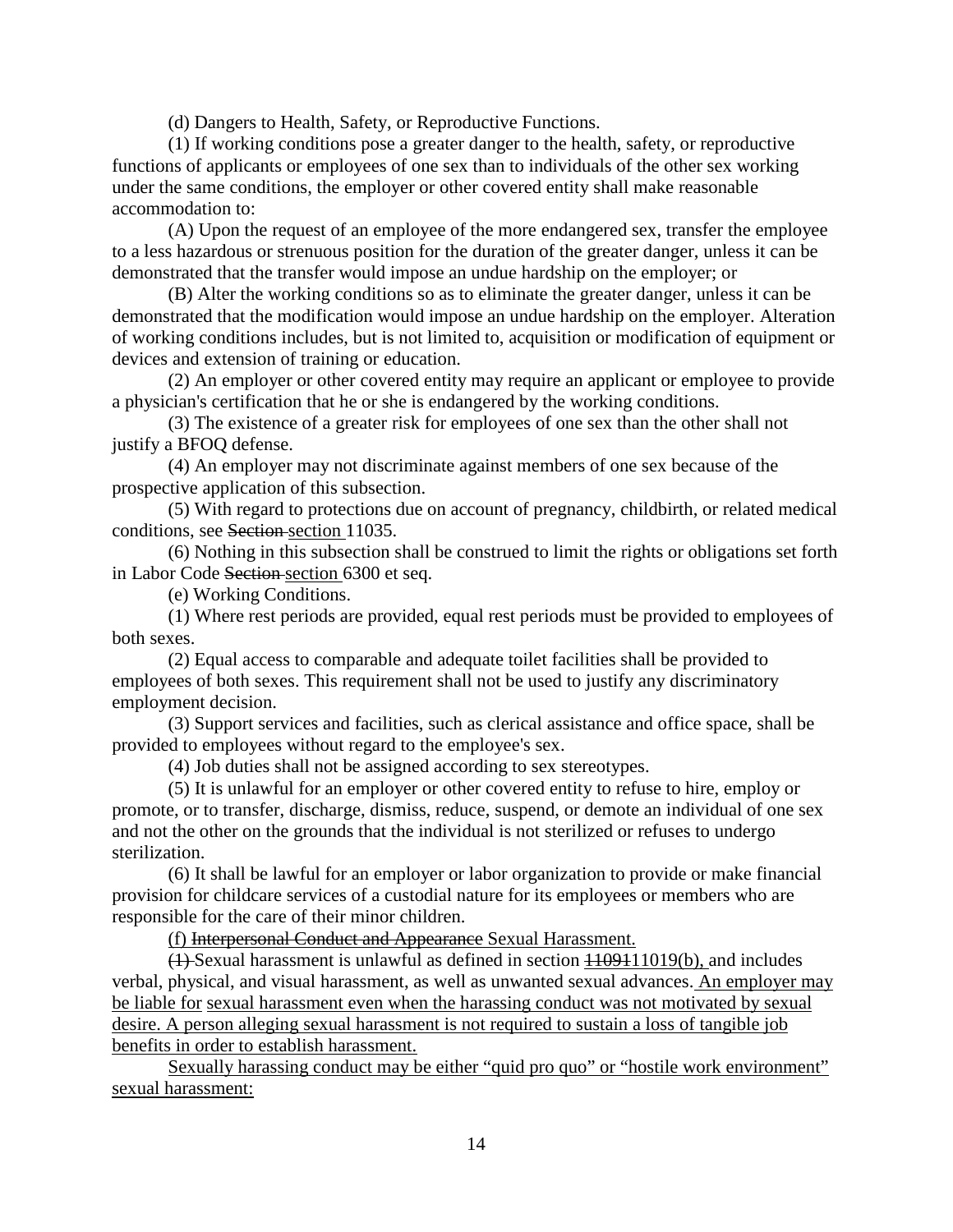(1) "Quid pro quo" (Latin for "this for that") sexual harassment is characterized by explicit or implicit conditioning of a job or promotion on an applicant or employee's submission to sexual advances or other conduct based on sex.

(2) Hostile work environment sexual harassment occurs when unwelcome comments or conduct based on sex unreasonably interfere with an employee's work performance or create an intimidating, hostile, or offensive work environment.

(A) The harassment must be severe or pervasive such that it alters the conditions of the victim's employment and creates an abusive working environment. A single, unwelcomed act of harassment may be sufficiently severe so as to create an unlawful hostile work environment. To be unlawful, the harassment must be both subjectively and objectively severe or pervasive.

(B) A person may allege harassment even though the offensive conduct has not been directed at him or her, regardless of the gender or sexual orientation of the perpetrator.

(C) An employer or other covered entity may be liable for sexual harassment committed by a supervisor, coworker, or third party.

1. An employer or other covered entity is strictly liable for the harassing conduct of its supervisors and managers, regardless of whether the employer or other covered entity knew or should have known of the harassment.

2. An employer or other covered entity is liable for harassment of an employee, applicant, or independent contractor, perpetrated by an employee other than an agent or supervisor, if the entity or its agents or supervisors knows or should have known of the harassment and fails to take immediate and appropriate corrective action.

3. An employer or other covered entity may be liable for the sexually harassing conduct of nonemployees where the employer, or its agents or supervisors, knows or should have known of the conduct and fails to take immediate and appropriate corrective action.

4. An employee who harasses a co-employee may be personally liable for the harassment, regardless of whether the employer knew or should have known of the conduct and/or failed to take appropriate corrective action.

(2g) Physical Appearance, Grooming, and Dress Standards. It is lawful for an employer or other covered entity to impose upon an applicant or employee physical appearance, grooming or dress standards. However, if such a standard discriminates on the basis of sex and if it also significantly burdens the individual in his or her employment, it is unlawful.

Note: Authority cited: Section 12935(a), Government Code. Reference: Sections 12920, 12921 and 12940, Government Code; *Meritor Savings Bank v Vinson* (1986) 477 US 57, 67-68; *Harris v Forklift Systems* (1993) 510 US 17, 23; *Faragher v. City of Boca Raton* (1998) 524 US 775, 787-788; *Lyle v Warner Bros*. (2006) 38 Cal.4th 264, 273; *Fisher v San Pedro Peninsula Hosp.* (1989) 214 Cal.App.3d 590, 608; *Miller v. Dept. of Corrections* (2005) 36 Cal.4th 446.

# **Article 6A. Sex Discrimination: Pregnancy, Childbirth or Related Medical Conditions**

# **§ 11035. Definitions.**

The following definitions apply only to this article:

(a) "Affected by pregnancy" means that because of pregnancy, childbirth, or a related medical condition, or "a condition related to pregnancy, childbirth, or a related medical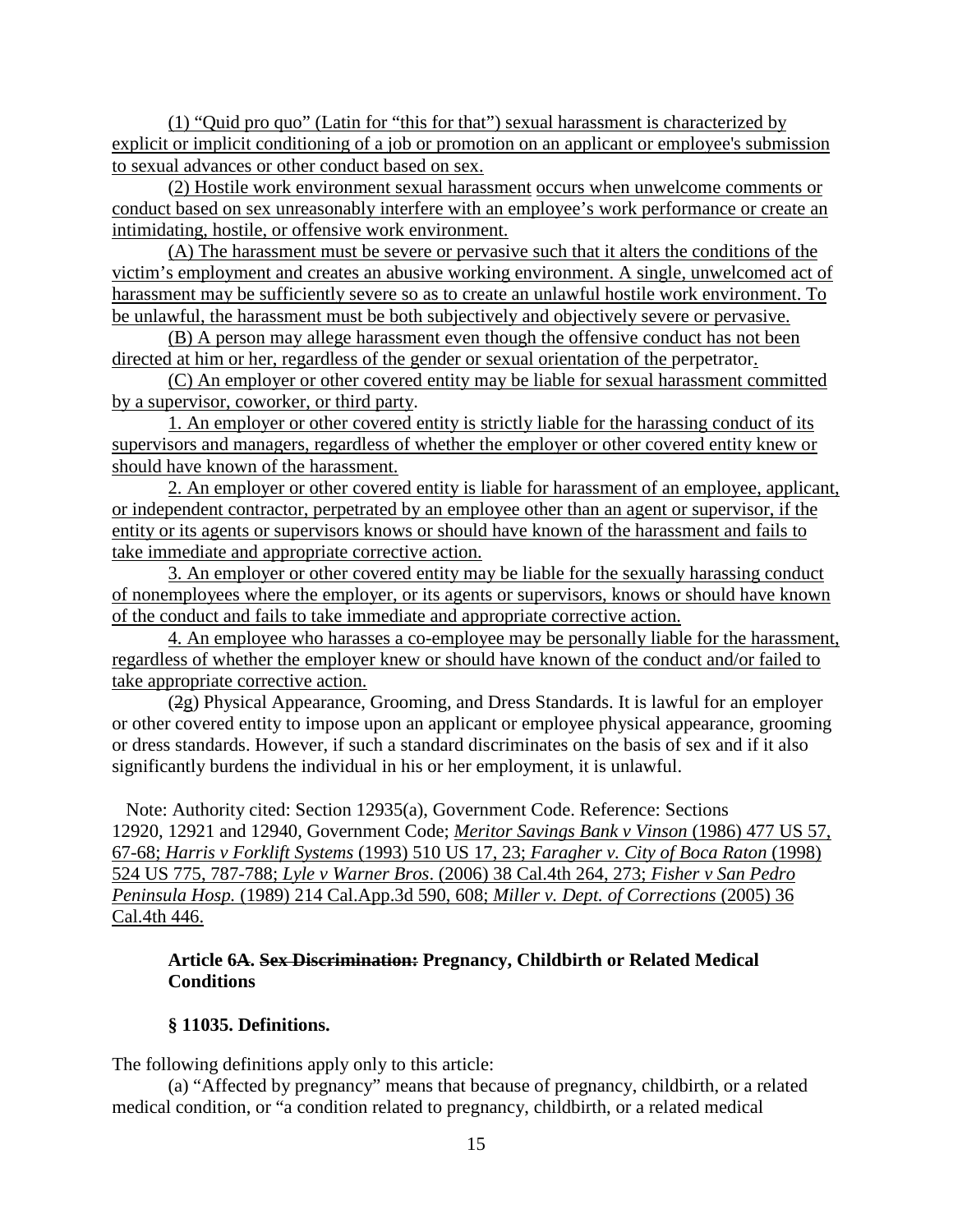condition," as set forth in Government Code section 12945, it is medically advisable for an employee to transfer or otherwise to be reasonably accommodated by her employer.

(b) "Because of pregnancy" means due to an employee's actual pregnancy, childbirth or a related medical condition.

(c) "CFRA" means the Moore-Brown-Roberti Family Rights Act of 1993. (California Family Rights Act, Gov. Code §§ 12945.1 and - 12945.2.) "CFRA leave" means family care or medical leave as those leaves are defined at section 11087.

(d) A "condition related to pregnancy, childbirth, or a related medical condition," as set forth in Government Code section 12945, means a physical or mental condition intrinsic to pregnancy or childbirth that includes, but is not limited to, lactation. Generally lactation without medical complications is not a disabling related medical condition requiring pregnancy disability leave, although it may require transfer to a less strenuous or hazardous position or other reasonable accommodation.

(e) A "covered entity" is any person (as defined in Government Code section 12925), labor organization, apprenticeship training program, training program leading to employment, employment agency, governing board of a school district, licensing board or other entity to which the provisions of Government Code sections 12940, 12943, 12944 or 12945 apply.

(f) A woman is "disabled by pregnancy" if, in the opinion of her health care provider, she is unable because of pregnancy to perform any one or more of the essential functions of her job or to perform any of these functions without undue risk to herself, to her pregnancy's successful completion, or to other persons. An employee also may be considered to be disabled by pregnancy if, in the opinion of her health care provider, she is suffering from severe morning sickness or needs to take time off for: prenatal or postnatal care; bed rest; gestational diabetes; pregnancy-induced hypertension; preeclampsia; post-partum depression; childbirth; loss or end of pregnancy; or recovery from childbirth, loss or end of pregnancy. The preceding list of conditions is intended to be non-exclusive and illustrative only.

(g) An "eligible female employee" is an employee who qualifies for coverage under her employer's group health plan. An employee's pregnancy, childbirth or related medical conditions are not lawful bases to make an employee ineligible for coverage.

(h) "Employer," as used in these regulations, except for section 11036, is any employer with five or more full or part time employees, who is an employer within the meaning of Government Code section 12926, and section 11008(a), of these regulations. "Employer" includes the state of California, counties, and any other political or civil subdivision of the state and cities, regardless of the number of employees.

(i) "Employment in the same position" means employment in, or reinstatement to, the position that the employee held prior to reasonable accommodation, transfer, or disability leave because of pregnancy.

(j) "Employment in a comparable position" means employment in a position that is virtually identical to the employee's position held prior to reasonable accommodation, transfer, or disability leave in terms of pay, benefits, and working conditions, including privileges, perquisites, and status. The position must involve the same or substantially similar duties and responsibilities, which must entail substantially equivalent skill, effort, responsibility, and authority. It must be performed at the same or geographically proximate worksite from the employee's prior position and ordinarily has the same shift or the same or an equivalent work schedule.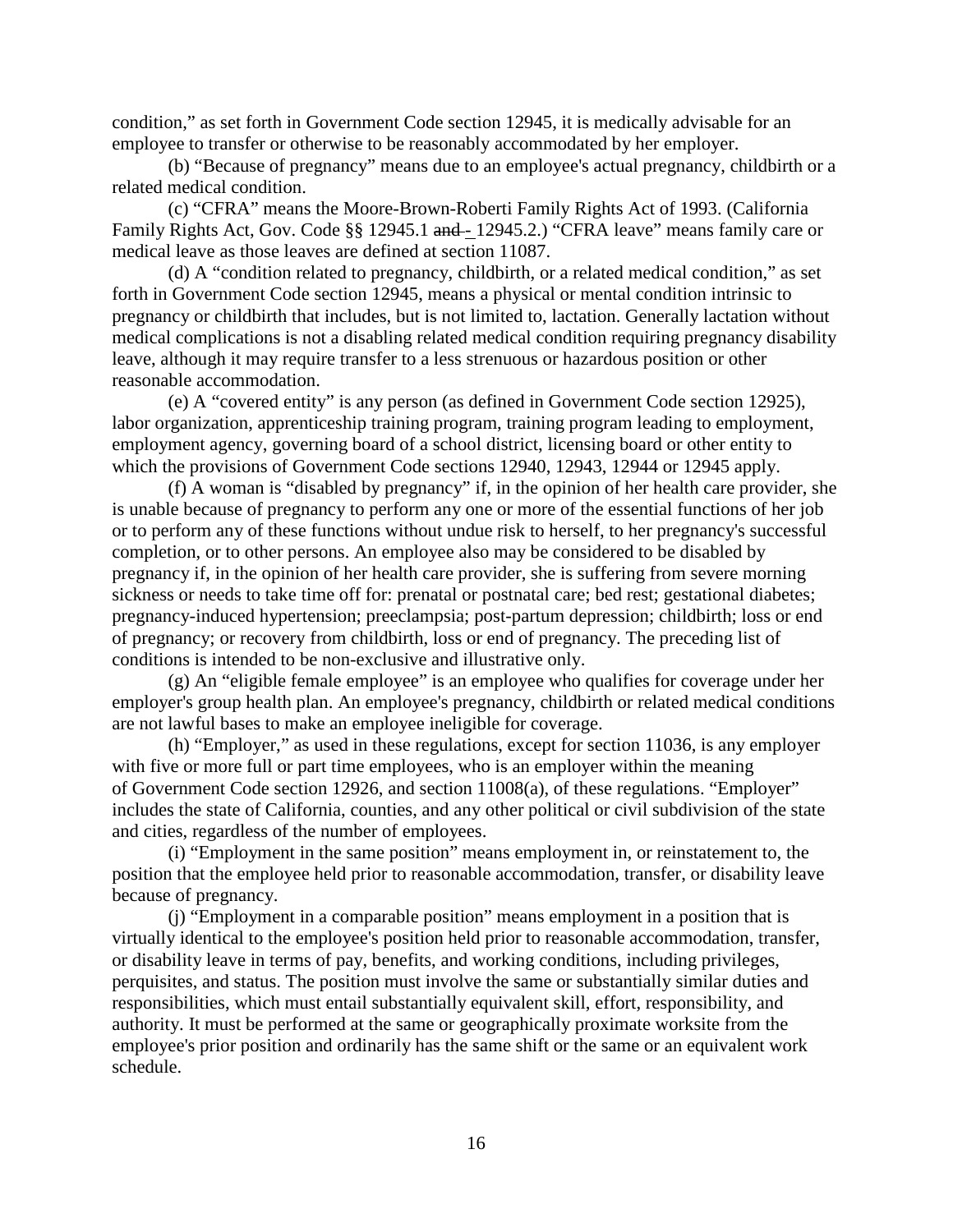(k) "FMLA" means the federal Family and Medical Leave Act of 1993, 29 U.S.C. § 2601, et seq., and its implementing regulations, 29 Code of Federal Regulations, part 825. "FMLA leave" means family care or medical leave taken pursuant to FMLA. (29 C.F.R. § 825.)

(*l*l) "Four months" means the equivalent of four months of the employee's normally scheduled work monthsnumber of days the employee would normally work within four calendar months (one-third of a year equaling 17 1/3 weeks), if the leave is taken continuously, following the date the pregnancy disability leave commences. If an employee's schedule varies from month to month, a monthly average of the hours worked over the four months prior to the beginning of the leave shall be used for calculating the employee's normal work month.

(m) "Group health plan" means medical coverage provided by the employer for its employees, as defined, as of the effective date of these regulations (December 30, 2012), in the Internal Revenue Code of 1986 at section 5000(b)(1).

(n) "Health care provider" means:

(1) A medical or osteopathic doctor, physician, or surgeon, licensed in California, or in another state or country, who directly treats or supervises the treatment of the applicant's or employee's pregnancy, childbirth or a related medical condition, or "a condition related to pregnancy, childbirth, or a related medical condition," as set forth in Government Code section 12945, or

(2) A marriage and family therapist or acupuncturist, licensed in California or in another state or country, or any other persons who meet the definition of "others capable of providing health care services" under FMLA and its implementing regulations, including nurse practitioners, nurse midwives, licensed midwives, clinical psychologists, clinical social workers, chiropractors, physician assistants, who directly treats or supervises the treatment of the applicant's or employee's pregnancy, childbirth or a related medical condition, or "a condition related to pregnancy, childbirth, or a related medical condition," as set forth in Government Code section 12945, or

(3) A health care provider from whom an employer or a group health plan's benefits manager will accept medical certification of the existence of a health condition to substantiate a claim for benefits.

(o) "Intermittent leave" means leave taken in separate periods of time because of pregnancy, rather than for one continuous period of time. Examples of intermittent leave include leave taken on an occasional basis for medical appointments, or leave taken several days at a time over a period of several months for purposes related to pregnancy, childbirth or a related medical condition.

(p) "Medical certification" means a written communication, as specified in section 11050(b)(6) and (b)(7), from the employee's health care provider to the employer stating that the employee is disabled because of pregnancy or that it is medically advisable for the employee to be transferred to a less strenuous or hazardous position or duties or otherwise to be reasonably accommodated.

(q) "Perceived pregnancy" is means being regarded or treated by an employer or other covered entity as being pregnant or having a related medical condition.

(r) "Pregnancy disability leave" is any leave, whether paid or unpaid, taken by an employee for any period(s) up to a total of four months during which she is disabled by pregnancy.

(s) "Reasonable accommodation" of an employee affected by pregnancy is any change in the work environment or in the way a job is customarily done that is effective in enabling an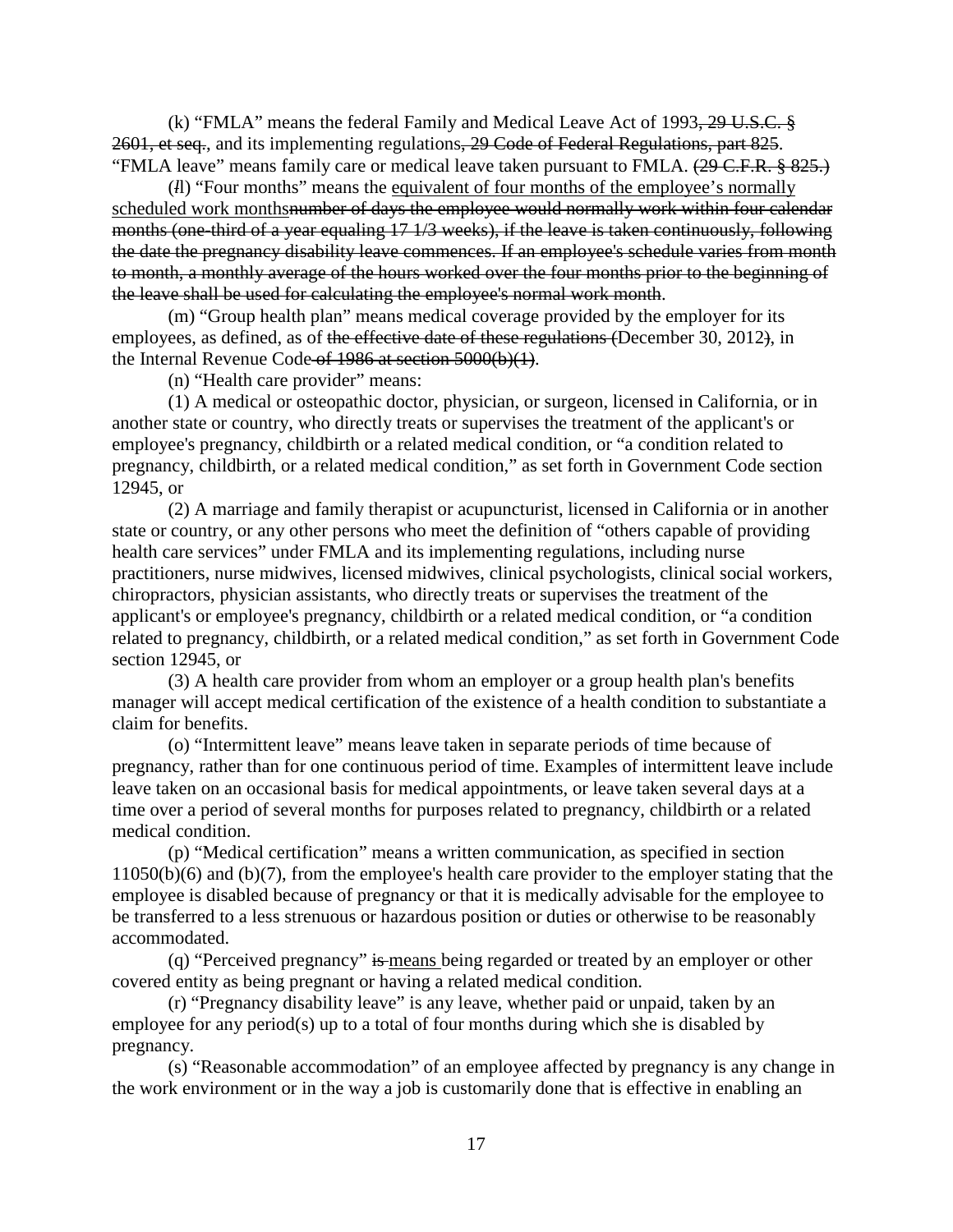employee to perform the essential functions of a job. Reasonable accommodation may include, but is not limited to an employer:

(1) modifying work practices or policies;

(2) modifying work duties;

(3) modifying work schedules to permit earlier or later hours, or to permit more frequent breaks (e.g., to use the restroom);

(4) providing furniture (e.g., stools or chairs) or acquiring or modifying equipment or devices; or

(5) providing a reasonable amount of break time and use of a room or other location in close proximity to the employee's work area to express breast milk in private as set forth in the Labor Code section 1030 et seq.

(t) "Reduced work schedule" means permitting an employee to work less than the usual number of hours per work week, or hours per work day.

(u) A "related medical condition" is any medically recognized physical or mental condition related to pregnancy, childbirth or recovery from pregnancy or childbirth. This term includes, but is not limited to, lactation-related medical conditions such as mastitis; gestational diabetes; pregnancy-induced hypertension; preeclampsia; post-partum depression; loss or end of pregnancy; or recovery from loss or end of pregnancy.

(v) "Transfer" means reassigning temporarily an employee affected by pregnancy to a less strenuous or hazardous position or to less strenuous or hazardous duties.

Note: Authority cited: Section 12935(a), Government Code. Reference: Sections 12926, 12940, 12943, 12944, 12945, 12945.1 and 12945.2, Government Code; Family and Medical Leave Act, (FMLA) 29 U.S.C. §2601, et seq. and FMLA regulations, 29 C.F.R. § 825; Title VII of the federal Civil Rights Act of 1964, 42 U.S.C. §2000e; and *J.E. Robinson v. Fair Employment & Housing Com*. (1992) 2 Cal. 4th 226.

# **§ 11036. Prohibition Against against Harassment.**

As set forth in Government Code sections 12926 and 12940, it is an unlawful employment practice for any employer with one or more employees or other covered entities to harass an employee or applicant because of pregnancy or perceived pregnancy.

Note: Authority cited: Section 12935(a), Government Code. Reference: Sections 12926, 12940 and 12945, Government Code.

# **§ 11039. Responsibilities of Employers.**

(a) Employer Obligations

(1) Except as excused by a permissible defense, it is unlawful for any employer to:

(A) refuse to hire or employ an applicant because of pregnancy or perceived pregnancy;

(B) refuse to select an applicant or employee for a training program leading to employment or promotion because of pregnancy or perceived pregnancy;

(C) refuse to promote an employee because of pregnancy or perceived pregnancy;

(D) bar or to discharge an applicant or employee from employment or from a training program leading to employment or promotion because of pregnancy or perceived pregnancy;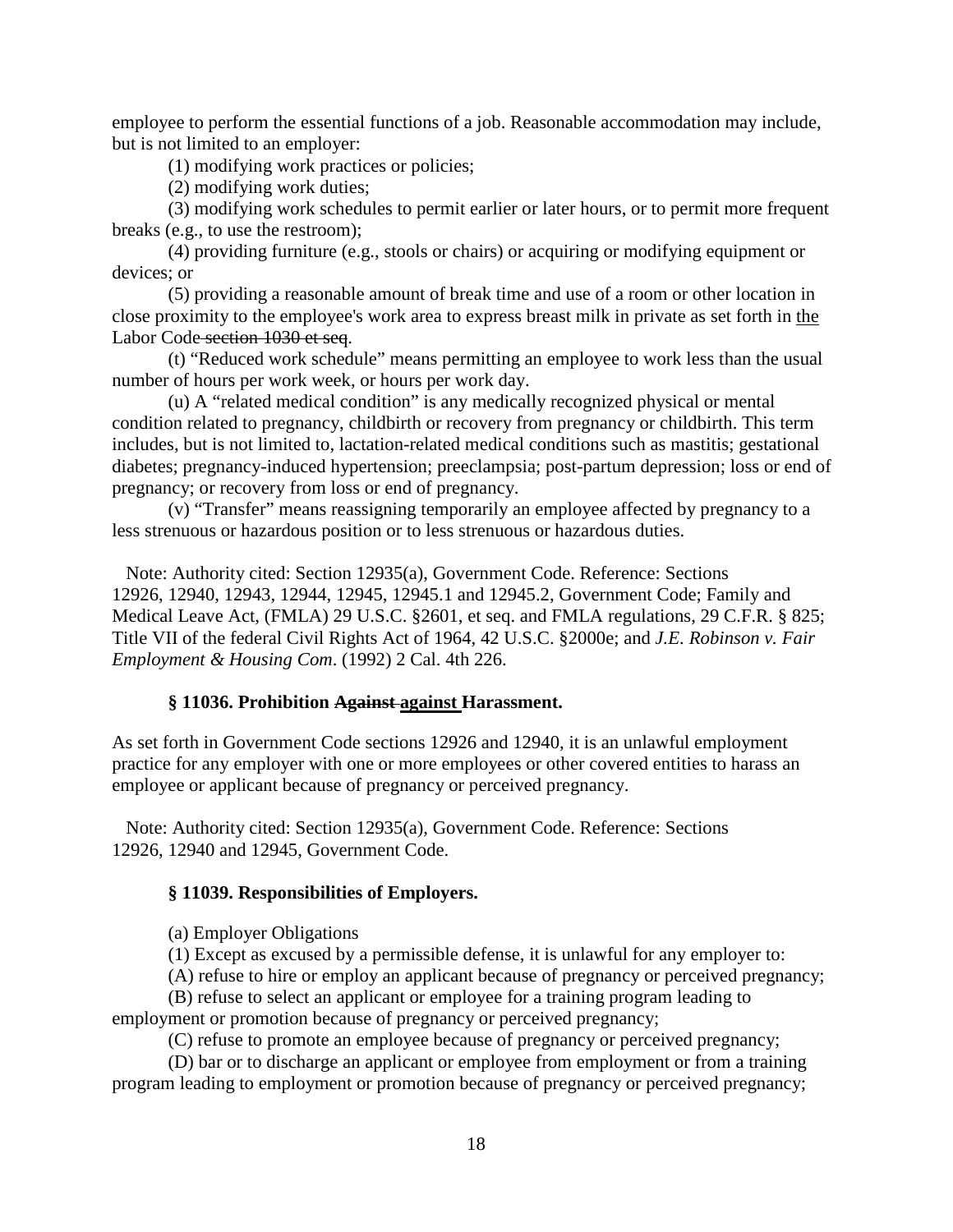(E) discriminate against an applicant or employee in terms, conditions or privileges of employment because of pregnancy or perceived pregnancy;

(F) harass an applicant or employee because of pregnancy or perceived pregnancy, as set forth in section 11036;

(G) transfer an employee affected by pregnancy over her objections to another position, except as provided in section  $11041(c)$ , below. Nothing in this section prevents an employer from transferring an employee for the employer's legitimate operational needs unrelated to the employee's pregnancy or perceived pregnancy;

(H) require an employee to take a leave of absence because of pregnancy or perceived pregnancy when the employee has not requested leave;

(I) retaliate, discharge, or otherwise discriminate against an applicant or employee because she has opposed employment practices forbidden under the FEHA or because she has filed a complaint, testified, or assisted in any proceeding under the FEHA; or

(J) otherwise discriminate against an applicant or employee because of pregnancy or perceived pregnancy by any practice that is prohibited on the basis of sex.

(2) Except as excused by a permissible defense, it is unlawful for any employer to:

(A) refuse to provide employee benefits for pregnancy as set forth at section 11044 below, if the employer provides such benefits for other temporary disabilities;

(B) refuse to maintain and to pay for coverage under a group health plan for an eligible employee who takes pregnancy disability leave, as set forth at section 11044-below, under the same terms and conditions that would have been provided if the employee had not taken leave;

(C) refuse to provide reasonable accommodation for an employee or applicant affected by pregnancy as set forth at section 11040 below;

(D) refuse to transfer an employee affected by pregnancy as set forth at section 11041 below;

(E) refuse to grant an employee disabled by pregnancy a pregnancy disability leave, as set forth at section 11042-below; or

(F) deny, interfere with, or restrain an employee's rights to reasonable accommodation, to transfer or to take pregnancy disability leave under Government Code section 12945, including retaliating against the employee because she has exercised her right to reasonable accommodation, to transfer or to take pregnancy disability leave.

(b) Permissible defenses, as defined at section 11010, include a bona fide occupational qualification, business necessity or where the practice is otherwise required by law.

Note: Authority cited: Section 12935(a), Government Code. Reference: Sections 12926, 12940 and 12945, Government Code; Pregnancy Discrimination Act of 1978 (P.L. 95- 555, 42 U.S.C. §2000e, §701(k)), an amendment to Title VII of the federal Civil Rights Act of 1964 (42 U.S.C. §2000e et seq.); *Cal. Federal Sav. and Loan Ass'n v. Guerra* 479 U.S. 272 [107 S.Ct. 683, 93 L.Ed.2d 613].

#### **§ 11040. Reasonable Accommodation.**

(a) It is unlawful for an employer to deny a request for reasonable accommodation made by an employee affected by pregnancy if:

(1) The employee's request is based on the advice of her health care provider that reasonable accommodation is medically advisable; and

(2) The requested accommodation is reasonable.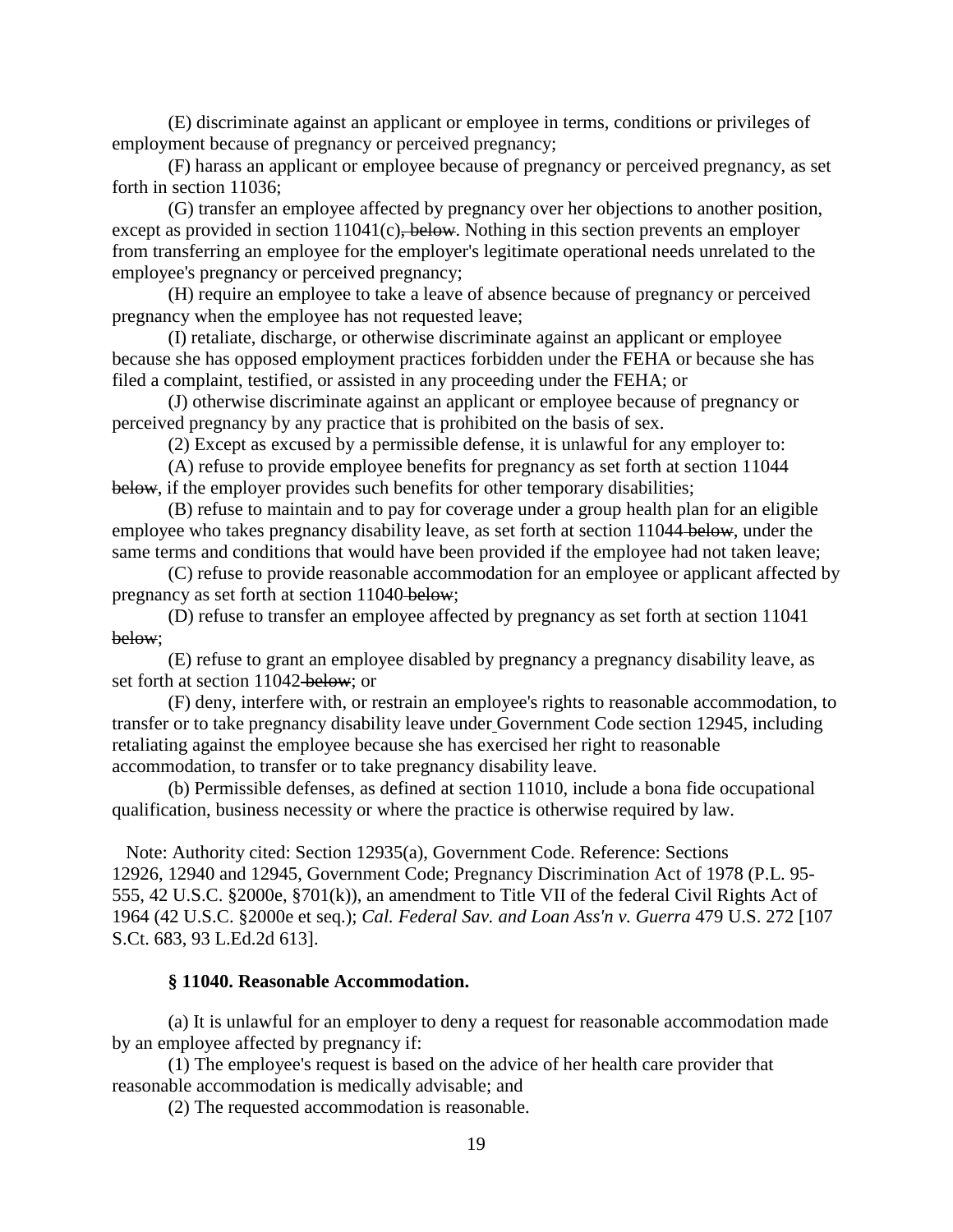(A) Whether an accommodation is reasonable is a factual determination to be made on a case-by-case basis, taking into consideration such factors, including but not limited to, the employee's medical needs, the duration of the needed accommodation, the employer's legally permissible past and current practices, and other such factors, under the totality of the circumstances.

(B) The employee and employer shall engage in a good faith interactive process to identify and implement the employee's request for reasonable accommodation as set forth in section  $11050(a)$ , below.

(b) When a reasonable accommodation, such as a change of work duties or job restructuring, is granted, it shall not affect the employee's independent right to take up to four months for pregnancy disability leave. If the requested reasonable accommodation, however, involves a reduction in hours worked such as a reduced work schedule, or intermittent leave, the employer may consider this as a form of pregnancy disability leave and deduct the hours from the employee's four month leave entitlement.

(c) An employer may, but need not, require a medical certification substantiating the employee's need for reasonable accommodation, as set forth in sections 11049(a) and (b), and 11050(b).

Note: Authority cited: Section 12935(a), Government Code. Reference: Sections 12926 and 12945, Government Code.

### **§ 11041. Transfer.**

(a) Transfer - All Employers

(1) It is unlawful for an employer who has a policy, practice, or collective bargaining agreement requiring or authorizing the transfer of temporarily disabled employees to less strenuous or hazardous positions or duties for the duration of the disability, including disabilities or conditions resulting from on-the-job injuries, to fail to apply the policy, practice or collective bargaining agreement to transfer an employee who is disabled by pregnancy and who so requests.

(2) It is unlawful for an employer to deny the request of an employee affected by pregnancy to transfer provided that:

(A) The employee's request is based on the advice of her health care provider that a transfer is medically advisable; and

(B) Such transfer can be reasonably accommodated by the employer. To provide a transfer, an employer need not create additional employment that the employer would not otherwise have created, discharge another employee, violate the terms of a collective bargaining agreement, transfer another employee with more seniority, or promote or transfer any employee who is not qualified to perform the new job. An employer may accommodate a pregnant employee's transfer request by transferring another employee, but there is no obligation to do so.

(C) An employer may, but need not, require a medical certification substantiating the employee's need for transfer, as set forth in sections 11049(a) and (b), and 11050(b).

(b) Burden of Proof

The burden shall be on the employer to prove, by a preponderance of the evidence, that such transfer cannot be reasonably accommodated for one or more of the enumerated reasons listed in section  $11041(a)(2)$ .

(c) Transfer to Accommodate Intermittent Leave or a Reduced Work Schedule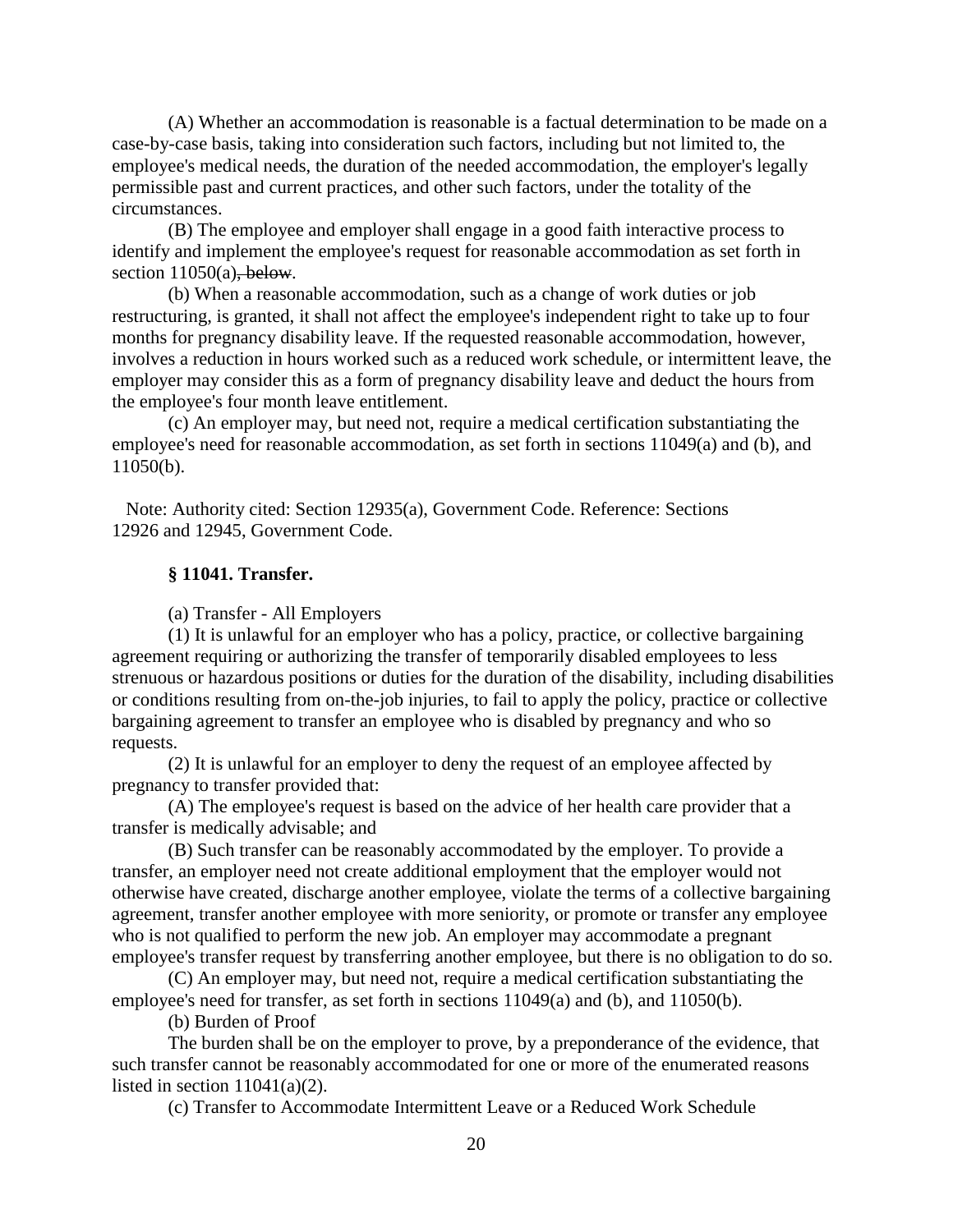If an employee's health care provider provides medical certification that an employee has a medical need to take intermittent leave or leave on a reduced work schedule because of pregnancy, the employer may require the employee to transfer temporarily to an available alternative position that meets the needs of the employee. The employee must meet the qualifications of the alternative position. The alternative position must have the equivalent rate of pay and benefits, and must better accommodate the employee's leave requirements than her regular job, but does not have to have equivalent duties.

(d) Right to Reinstatement After after Transfer

When the employee's health care provider certifies that there is no further medical advisability for the transfer, intermittent leave, or leave on a reduced work schedule, the employer must reinstate the employee to her same or comparable position in accordance with the requirements of section 11043.

Note: Authority cited: Section 12935(a), Government Code. Reference: Section 12945, Government Code; FMLA, 29 U.S.C. §2601, et seq. and FMLA regulations, 29 C.F.R. §825.

#### **§ 11042. Pregnancy Disability Leave.**

The following provisions apply to leave taken for disability because of pregnancy.

(a) Four-Month Leave Requirement for all Employers

All employers must provide a leave of up to four months, as needed, for the period(s) of time an employee is actually disabled because of pregnancy, even if an employer has a policy or practice that provides less than four months of leave for other similarly situated, temporarily disabled employees. Pregnancy disability leave does not need to be taken in one continuous period of time.

(1) Employees are eligible for up to four months of leave per pregnancy, not per year.A "four month leave" means time off for the number of days or hours the employee would normally work within four calendar months (one-third of a year or 17 1/3 weeks). For a full time employee who works 40 hours per week, "four months" means 693 hours of leave entitlement, based on 40 hours per week times 17 1/3 weeks.

(2) "Four months" means time off for the number of days or hours the employee would normally work within four calendar months. For employees who work more or less than 40 hours per week, or who work on variable work schedules, the number of working days that constitutes four months is calculated on a pro rata or proportional basis.

(A) For example, for an employee who works 20 hours per week, "four months" means 346.5 hours of leave entitlement. For an employee who normally works 48 hours per week, "four months" means 832 hours of leave entitlement.

(B) Leave on an intermittent leave or a reduced work schedule.

An employer may account for increments of intermittent leave using an increment no greater than the shortest period of time that the employer uses to account for use of other forms of leave, provided it is not greater than one hour. For example, if an employer accounts for sick leave in 30-minute increments and vacation time in one-hour increments, the employer must account for pregnancy disability leave in increments of 30 minutes or less. If an employer accounts for other forms of leave in two-hour increments, the employer must account for pregnancy disability leave in increments no greater than one hour.

(C) If a holiday falls within a week taken as pregnancy disability leave, the week is nevertheless counted as a week of pregnancy disability leave. If, however, the employer's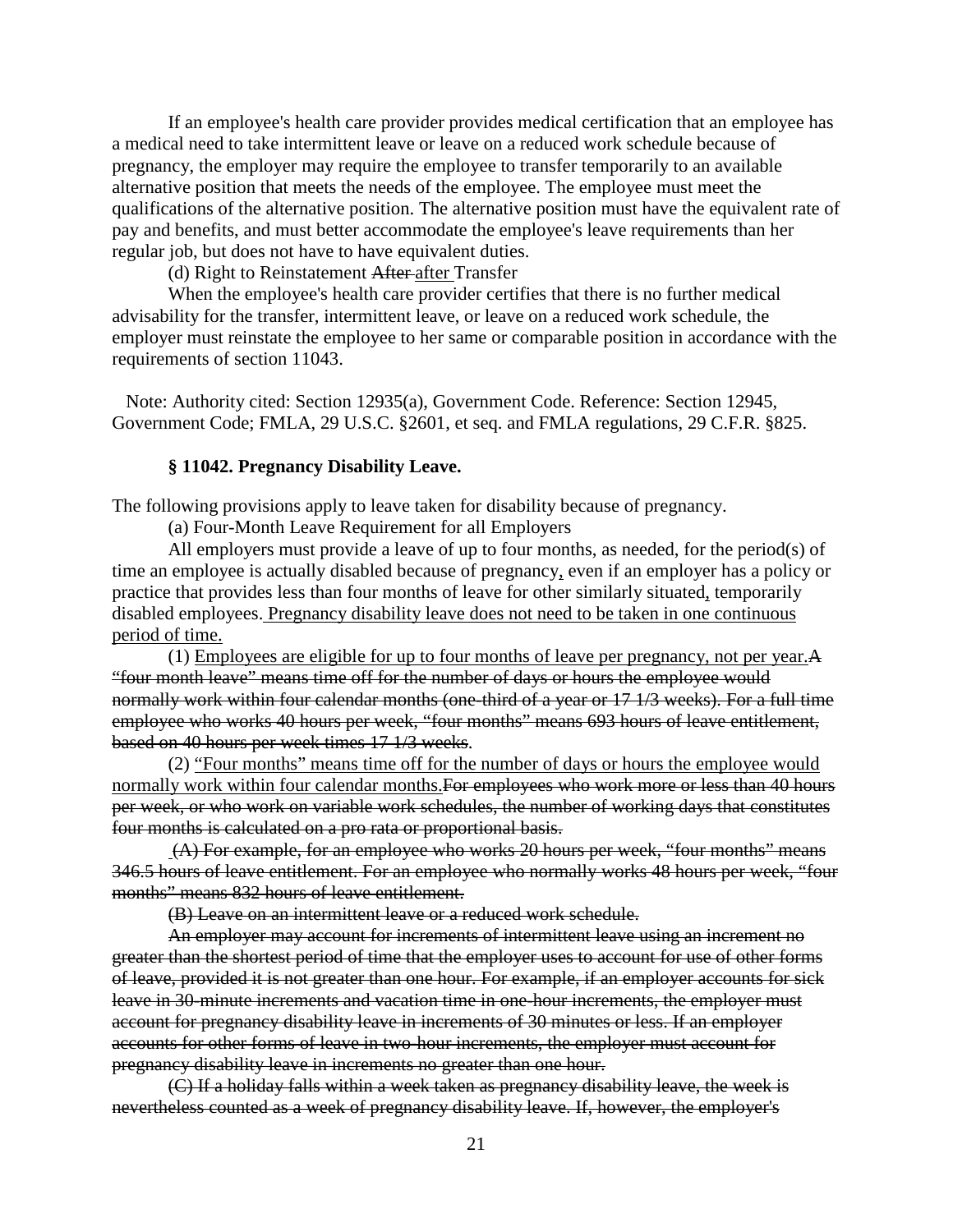business activity has temporarily ceased for some reason and employees generally are not expected to report for work for one or more weeks, (e.g., a school closing for two weeks for the Christmas/New Year holiday or summer vacation or an employer closing the plant for retooling), the days the employer's activities have ceased do not count against the employee's pregnancy disability leave entitlement.

(3) For employees who take pregnancy disability leave for a continuous four-month period, the four months normally is calculated based on the calendar months during which the leave is taken. Although all pregnant employees are eligible for up to four months of leave, if that leave is taken in one period of time, taking intermittent or reduced work schedule throughout an employee's pregnancy will differentially affect the number of hours remaining that an employee is entitled to take pregnancy disability leave leading up to and after childbirth, depending on the employee's regular work schedule.

(A) For example, an employee who commences pregnancy disability leave on January 1 would be expected to return to work on May 1.a full-time employee, who normally works a 40hour work week is entitled to 693 working hours of leave. If that employee takes 180 hours of intermittent leave throughout her pregnancy, she would still be entitled to take 513 hours, or approximately three months leading up to and after her childbirth.

(B) If an employee's schedule varies from week to week to such an extent that an employer is unable to determine with any certainty how many hours the employee would otherwise have worked (but for the taking of pregnancy disability leave) in a four-month period, a weekly average of the hours scheduled over the 12 months prior to the beginning of the leave (including any hours for which the employee took leave of any type) would be used for calculating the employee's pregnancy disability leave entitlement.In contrast, a part-time employee who normally works 20 hours per week, would be entitled to 346.5 hours of leave. If that employee takes intermittent leave of 180 hours throughout her pregnancy, she would be entitled to only 166.5 more hours of leave, approximately two months of leave, leading up to and after her childbirth.

(4) Intermittent leave or a reduced-work-schedule leave

(A) Minimum Duration

Leave may be taken intermittently or on a reduced work schedule when an employee is disabled because of pregnancy, as determined by the health care provider of the employee. An employer may account for increments of intermittent leave using the shortest period of time that the employer's payroll system uses to account for other forms of leave, provided it is not greater than one hour, as set forth in section  $11042(a)(2)(B)$ .

(B) Although all pregnant employees are eligible for up to four months of disability leave if that leave is taken in one continuous period of time, taking an intermittent leave or a reduced work schedule will affect the amount of time remaining of the four month total allotment.

(C) For the purposes of quantifying the amount of intermittent leave or a reduced-workschedule leave to which an eligible employee is entitled, "four months" is calculated on a pro rata or proportional basis, based on four months equaling 17 1/3 weeks (one-third of a year). For example, for a full-time employee who works 40 hours per week, "four months" means 693 hours or leave entitlement, based on 40 hours per week times 17 1/3 weeks.

(D) If an employee takes leave on an intermittent or reduced work schedule, only the amount of leave actually taken may be counted toward the four months of leave to which the employee is entitled. For example, if an employee needs to be on bed rest that requires an absence from work of two hours a week, only those two hours may be charged against the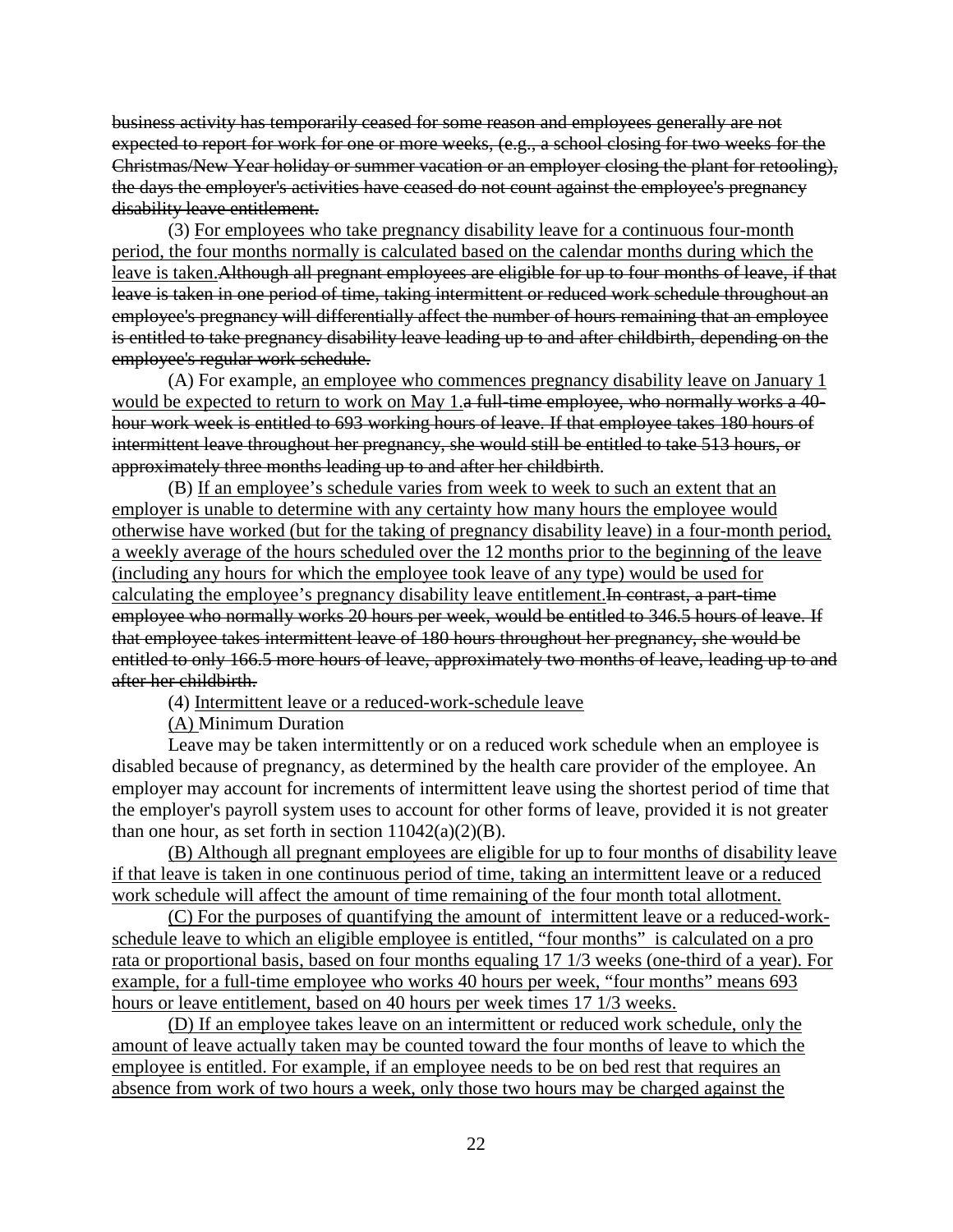employee's pregnancy disability leave entitlement. If an employee needs leave intermittently or on a reduced leave schedule for planned medical treatment, then the employee must make a reasonable effort to schedule the treatment so as not to disrupt unduly the employer's operations.

(5) If a holiday falls within a week taken as pregnancy disability leave, the week is nevertheless counted as a week of pregnancy disability leave. If, however, the employer's business activity has temporarily ceased for some reason and employees generally are not expected to report for work for one or more weeks (i.e. a school closing for two weeks for Christmas/New Year holiday or summer vacation or an employer closing the plant for retooling), the days the employer's activities have ceased do not count against the employee's pregnancy disability leave entitlement. Similarly, if an employee uses pregnancy disability leave in increments of less than one week, the fact that a holiday may occur within a week in which an employee partially takes leave does not count against the employee's pregnancy disability leave entitlement unless the employee was otherwise scheduled and expected to work during the holiday.

(56) Employees are eligible for up to four months of leave per pregnancy, not per year. (b) Employers wWith More Generous Leave Policies

If an employer has a more generous leave policy for similarly situated employees with other temporary disabilities than is required for pregnancy purposes under these regulations, the employer must provide the more generous leave to employees temporarily disabled by pregnancy. If the employer's more generous leave policy exceeds four months, the employer's return policy after taking the leave would govern, not the return rights specified in these regulations.

(c) Denial of Leave is an Unlawful Employment Practice

It is an unlawful employment practice for an employer to refuse to grant pregnancy disability leave to an employee disabled by pregnancy, who satisfies the leave request requirements stated in Government Code section 12945.

(1) who has provided the employer with reasonable advance notice of the medical need for the leave, and

(2) whose health care provider has advised that the employee is disabled by pregnancy. The employer may require medical certification of the medical advisability of the leave, as set forth in sections  $11049(a)$  and  $(b)$ , and  $11050(b)$ .

Note: Authority cited: Section 12935(a), Government Code. Reference: Sections 12940 and 12945, Government Code; FMLA, 29 U.S.C. § 2601, et seq. and FMLA regulations, 29 C.F.R. § 825; *Cal. Federal Sav. and Loan Ass'n v. Guerra* (1987) 479 U.S. 272 [107 S.Ct. 683, 93 L.Ed.2d 613].

# **§ 11043. Right to Reinstatement from Pregnancy Disability Leave.**

The following rules apply to reinstatement from any leave or transfer taken for disability because of pregnancy.

(a) Guarantee of Reinstatement

An employee who exercises her right to take pregnancy disability leave is guaranteed a right to return to the same position, or, if the employer is excused by section  $11043(c)(1)$ , to a comparable position, and the employer shall provide the guarantee in writing upon request of the employee. It is an unlawful employment practice for any employer, after granting a requested pregnancy disability leave or transfer, to refuse to honor its guarantee of reinstatement unless the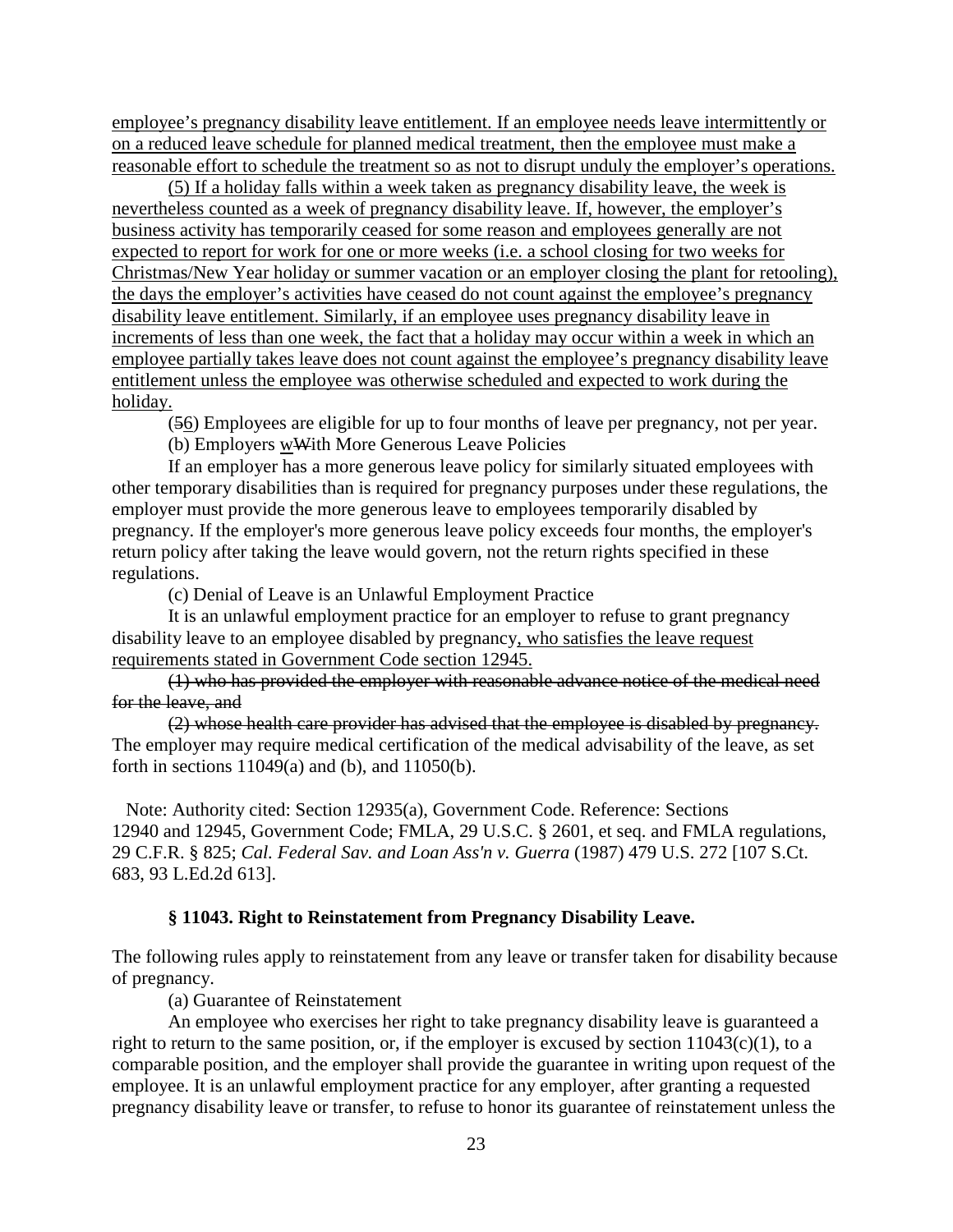refusal is justified by the defenses below in subdivisions  $(c)(1)$  and  $(c)(2)$ . If the employee takes intermittent leave or a reduced work schedule, only one written guarantee of reinstatement is required.

(b) Refusal to Reinstate

(1) Definite Date of Reinstatement

Where a definite date of reinstatement has been agreed upon at the beginning of the leave or transfer, a refusal to reinstate is established if the Department or employee proves, by a preponderance of the evidence, that the leave or transfer was granted by the employer and that the employer failed to reinstate the employee to the same position or, where applicable, to a comparable position, by the date agreed upon, as specified below in subdivisions (c)(1) and  $(c)(2)$ .

(2) Change in Date of Reinstatement

If the reinstatement date differs from the employer's and the employee's original agreement or if no agreement was made, the employer shall reinstate the employee within two business days, or, when two business days is not feasible, reinstatement shall be made as soon as it is possible for the employer to expedite the employee's return, after the employee notifies the employer of her readiness to return to the same, or, where applicable, a comparable position, as specified below in subdivisions  $(c)(1)$  and  $(c)(2)$ .

(c) Permissible Defenses - Employment Would Have Ceased

(1) Right to Reinstatement to the Same Position

An employee has no greater right to reinstatement to the same position or to other benefits and conditions of employment than those rights she would have had if she had been continuously at work during the pregnancy disability leave or transfer period. This is true even if the employer has given the employee a written guarantee of reinstatement.

A refusal to reinstate the employee to her same position or duties is justified if the employer proves, by a preponderance of the evidence, that the employee would not otherwise have been employed in her same position at the time reinstatement is requested for legitimate business reasons unrelated to the employee taking pregnancy disability leave or transfer (such as a layoff pursuant to a plant closure).

(2) Right to Reinstatement to a Comparable Position

An employee has no greater right to reinstatement to a comparable position or to other benefits and conditions of employment than an employee who has been continuously employed in another position that is being eliminated. If the employer is excused from reinstating the employee to her same position, or with the same duties, a refusal to reinstate the employee to a comparable position is justified if the employer proves, by a preponderance of the evidence, either of the following:

(A) The employer would not have offered a comparable position to the employee if she would have been continuously at work during the pregnancy disability leave or transfer period.

(B) There is no comparable position available.

1. A position is available if there is a position open on the employee's scheduled date of reinstatement or within 60 calendar days for which the employee is qualified, or to which the employee is entitled by company policy, contract, or collective bargaining agreement.

2. An employer has an affirmative duty to provide notice of available positions to the employee by means reasonably calculated to inform the employee of comparable positions during the requirement period. Examples include notification in person, by letter, telephone or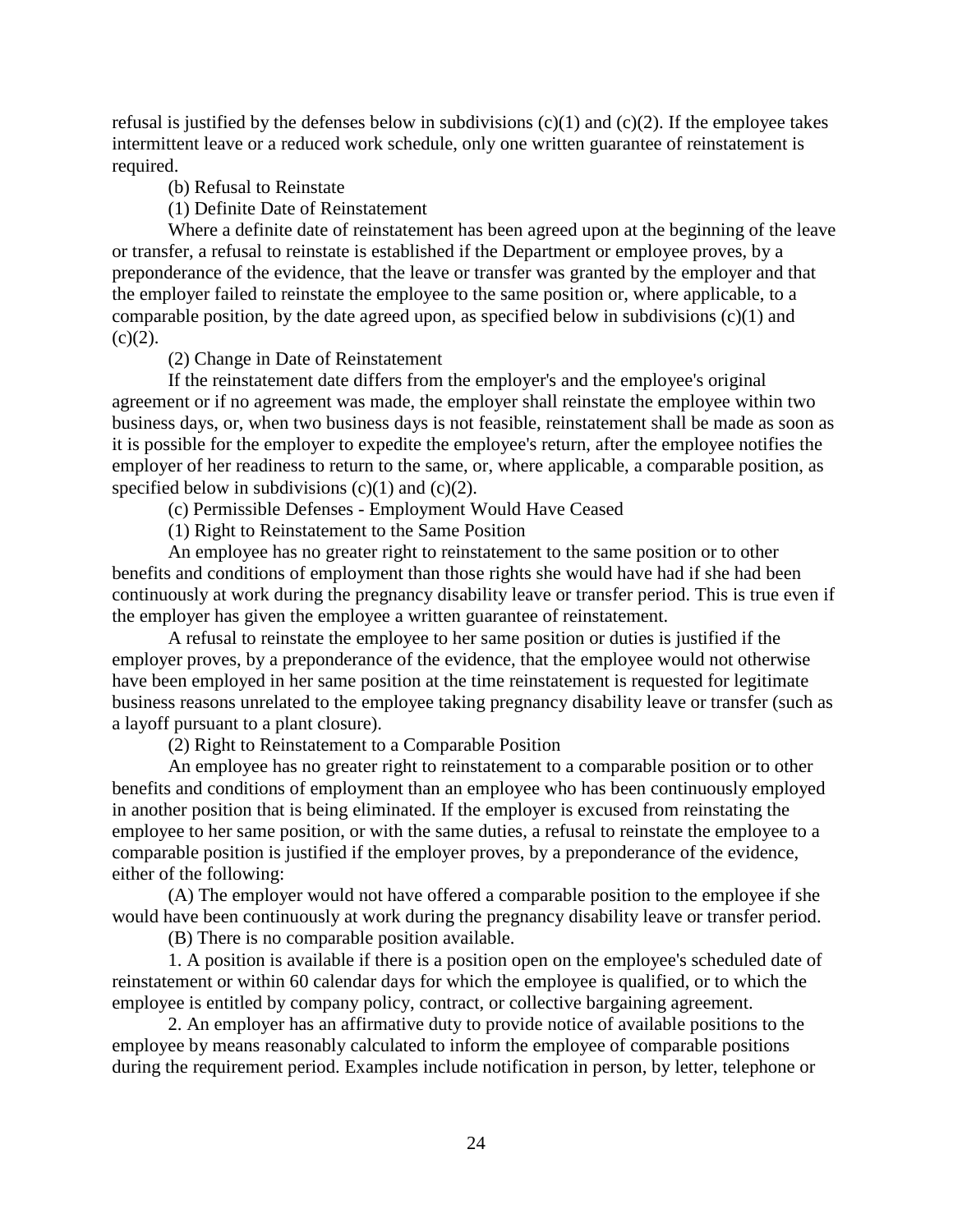email, or by links to postings on the company's website Web site if there is a section for job openings.

3. If a comparable position is not available on the employee's scheduled date of reinstatement, but the employee is later reinstated under the 60 calendar day period set forth in section  $11043(c)(2)(B)1$ , above, the period between the employee's scheduled date of reinstatement and the date of her actual reinstatement shall not be counted for purposes of any employee pay or benefit.

(3) If an employee is laid off during pregnancy disability leave or transfer for legitimate business reasons unrelated to her leave or transfer, the employer's responsibility to continue the pregnancy disability leave or transfer, maintain benefits, and reinstate the employee ceases at the time the employee is laid off, provided the employer has no continuing obligations under a collective bargaining agreement, or otherwise.

(d) Right to Reinstatement to Job if Additional Leave Taken Following End of Pregnancy Disability Leave; Equal Treatment

If an employee disabled by pregnancy remains on some form of leave following the end of her pregnancy disability leave (e.g., employer's disability leave plan, etc.), an employer shall grant the employee reinstatement rights that are the same as any other similarly situated employee who has taken a similar length disability leave under the employer's policy, practice or collective bargaining agreement. For example, if the employer has a policy that grants reinstatement to other employees who are temporarily disabled for up to six months, the employer must also grant reinstatement to an employee disabled by pregnancy for six months. An employer and employee also may agree to a later date of reinstatement.

(e) Right to Reinstatement to Job if CFRA Leave is Taken Following Pregnancy Disability Leave

At the expiration of pregnancy disability leave, if an employee takes a CFRA leave for reason of the birth of her child, the employee's right to reinstatement to her job is governed by CFRA and not section  $11043(c)(1)$  and  $(c)(2)$ , above. Under CFRA, an employer may reinstate an employee either to her same or a comparable position.

Note: Authority cited: Section 12935(a), Government Code. Reference: Sections 12940 and 12945, Government Code; FMLA, 29 U.S.C. § 2601, et seq. and FMLA regulations, 29 C.F.R. § 825; *Cal. Federal Sav. and Loan Ass'n v. Guerra* (1987) 479 U.S. 272 [107 S.Ct. 683, 93 L.Ed.2d 613].

#### **§ 11044. Terms of Pregnancy Disability Leave.**

(a) Paid Leave

An employer is not required to pay an employee during pregnancy disability leave unless the employer pays for other temporary disability leaves for similarly situated employees. An employee may be entitled to receive state disability insurance for a period of disability because of pregnancy and may contact the California Employment Development Department for more information.

(b) Accrued Time Off

(1) Sick Leave

An employer may require an employee to use, or an employee may elect to use, any accrued sick leave during the otherwise unpaid portion of her pregnancy disability leave.

(2) Vacation Time and Other Accrued Time Off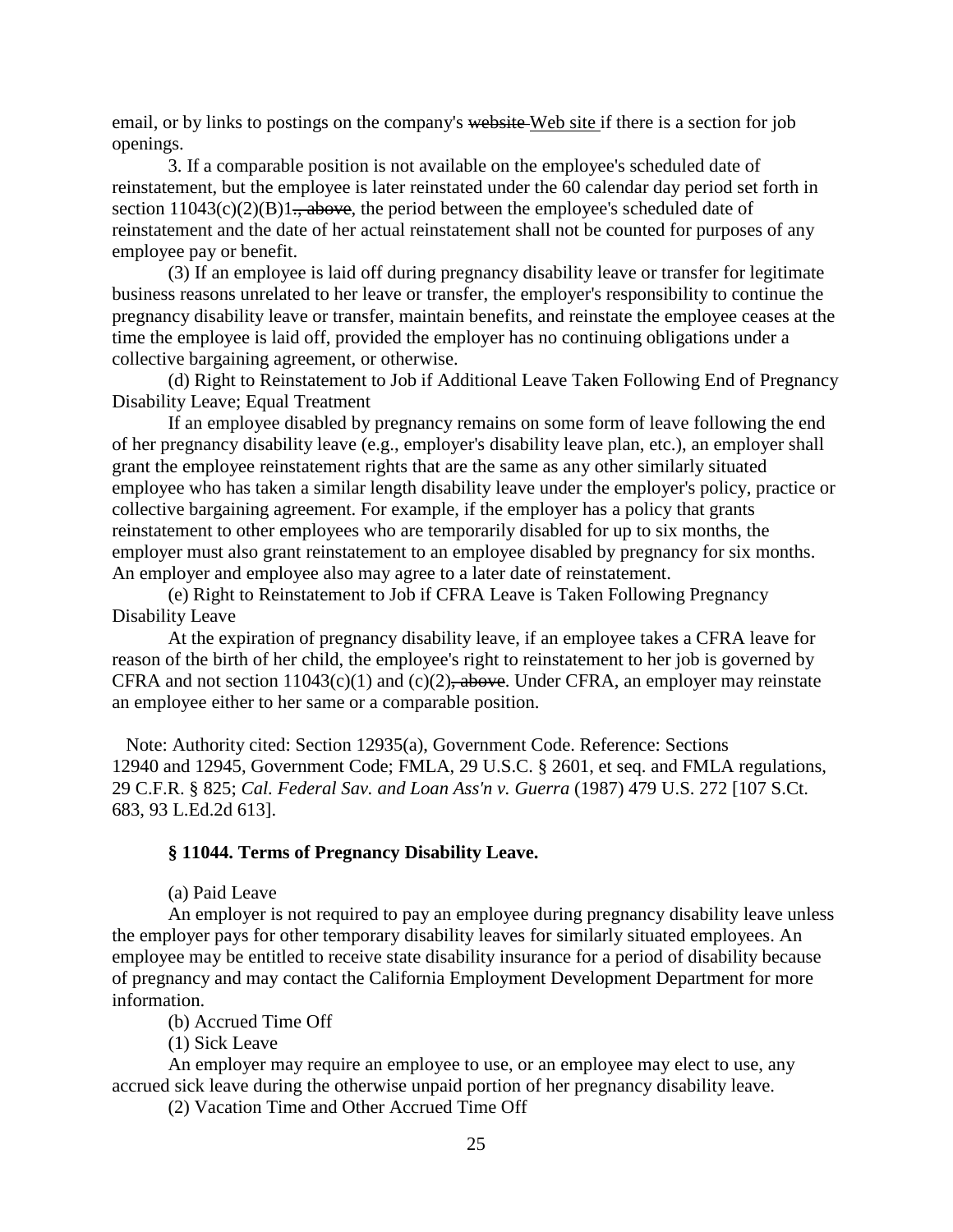An employee may elect, at her option, to use any vacation time or other accrued personal time off (including undifferentiated paid time off (PTO)) for which the employee is eligible.

(c) Continuation of Group Health Coverage

(1) An employer shall maintain and pay for coverage for an eligible female employee who takes pregnancy disability leave for the duration of the leave, not to exceed four months over the course of a 12-month period, beginning on the date the pregnancy disability leave begins, Government Code section 12945 requires employers to maintain and pay for coverage at the same level and under the same conditions that coverage would have been provided if the employee had continued in employment continuously for the duration of thenot taken pregnancy disability leave.

(A) An employer may maintain and pay for coverage for a group health plan for longer than four months.

(B) If the employer is a state agency, the collective bargaining agreement shall govern the continued receipt by an eligible female employee of health care coverage under the employer's group health plan.

(2) The time that an employer maintains and pays for group health coverage during pregnancy disability leave shall not be used to meet an employer's obligation to pay for 12 weeks of group health coverage during leave taken under CFRA. This shall be true even where an employer designates pregnancy disability leave as family and medical leave under FMLA. The entitlements to employer-paid group health coverage during pregnancy disability leave and during CFRA are two separate and distinct entitlements.

(3) An employer may recover from the employee the premium paid while the employee was on pregnancy disability leave if both of the following conditions occur:

(A) The employee fails to return at the end of her pregnancy disability leave.

(B) The employee's failure to return from leave is for a reason other than one of the following:

1. Taking CFRA leave, unless the employee chooses not to return to work following the CFRA leave.

2. The continuation, recurrence or onset of a health condition that entitles the employee to pregnancy disability leave, unless the employee chooses not to return to work following the leave.

3. Non-pregnancy related medical conditions requiring further leave, unless the employee chooses not to return to work following the leave.

4. Any other circumstance beyond the control of the employee, including, but not limited to, circumstances where the employer is responsible for the employee's failure to return (e.g., the employer does not return the employee to her same position or reinstate the employee to a comparable position), or circumstances where the employee must care for herself or a family member (e.g., the employee gives birth to a child with a serious health condition).

(d) Other Benefits and Seniority Accrual

During her pregnancy disability leave, the employee shall accrue seniority and participate in employee benefit plans, including, but not limited to, life, short-term and long-term disability or accident insurance, pension and retirement plans, stock options and supplemental unemployment benefit plans to the same extent and under the same conditions as would apply to any other unpaid disability leave granted by the employer for any reason other than a pregnancy disability.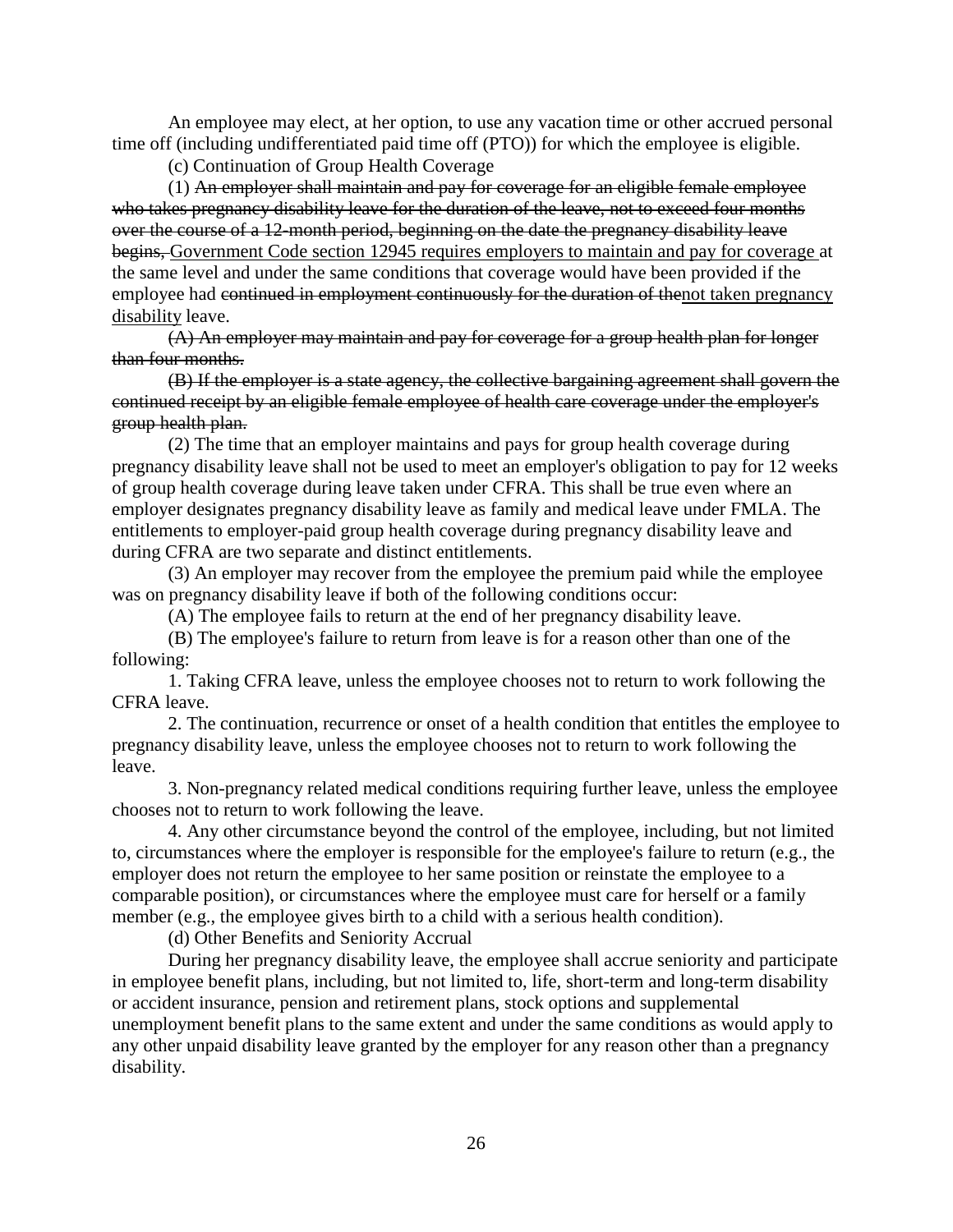(1) If the employer's policy allows seniority to accrue when employees are on paid leave, such as paid sick or vacation leave, and/or unpaid leave, then seniority will accrue during any part of a paid and/or unpaid pregnancy disability leave.

(2) The employee returning from pregnancy disability leave shall return with no less seniority than the employee had when the leave commenced.

(e) Employee Status

The employee shall retain employee status during the period of the pregnancy disability leave. The leave shall not constitute a break in service for purposes of longevity and/or seniority under any collective bargaining agreement or under any employee benefit plan. Benefits must be resumed upon the employee's reinstatement in the same manner and at the same levels as provided when the leave began, without any new qualification period, physical exam, or other qualifying provisions.

Note: Authority cited: Section 12935(a), Government Code. Reference: Sections 12926, 12940 and 12945, Government Code; FMLA, 29 U.S.C. § 2601, et seq. and FMLA regulations, 29 C.F.R. § 825; Pregnancy Discrimination Act of 1978 (P.L. 95-555, 42 U.S.C. § 2000e, § 701(k)), an amendment to Title VII of the federal Civil Rights Act of 1964 (42 U.S.C. § 2000e et seq.).

## **§ 11045. Relationship Between between Pregnancy Leave and FMLA Leave.**

(a) A Pregnancy Leave May Also Be a FMLA Leave

If the employer is a covered employer and the employee is eligible for leave under the federal Family Care and Medical Leave Act (FMLA), the employer may be able to count the employee's pregnancy disability leave under this article, up to a maximum of 12 weeks, against her FMLA leave entitlement.

(b) FMLA Coverage

For more information on rights and obligations under FMLA, consult the FMLA regulations regarding family care and medical leave (29 C.F.R. § 825).

Note: Authority cited: Section 12935(a), Government Code. Reference: Section 12945, Government Code; FMLA, 29 U.S.C. § 2601, et seq.; and FMLA regulations, 29 C.F.R. § 825.

### **§ 11046. Relationship Between between CFRA and Pregnancy Leaves.**

(a) Separate and Distinct Entitlements

The right to take a pregnancy disability leave under Government Code section 12945 and these regulations is separate and distinct from the right to take leave under the California Family Rights Act (CFRA), Government Code sections 12945.1 and 12945.2.

(b) Serious Health Condition - Pregnancy

An employee's own disability due to pregnancy, childbirth or related medical conditions is not a serious health condition under CFRA.

(c) CFRA Leave after Pregnancy Disability Leave

At the end of the employee's period(s) of pregnancy disability, or at the end of four months of pregnancy disability leave, whichever occurs first, a CFRA-eligible employee may request to take CFRA leave of up to 12 workweeks for reason of the birth of her child, if the child has been born by this date.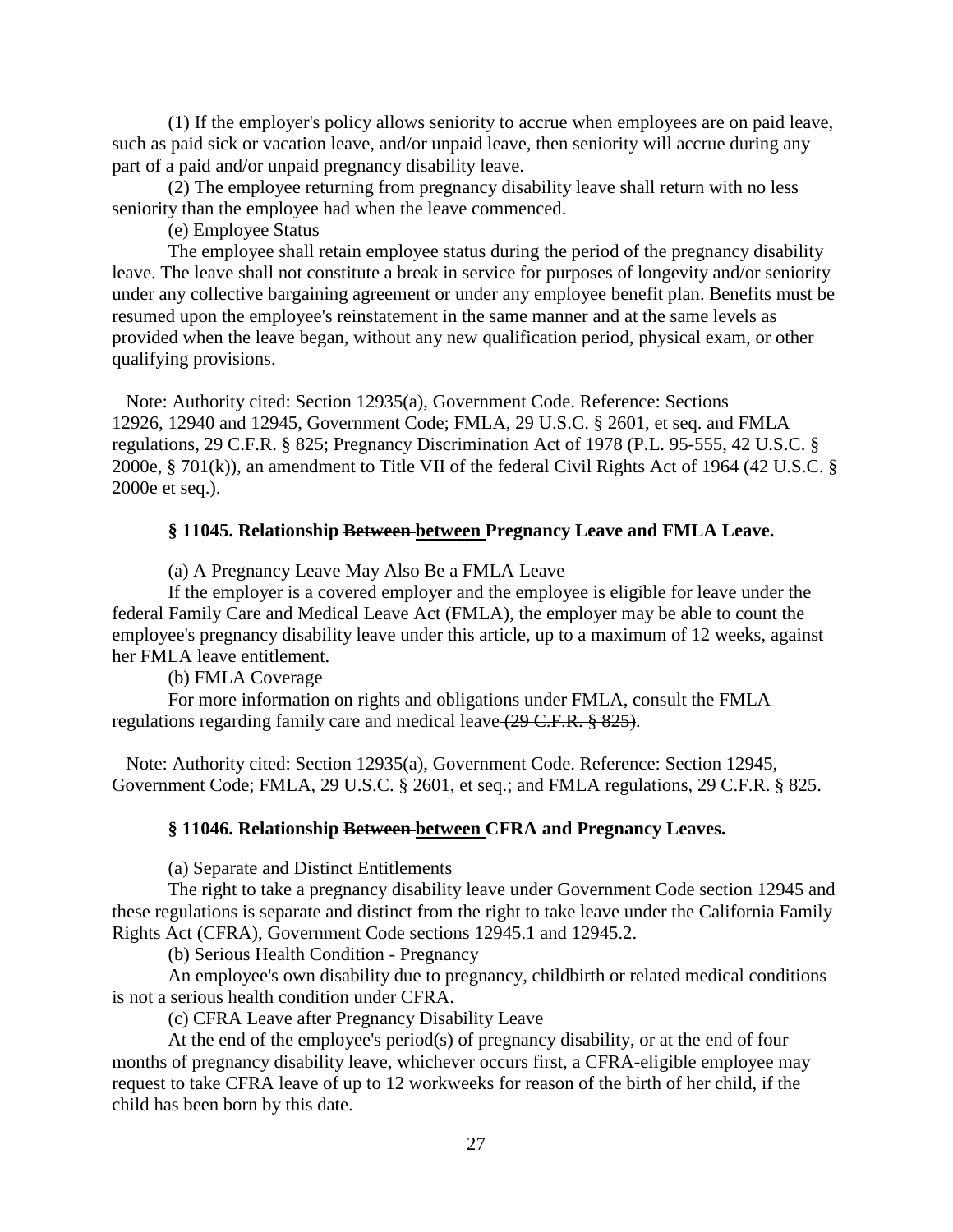(1) There is no requirement that either the employee or child have a serious health condition in order for the employee to take CFRA leave for the birth of her child. There is also no requirement that the employee no longer be disabled by her pregnancy before taking CFRA leave for the birth of her child.

(2) Where an employee has utilized four months of pregnancy disability leave prior to the birth of her child, and her health care provider determines that a continuation of the leave is medically necessary, an employer may, as a reasonable accommodation, allow the employee to utilize CFRA leave prior to the birth of her child. No employer shall, however, be required to provide more CFRA leave than the amount to which the employee is otherwise entitled under CFRA.

#### (d) Maximum Entitlement

The maximum statutory leave entitlement for California employees, provided they qualify for CFRA leave, for both pregnancy disability leave and CFRA leave for reason of the birth of the child and/or the employee's own serious health condition is four months plus twelve workweeksthe working days in 29 1/3 workweeks. This assumes that the employee is disabled by pregnancy for four months (the working days in 17 1/3 weeks) and then requests, and is eligible for, a 12-week CFRA leave for reason of the birth of her child.

Note: Authority cited: Section 12935(a), Government Code. Reference: Sections 12945, 12945.1 and 12945.2, Government Code.

# **§ 11047. Relationship Between between Pregnancy Disability Leave and Leave of Absence as Reasonable Accommodation for Physical or Mental Disability - Separate and Distinct Rights.**

The right to take pregnancy disability leave under Government Code section 12945 and these regulations is separate and distinct from the right to take a leave of absence as a form of reasonable accommodation under Government Code section 12940. At the end or depletion of an employee's pregnancy disability leave, an employee who has a physical or mental disability (which may or may not be due to pregnancy, childbirth, or related medical conditions) may be entitled to reasonable accommodation under Government Code section 12940. Entitlement to leave under section 12940 must be determined on a case-by case basis, using the standards provided in the disability discrimination provisions article 9) of these regulations, and is not diminished by the employee's exercise of her right to pregnancy disability leave.

Note: Authority cited: Sections 12935(a), Government Code. Reference: Sections 12926, 12940 and 12945, Government Code.

### **§ 11049. Employer Notice to Employees of Rights and Obligations for Reasonable Accommodation, To to Transfer and To to Take Pregnancy Disability Leave.**

(a) Employers to Provide Reasonable Advance Notice Advising Employees Affected by Pregnancy of Their FEHA Rights and Obligations

An employer shall give its employees reasonable advance notice of employees' FEHA rights and obligations regarding pregnancy, childbirth or related medical conditions as set forth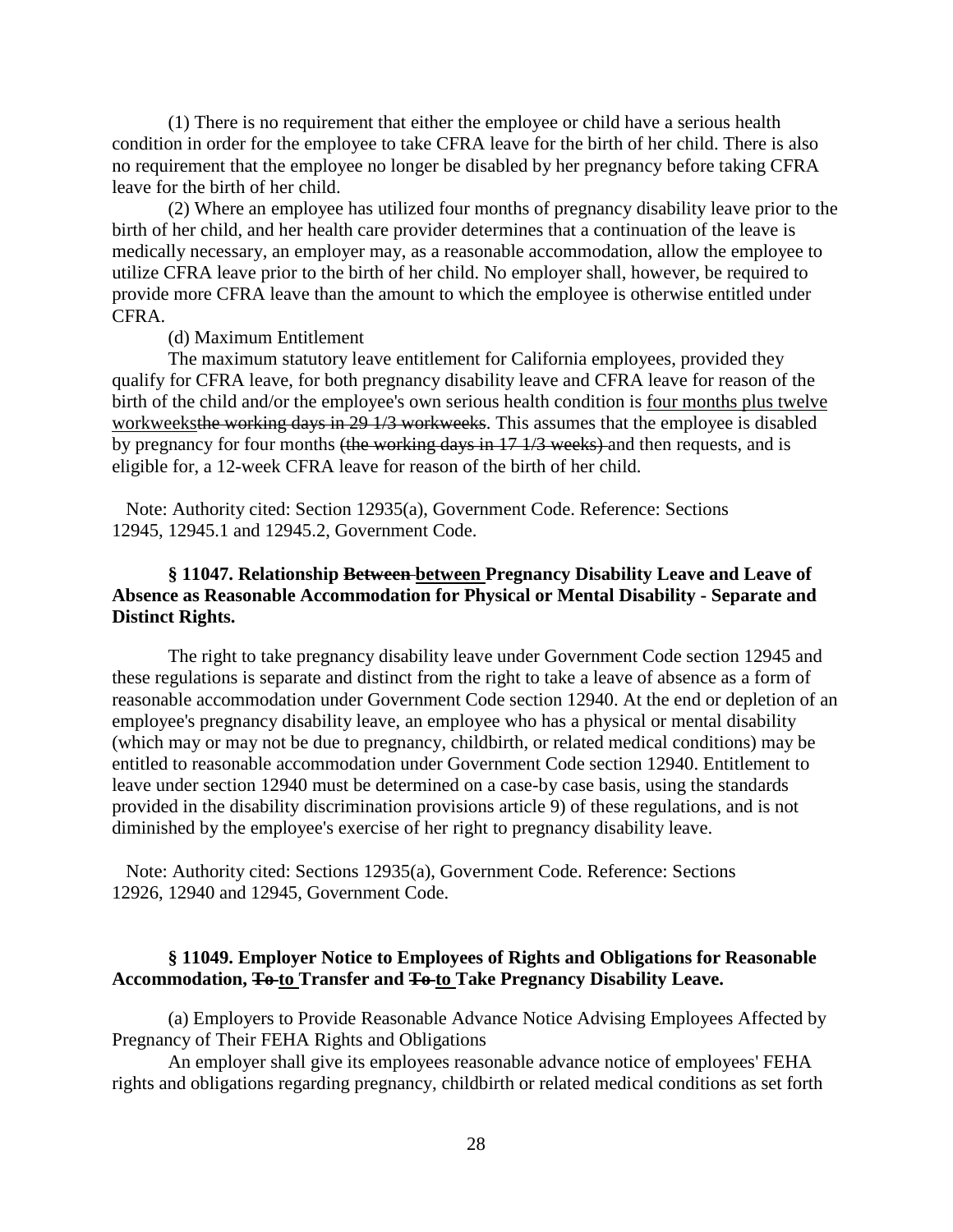below at section  $11049(e)$  and (f), and as contained in Notice A and Notice B as set forth below at section 11051(a) and (b), or their equivalents.

(b) Content of Employer's Reasonable Advance Notice

An employer shall provide its employees with information about:

(1) an employee's right to request reasonable accommodation, transfer, or pregnancy disability leave;

(2) employees' notice obligations, as set forth in section 11050, to provide adequate advance notice to the employer of the need for reasonable accommodation, transfer or pregnancy disability leave; and

(3) the employer's requirement, if any, for the employee to provide medical certification to establish the medical advisability for reasonable accommodation, transfer, or pregnancy disability leave, as set forth in section 11050(b).

(c) Consequences of Employer Notice Requirement

(1) If the employer follows the requirements in section 11049(d) below, such compliance shall constitute reasonable advance notice to the employee of the employer's notice obligations.

(2) Failure of the employer to provide reasonable advance notice shall preclude the employer from taking any adverse action against the employee, including denying reasonable accommodation, transfer or pregnancy disability leave, for failing to furnish the employer with adequate advance notice of a need for reasonable accommodation, transfer, or pregnancy disability leave.

(d) Distribution of Notices

(1) Employers shall post and keep posted the appropriate notice in a conspicuous place or places where employees congregate. Electronic posting is sufficient to meet this posting requirement as long as it otherwise meets the requirements of this section.is posted electronically in a conspicuous place or places where employees would tend to view it in the workplace.

(2) An employer is also required to give an employee a copy of the appropriate notice as soon as practicable after the employee tells the employer of her pregnancy or sooner if the employee inquires about reasonable accommodation, transfer, or pregnancy disability leaves.

(3) If the employer publishes an employee handbook that describes other kinds of reasonable accommodation, transfers or temporary disability leaves available to its employees, that employer is encouraged to include a description of reasonable accommodation, transfer, and pregnancy disability leave in the next edition of its handbook that it publishes following adoption of these regulations. In the alternative, the employer may distribute to its employees a copy of its Notice at least annually (distribution may be by electronic mail).

(4) Non-English Speaking Workforce

Any FEHA-covered employer whose work force at any facility or establishment is comprised of ten 10 percent or more persons whose primary language is not English shall translate the notice into the language or languages spoken by this group or these groups of employeesevery language that is spoken by at least 10 percent of the workforce. In addition, any FEHA-covered employer shall make a reasonable effort to give either verbal or written notice in the appropriate language to any employee who the employer knows is not proficient in English, and for whom written notice previously has not been given in her primary language, of her rights to pregnancy disability leave, reasonable accommodation, and transfer, once the employer knows the employee is pregnant.

(e) Notice A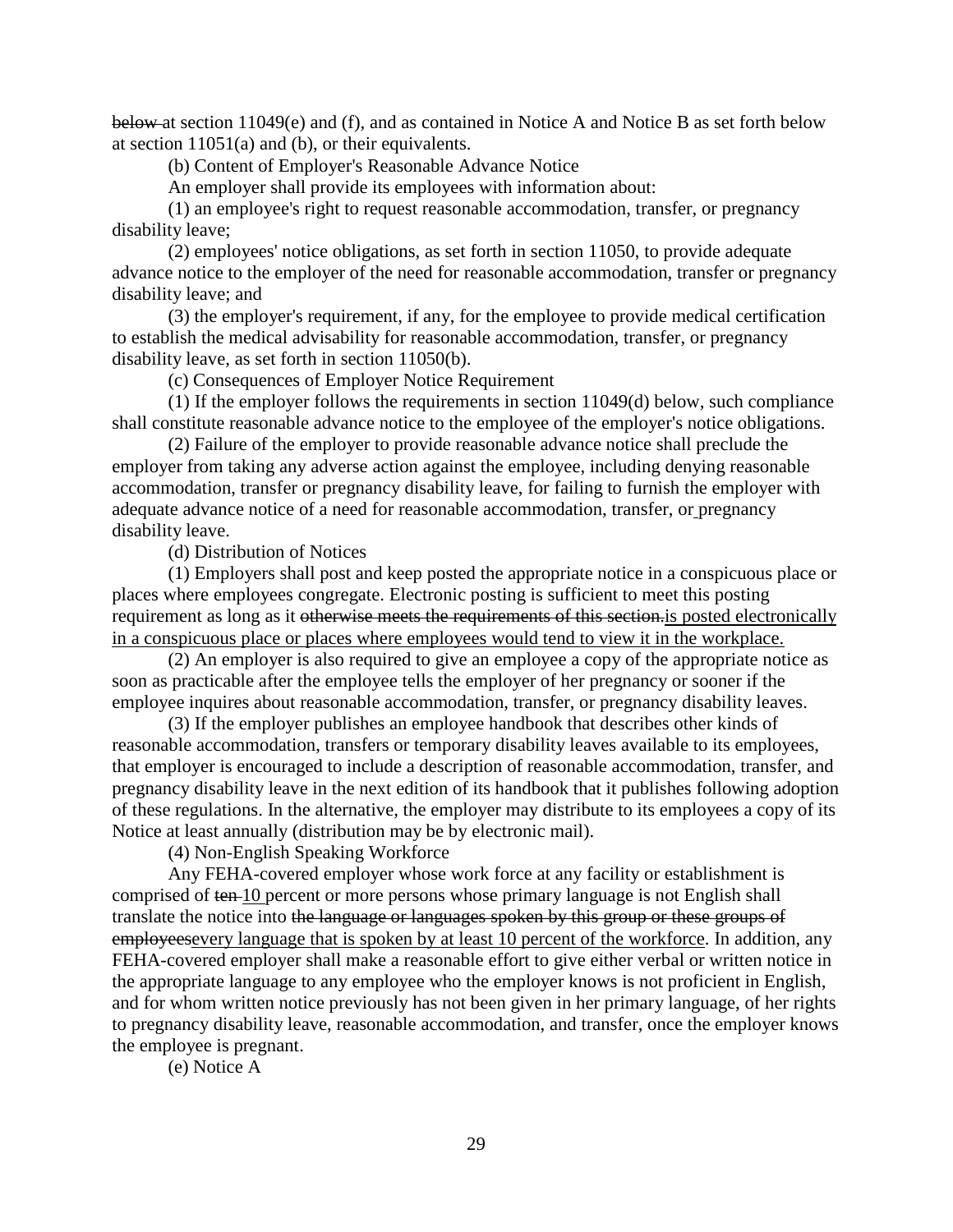Notice A or its equivalent is for employers with less than 50 employees and who are therefore not subject to CFRA or FMLA. An employer may provide a leave policy that is more generous than that required by FEHA if that more generous policy is provided to all similarly situated disabled employees. An employer may develop its own notice or it may choose to use the text provided in section 11051(a), below, unless it does not accurately reflect its own policy.

(f) Notice B

Notice B or its equivalent is for employers with 50 or more employees who are subject to CFRA or FMLA. Notice B combines notice of both an employee's rights regarding pregnancy and CFRA leave rights and satisfies the notice obligations of both this article and section 11095 of the regulations. An employer may develop its own notice or it may choose to use the text provided in section 11051(b), below, unless it does not accurately reflect its own policy.

Note: Authority cited: Section 12935(a), Government Code. Reference: Sections 12940 and 12945, Government Code; FMLA, 29 U.S.C. § 2601, et seq. and FMLA regulations, 29 C.F.R. § 825.

## **§ 11050. Employee Requests for Reasonable Accommodation, Transfer or Pregnancy Disability Leave: Advance Notice; Medical Certification; Employer Response.**

The following rules apply to any request for reasonable accommodation, transfer, or disability leave because of pregnancy.

(a) Adequate Advance Notice

(1) Verbal or Written Notice

An employee shall provide timely oral or written notice sufficient to make the employer aware that the employee needs reasonable accommodation, transfer, or pregnancy disability leave, and, where practicable, the anticipated timing and duration of the reasonable accommodation, transfer or pregnancy disability leave.

(2) 30 Days Advance Notice

An employee must provide the employer at least 30 days advance notice before the start of reasonable accommodation, transfer, or pregnancy disability leave if the need for the reasonable accommodation, transfer, or leave is foreseeable. The employee shall consult with the employer and make a reasonable effort to schedule any planned appointment or medical treatment to minimize disruption to the employer's operations, subject to the health care provider's approval.

(3) When 30 Days Is Not Practicable

If 30 days advance notice is not practicable, because it is not known when reasonable accommodation, transfer, or leave will be required to begin, or because of a change in circumstances, a medical emergency, or other good cause, notice must be given as soon as practicable.

(4) Prohibition Against against Denial of Reasonable Accommodation, Transfer, or Leave in Emergency or Unforeseeable Circumstances

An employer shall not deny reasonable accommodation, transfer, or pregnancy disability leave, the need for which is an emergency or is otherwise unforeseeable, on the basis that the employee did not provide adequate advance notice of the need for the reasonable accommodation, transfer, or leave.

(5) Employer Response to Reasonable Accommodation, Transfer, or Pregnancy Disability Leave Request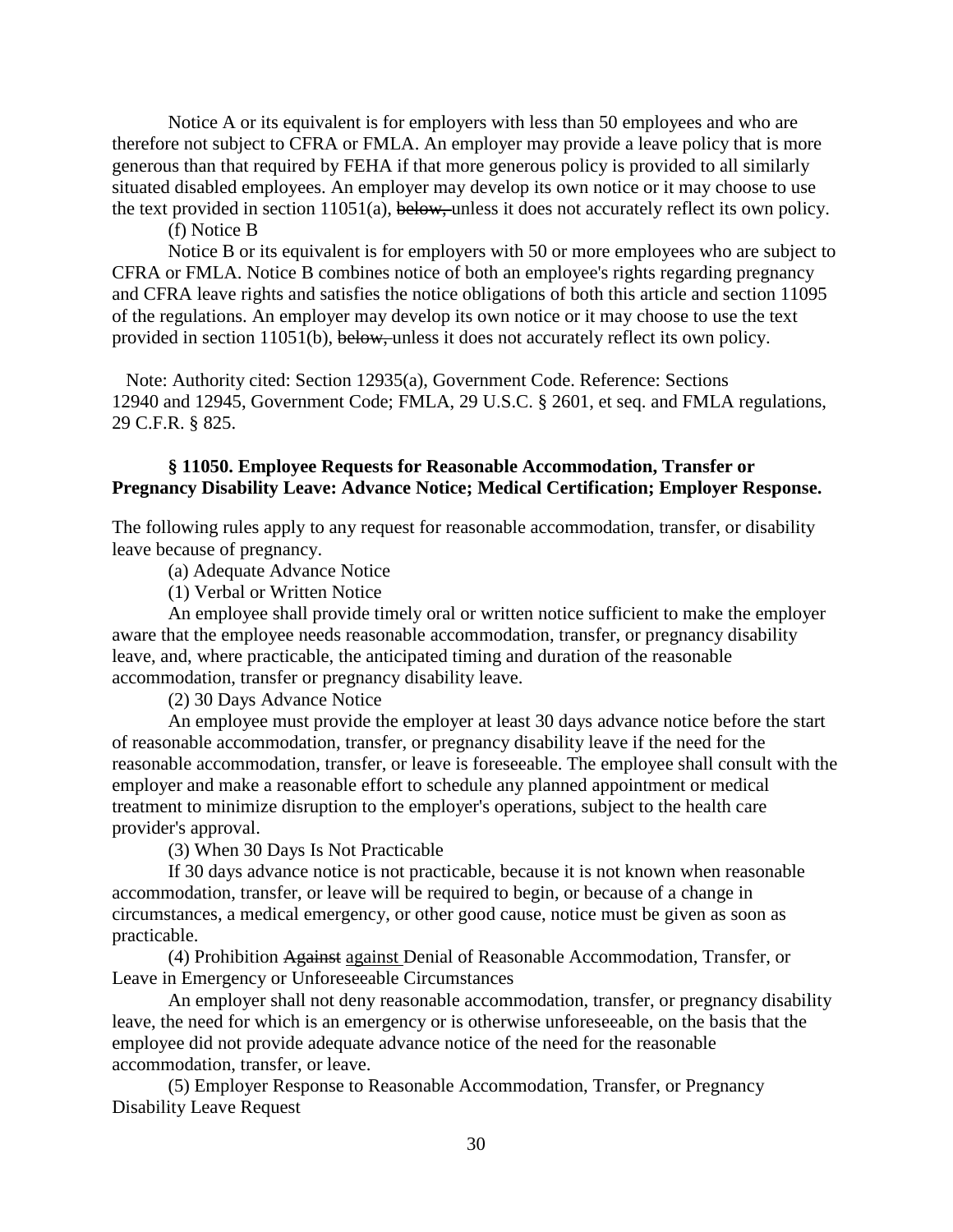The employer shall respond to the reasonable accommodation, transfer, or pregnancy disability leave request as soon as practicable, and, in any event no later than ten 10 calendar days after receiving the request. The employer shall attempt to respond to the leave request before the date the leave is due to begin. Once given, approval shall be deemed retroactive to the date of the first day of the leave.

(6) Consequences for Employee Who Fails to Give Employer Adequate Advance Notice of Need for Reasonable Accommodation or Transfer

If an employee fails to give timely advance notice when the need for reasonable accommodation or transfer is foreseeable, the employer may delay the reasonable accommodation or transfer until 30 days after the date the employee provides notice to the employer of the need for the reasonable accommodation or transfer. However, under no circumstances may the employer delay the granting of an employee's reasonable accommodation or transfer if to do so would endanger the employee's health, her pregnancy, or the health of her co-workers.

(7) Direct notice to the employer from the employee rather than from a third party regarding the employee's need for reasonable accommodation, transfer, or pregnancy disability leave is preferred, but not required. The content of any notice must meet the requirements of this section and the employer may require medical certification.

(b) Medical Certification

As a condition of granting reasonable accommodation, transfer, or pregnancy disability leave, the employer may require written medical certification. The employer must notify the employee of the need to provide medical certification; the deadline for providing certification; what constitutes sufficient medical certification; and the consequences for failing to provide medical certification.

(1) An employer must notify the employee of the medical certification requirement each time a certification is required and provide the employee with any employer-required medical certification form for the employee's health care provider to complete. An employer may use the form provided at section 11050(e), or may develop its own form. Notice to the employee of the need for medical certification may be oral if the employee is already out on pregnancy disability leave because the need for the leave was unforeseeable. The employer shall thereafter mail or send via electronic mail or by facsimile a copy of the medical certification form to the employee or to her health care provider, whomever the employee designates.

(2) When the leave is foreseeable and at least 30 days' notice has been provided, the employee shall provide the medical certification before the leave begins. When this is not practicable, the employee shall provide the requested certification to the employer within the time frame requested by the employer (which must be at least 15 calendar days after the employer's request), unless it is not practicable under the particular circumstances to do so despite the employee's diligent, good faith efforts.

(3) When the employer requires medical certification, the employer shall request that an employee furnish medical certification from a health care provider at the time the employee gives notice of the need for reasonable accommodation, transfer or leave or within two business days thereafter, or, in the case of unforeseen leave, within two business days after the leave commences. The employer may request certification at some later date if the employer later has reason to question the appropriateness of the reasonable accommodation, transfer, or leave or its duration.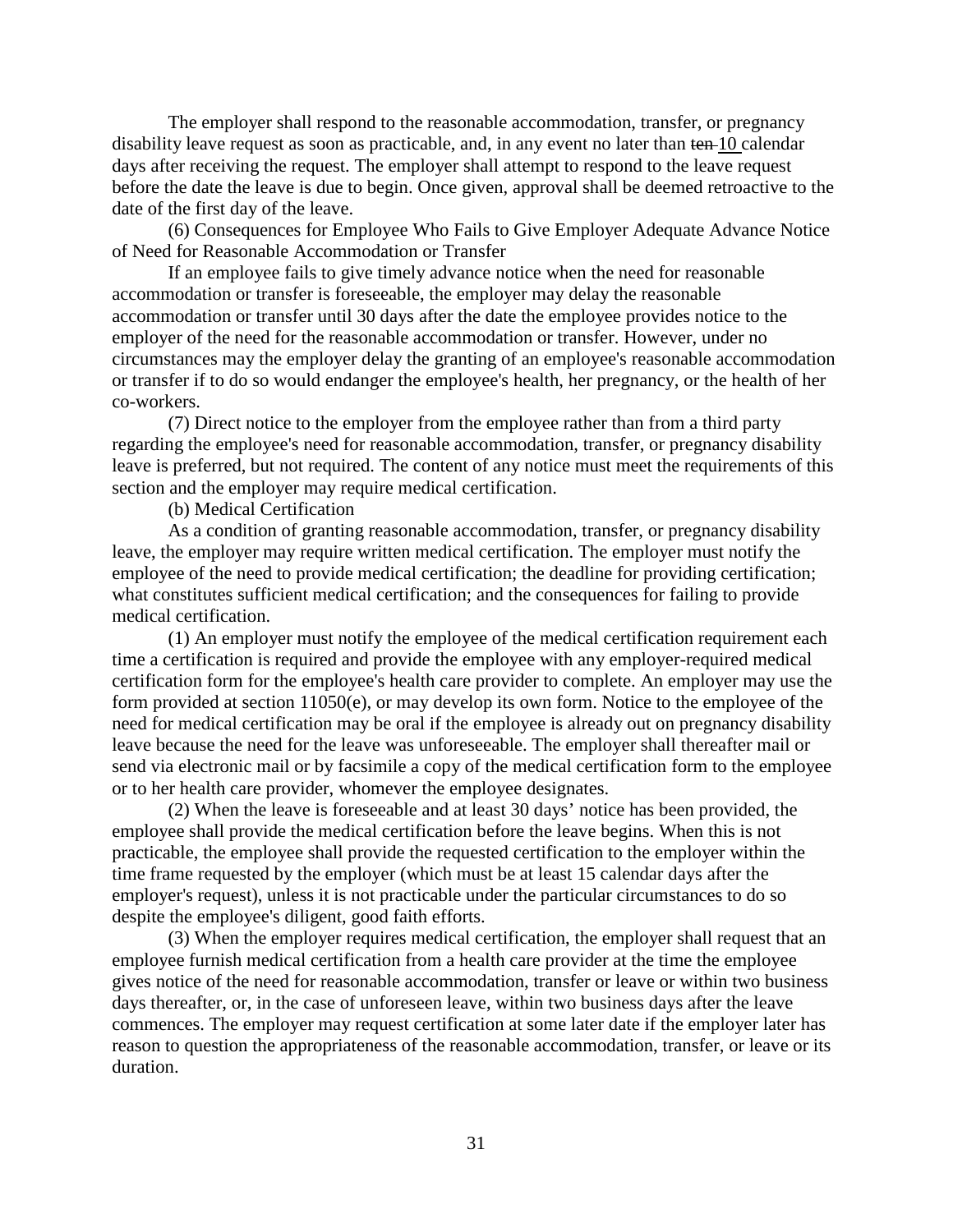(4) At the time the employer requests medical certification, the employer shall also advise the employee of the anticipated consequences of an employee's failure to provide adequate medical certification. The employer shall also advise the employee whenever the employer finds a medical certification inadequate or incomplete, and provide the employee a reasonable opportunity to cure any deficiency.

(5) If the employer's sick or medical leave plan imposes medical certification requirements that are less stringent than the medical certification requirements of these regulations, and the employee or employer elects to substitute sick, vacation, personal or family leave for unpaid pregnancy disability leave, only the employer's less stringent leave certification requirements may be imposed.

(6) The medical certification indicating the medical advisability of reasonable accommodation or a transfer is sufficient if it contains:

(A) A description of the requested reasonable accommodation or transfer;

(B) A statement describing the medical advisability of the reasonable accommodation or transfer because of pregnancy; and

(C) The date on which the need for reasonable accommodation or transfer became or will become medically advisable and the estimated duration of the reasonable accommodation or transfer.

(7) The medical certification indicating disability necessitating a leave is sufficient if it contains:

(A) A statement that the employee needs to take pregnancy disability leave because she is disabled by pregnancy, childbirth or a related medical condition;

(B) The date on which the employee became disabled because of pregnancy and the estimated duration of the leave.

(8) If the certification satisfies the requirements of section 11050(b), the employer must accept it as sufficient. The employer may not ask the employee to provide additional information beyond that allowed by these regulations. Upon expiration of the time period that the health care provider originally estimated the employee would need reasonable accommodation, transfer, or leave, the employer may require the employee to obtain recertification if additional time is requested.

(9) The employer is responsible for complying with all applicable law regarding the confidentiality of any medical information received.

(c) Failure to Provide Medical Certification

(1) In the case of a foreseeable need for reasonable accommodation, transfer, or pregnancy disability leave, an employer may delay granting the reasonable accommodation, transfer or leave to an employee who fails to provide timely certification after the employer has requested the employee to furnish such certification (i.e., within 15 calendar days, if practicable), until the required certification is provided.

(2) When the need for reasonable accommodation, transfer or leave is not foreseeable, or in the case of recertification, an employee shall provide certification (or recertification) within the time frame requested by the employer (which must be at least 15 days after the employer's request) or as soon as reasonably possible under the circumstances. In the case of a medical emergency, it may not be practicable for an employee to provide the required certification within 15 calendar days. If an employee fails to provide a medical certification within a reasonable time under the pertinent circumstances, the employer may delay the employee's continuation of the reasonable accommodation, transfer or pregnancy disability leave.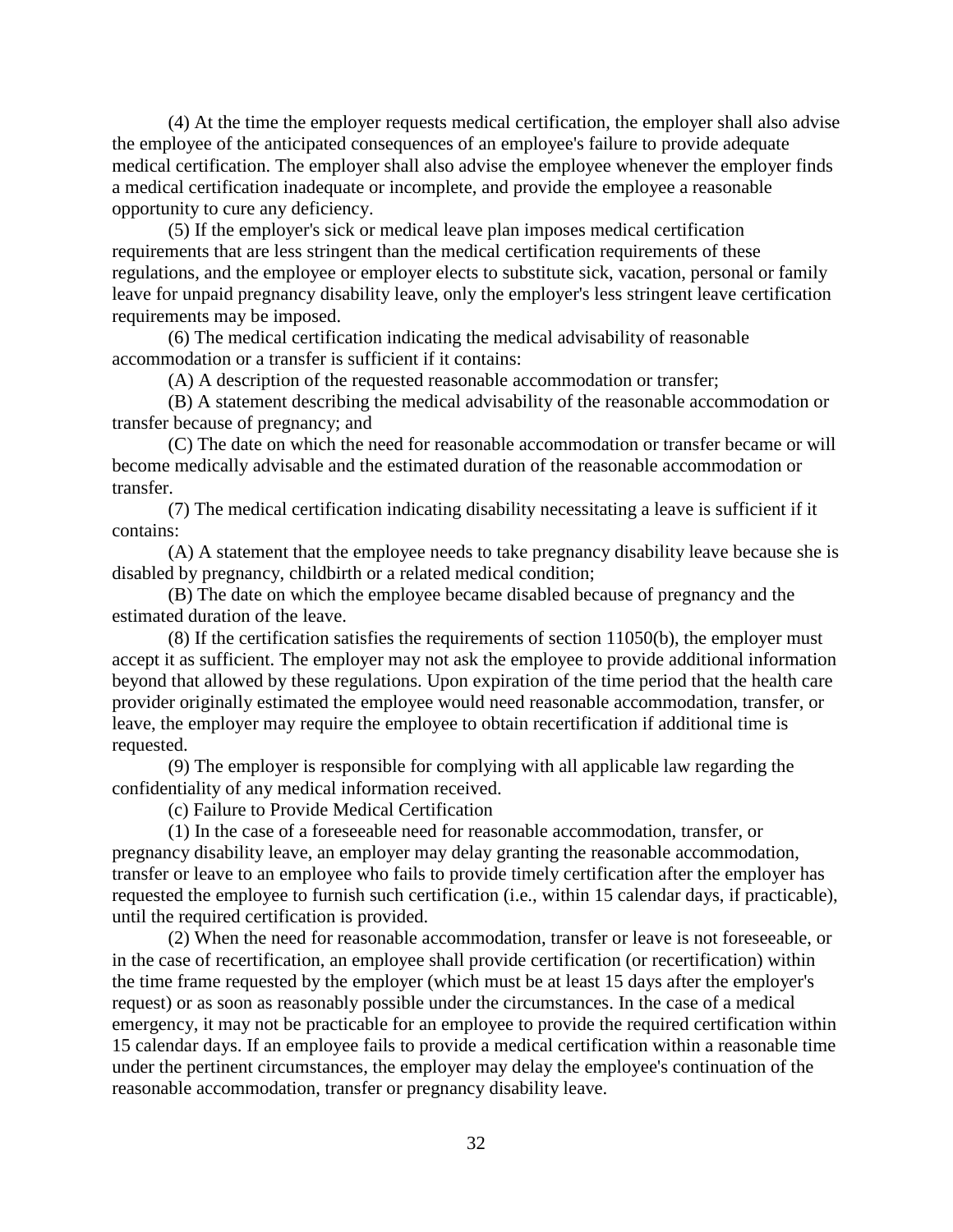(d) Release to Return to Work

As a condition of an employee's return from pregnancy disability leave or transfer, the employer may require the employee to obtain a release to "return-to-work" from her health care provider stating that she is able to resume her original job or duties only if the employer has a uniformly applied practice or policy of requiring such releases from other similarly situated employees returning to work after a non-pregnancy related disability leave or transfer.

(e) Medical Certification Form

Employers requiring written medical certification from their employees who request a reasonable accommodation, transfer or disability leave because of pregnancy may develop their own form, utilize one provided by the employee's health care provider or use the form provided below.

# FAIR EMPLOYMENT & HOUSING COMMISSIONCOUNCIL

# CERTIFICATION OF HEALTH CARE PROVIDER FOR PREGNANCY DISABILITY LEAVE, TRANSFER AND/OR REASONABLE ACCOMMODATION

Employee's Name: \_\_\_\_\_\_\_\_\_\_\_\_\_\_\_\_\_\_\_\_\_\_\_\_\_\_\_\_\_\_\_\_\_\_\_\_\_\_\_\_

\_\_\_\_\_\_\_\_\_\_\_\_\_\_\_\_\_\_\_\_\_\_\_\_\_\_\_\_\_\_\_\_\_\_\_\_\_\_\_\_\_\_\_\_\_\_\_\_\_\_\_\_\_\_\_\_

\_\_\_\_\_\_\_\_\_\_\_\_\_\_\_\_\_\_\_\_\_\_\_\_\_\_\_\_\_\_\_\_\_\_\_\_\_\_\_\_\_\_\_\_\_\_\_\_\_\_\_\_\_\_\_\_

Please certify that, because of this patient's pregnancy, childbirth, or a related medical condition (including, but not limited to, recovery from pregnancy, childbirth, loss or end of pregnancy, or post-partum depression), this patient needs (check all appropriate category boxes):

[] Time off for medical appointments.

Specify when and for what duration:

[ ] A disability leave. [Because of a patient's pregnancy, childbirth or a related medical condition, she cannot perform one or more of the essential functions of her job or cannot perform any of these functions without undue risk to herself, to her pregnancy's successful completion, or to other persons.]

Beginning (Estimate):  $\frac{1}{2}$ 

Ending (Estimate): \_\_\_\_\_\_\_\_\_\_\_\_\_\_\_\_\_\_\_\_\_\_\_\_\_\_\_\_\_\_\_\_\_\_\_\_\_

\_\_\_\_\_\_\_\_\_\_\_\_\_\_\_\_\_\_\_\_\_\_\_\_\_\_\_\_\_\_\_\_\_\_\_\_\_\_\_\_\_\_\_\_\_\_\_\_\_\_\_\_\_\_\_\_

\_\_\_\_\_\_\_\_\_\_\_\_\_\_\_\_\_\_\_\_\_\_\_\_\_\_\_\_\_\_\_\_\_\_\_\_\_\_\_\_\_\_\_\_\_\_\_\_\_\_\_\_\_\_\_\_

[] Intermittent leave. Specify medically advisable intermittent leave schedule: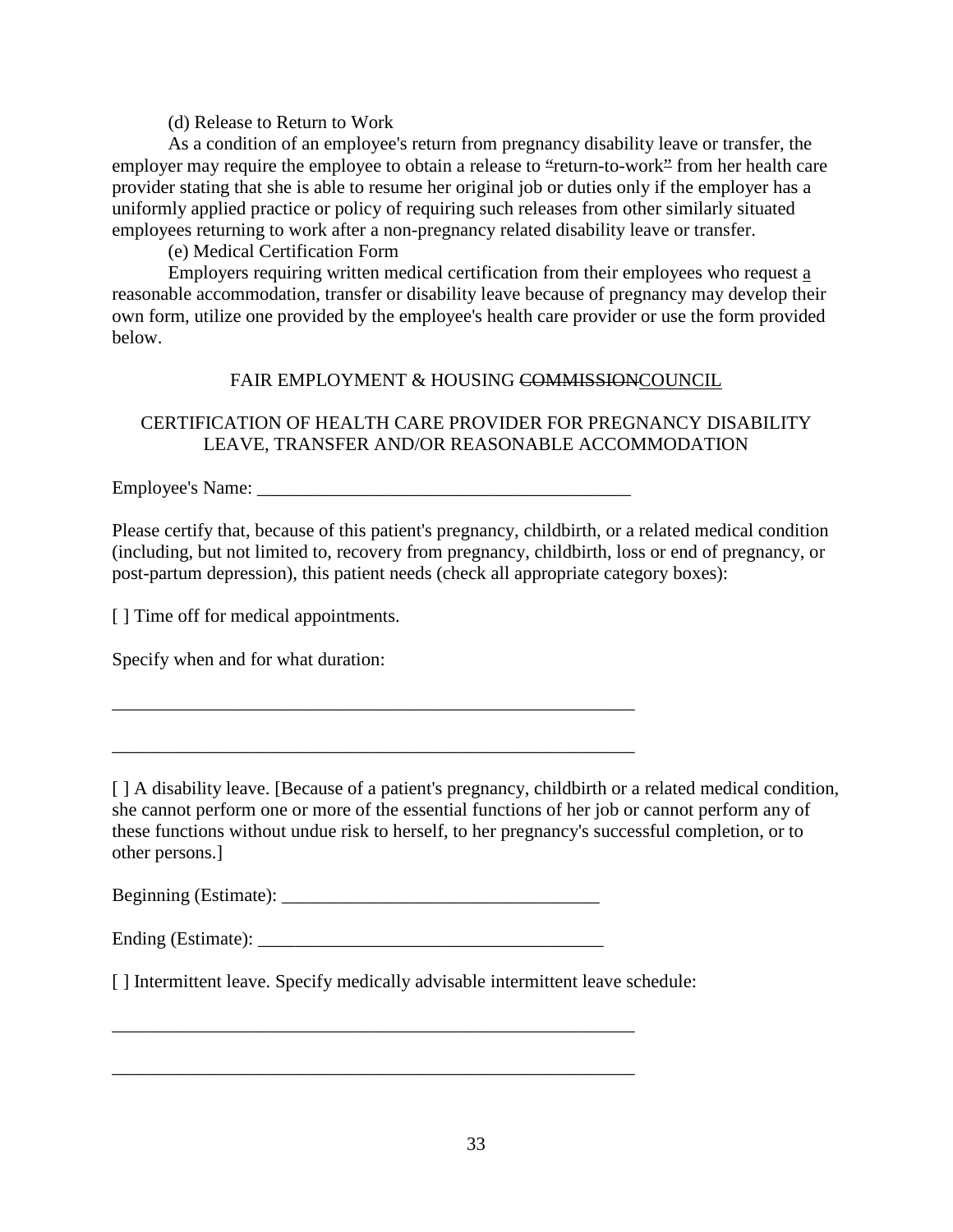Beginning (Estimate): \_\_\_\_\_\_\_\_\_\_\_\_\_\_\_\_\_\_\_\_\_\_\_\_\_\_\_\_\_\_\_\_\_\_

Ending (Estimate): \_\_\_\_\_\_\_\_\_\_\_\_\_\_\_\_\_\_\_\_\_\_\_\_\_\_\_\_\_\_\_\_\_\_\_\_\_

\_\_\_\_\_\_\_\_\_\_\_\_\_\_\_\_\_\_\_\_\_\_\_\_\_\_\_\_\_\_\_\_\_\_\_\_\_\_\_\_\_\_\_\_\_\_\_\_\_\_\_\_\_\_\_\_

\_\_\_\_\_\_\_\_\_\_\_\_\_\_\_\_\_\_\_\_\_\_\_\_\_\_\_\_\_\_\_\_\_\_\_\_\_\_\_\_\_\_\_\_\_\_\_\_\_\_\_\_\_\_\_\_

[ ] Reduced work schedule. [Specify medically advisable reduced work schedule.]

Beginning (Estimate): \_\_\_\_\_\_\_\_\_\_\_\_\_\_\_\_\_\_\_\_\_\_\_\_\_\_\_\_\_\_\_\_\_\_

Ending (Estimate): \_\_\_\_\_\_\_\_\_\_\_\_\_\_\_\_\_\_\_\_\_\_\_\_\_\_\_\_\_\_\_\_\_\_\_\_\_

[ ] Transfer to a less strenuous or hazardous position or to be assigned to less strenuous or hazardous duties [specify what would be a medically advisable position/duties].

Beginning (Estimate): \_\_\_\_\_\_\_\_\_\_\_\_\_\_\_\_\_\_\_\_\_\_\_\_\_\_\_\_\_\_\_\_\_\_

\_\_\_\_\_\_\_\_\_\_\_\_\_\_\_\_\_\_\_\_\_\_\_\_\_\_\_\_\_\_\_\_\_\_\_\_\_\_\_\_\_\_\_\_\_\_\_\_\_\_\_\_\_\_\_\_

\_\_\_\_\_\_\_\_\_\_\_\_\_\_\_\_\_\_\_\_\_\_\_\_\_\_\_\_\_\_\_\_\_\_\_\_\_\_\_\_\_\_\_\_\_\_\_\_\_\_\_\_\_\_\_\_

Ending (Estimate): \_\_\_\_\_\_\_\_\_\_\_\_\_\_\_\_\_\_\_\_\_\_\_\_\_\_\_\_\_\_\_\_\_\_\_\_\_

[ ] Reasonable accommodation(s). [Specify medically advisable needed accommodation(s). These could include, but are not limited to, modifying lifting requirements, or providing more frequent breaks, or providing a stool or chair.]

Beginning (Estimate): \_\_\_\_\_\_\_\_\_\_\_\_\_\_\_\_\_\_\_\_\_\_\_\_\_\_\_\_\_\_\_\_\_\_

\_\_\_\_\_\_\_\_\_\_\_\_\_\_\_\_\_\_\_\_\_\_\_\_\_\_\_\_\_\_\_\_\_\_\_\_\_\_\_\_\_\_\_\_\_\_\_\_\_\_\_\_\_\_\_\_

Ending (Estimate): \_\_\_\_\_\_\_\_\_\_\_\_\_\_\_\_\_\_\_\_\_\_\_\_\_\_\_\_\_\_\_\_\_\_\_\_\_

\_\_\_\_\_\_\_\_\_\_\_\_\_\_\_\_\_\_\_\_\_\_\_\_\_\_\_\_\_\_\_\_\_\_\_\_\_\_\_\_\_\_\_\_\_\_\_\_\_\_\_\_\_\_\_\_

\_\_\_\_\_\_\_\_\_\_\_\_\_\_\_\_\_\_\_\_\_\_\_\_\_\_\_\_\_\_\_\_\_\_\_\_\_\_\_\_\_\_\_\_\_\_\_\_\_\_\_\_\_\_\_\_

\_\_\_\_\_\_\_\_\_\_\_\_\_\_\_\_\_\_\_\_\_\_\_\_\_\_\_\_\_\_\_\_\_\_\_\_\_\_\_\_\_\_\_\_\_\_\_\_\_\_\_\_\_\_\_\_

Name, license number and medical/health care specialty [printed] of health care provider.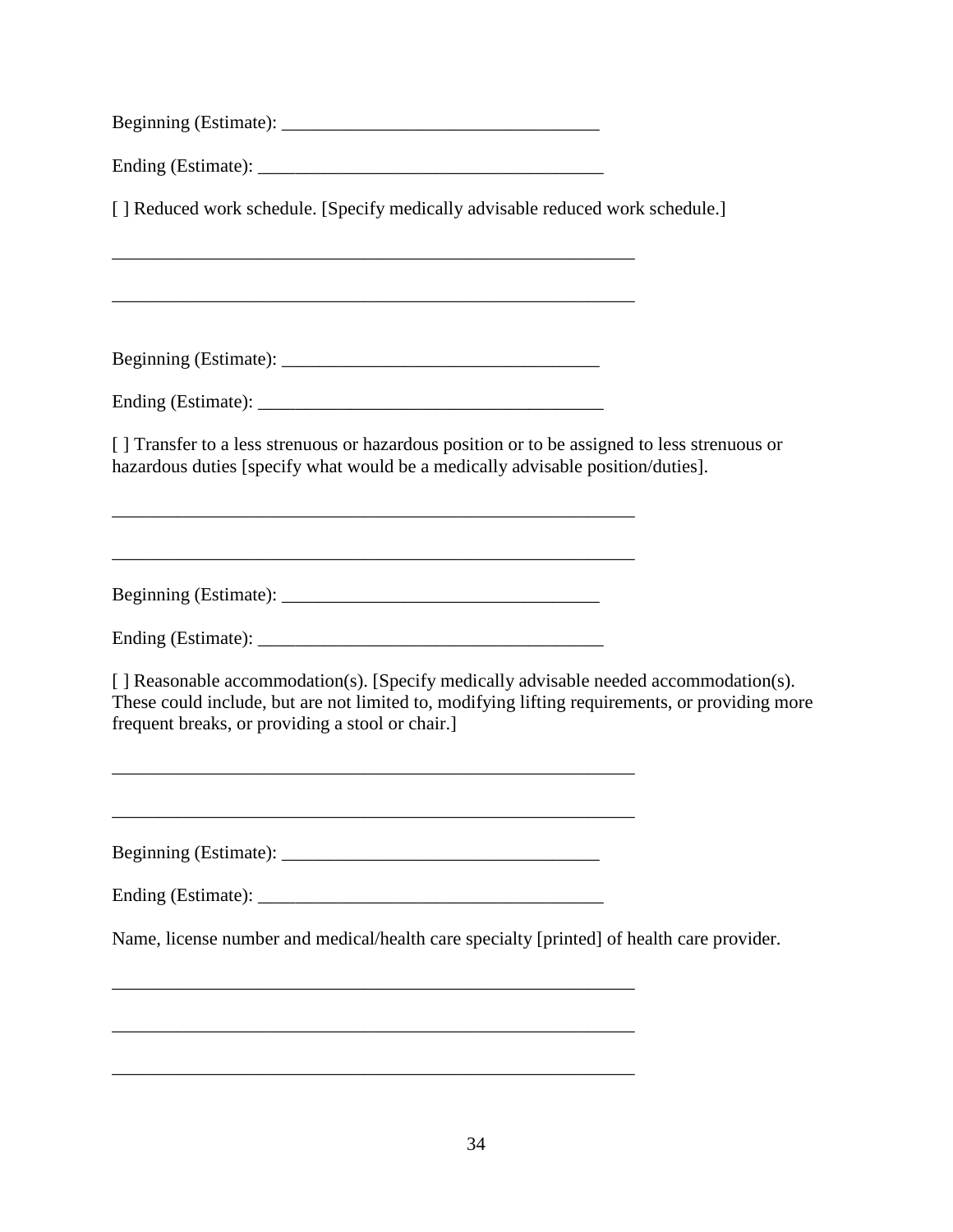Signature of health care provider:

Date:

 Note: Authority cited: Sections 12935(a) and 12945, Government Code. Reference: Sections 12940 and 12945, Government Code; FMLA, 29 U.S.C. § 2601, et seq., and FMLA regulations, 29 C.F.R. § 825.

# **§ 11051. Employer Notices.**

(a) "Notice  $A$ "

# YOUR RIGHTS AND OBLIGATIONS AS A PREGNANT EMPLOYEE

\_\_\_\_\_\_\_\_\_\_\_\_\_\_\_\_\_\_\_\_\_\_\_\_\_\_\_\_\_\_\_\_\_\_\_\_\_\_\_\_\_\_\_\_\_\_\_\_\_\_\_\_\_\_\_\_

\_\_\_\_\_\_\_\_\_\_\_\_\_\_\_\_\_\_\_\_\_\_\_\_\_\_\_\_\_\_\_\_\_\_\_\_\_\_\_\_\_\_\_\_\_\_\_\_\_\_\_\_\_\_\_\_

\_\_\_\_\_\_\_\_\_\_\_\_\_\_\_\_\_\_\_\_\_\_\_\_\_\_\_\_\_\_\_\_\_\_\_\_\_\_\_\_\_\_\_\_\_\_\_\_\_\_\_\_\_\_\_\_

If you are pregnant, have a related medical condition, or are recovering from childbirth, PLEASE READ THIS NOTICE.

• California law protects employees against discrimination or harassment because of an employee's pregnancy, childbirth or any related medical condition (referred to below as "because of pregnancy"). California also law prohibits employers from denying or interfering with an employee's pregnancy-related employment rights.

• Your employer has an obligation to:

° reasonably accommodate your medical needs related to pregnancy, childbirth or related conditions (such as temporarily modifying your work duties, providing you with a stool or chair, or allowing more frequent breaks);

° transfer you to a less strenuous or hazardous position (where one is available) or duties if medically needed because of your pregnancy; and

° provide you with pregnancy disability leave (PDL) of up to four months (the working days you normally would work in one-third of a year or 17 1/3 weeks) and return you to your same job when you are no longer disabled by your pregnancy or, in certain instances, to a comparable job. Taking PDL, however, does not protect you from non-leave related employment actions, such as a layoff.

° provide a reasonable amount of break time and use of a room or other location in close proximity to the employee's work area to express breast milk in private as set forth in the Labor Code section 1030, et seq.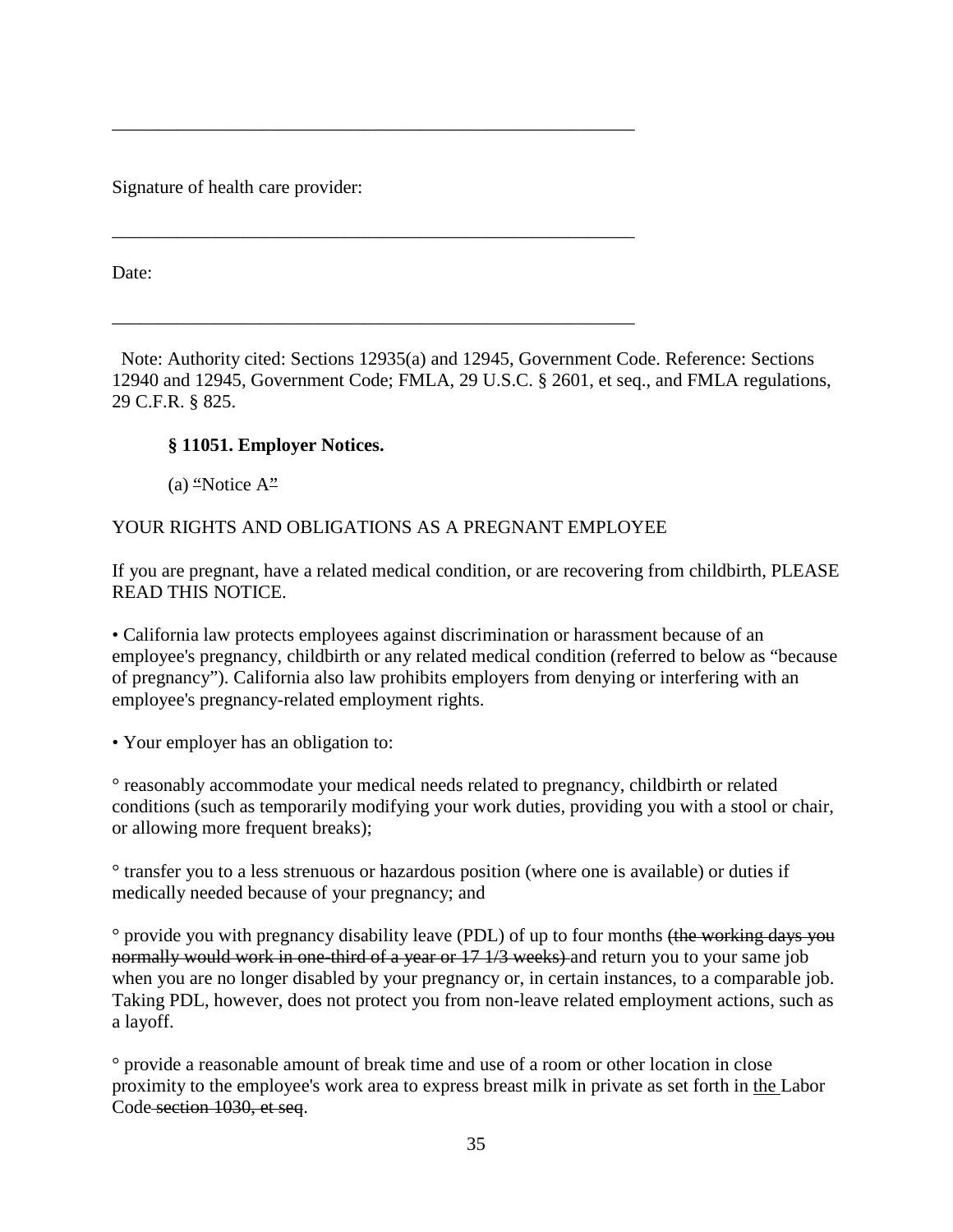• For pregnancy disability leave:

° PDL is not for an automatic period of time, but for the period of time that you are disabled by pregnancy. Your health care provider determines how much time you will need.

° Once your employer has been informed that you need to take PDL, your employer must guarantee in writing that you can return to work in your same position if you request a written guarantee. Your employer may require you to submit written medical certification from your health care provider substantiating the need for your leave.

° PDL may include, but is not limited to, additional or more frequent breaks, time for prenatal or postnatal medical appointments, doctor-ordered bed rest, severe "morning sickness," gestational diabetes, pregnancy-induced hypertension, preeclampsia, recovery from childbirth or loss or end of pregnancy, and/or post-partum depression.

° PDL does not need to be taken all at once but can be taken on an as-needed basis as required by your health care provider, including intermittent leave or a reduced work schedule, all of which counts against your four month entitlement to leave.

° Your leave will be paid or unpaid depending on your employer's policy for other medical leaves. You may also be eligible for state disability insurance or Paid Family Leave (PFL), administered by the California Employment Development Department.

° At your discretion, you can use any vacation or other paid time off during your PDL.

° Your employer may require or you may choose to use any available sick leave during your PDL.

° Your employer is required to continue your group health coverage during your PDL at the same level and under the same conditions that coverage would have been provided if you had continued in employment continuously for the duration of your leave.

° Taking PDL may impact certain of your benefits and your seniority date; please contact your employer for details.

Notice Obligations as an Employee.

• Give your employer reasonable notice: To receive reasonable accommodation, obtain a transfer, or take PDL, you must give your employer sufficient notice for your employer to make appropriate plans -─ 30 days advance notice if the need for the reasonable accommodation, transfer or PDL is foreseeable, otherwise as soon as practicable if the need is an emergency or unforeseeable.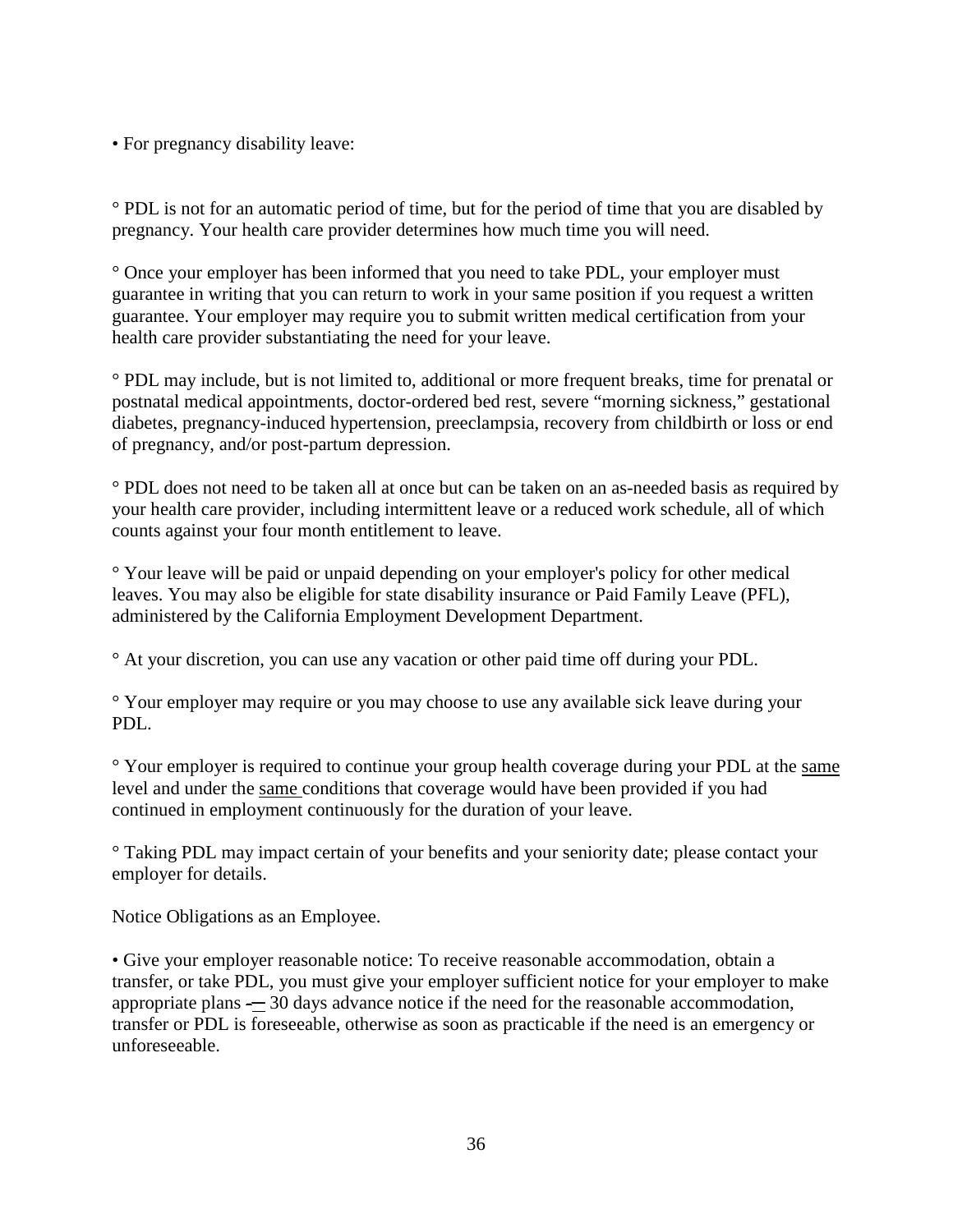• Provide a Written Medical Certification from Your Health Care Provider. Except in a medical emergency where there is no time to obtain it, your employer may require you to supply a written medical certification from your health care provider of the medical need for your reasonable accommodation, transfer or PDL. If the need is an emergency or unforeseeable, you must provide this certification within the time frame your employer requests, unless it is not practicable for you to do so under the circumstances despite your diligent, good faith efforts. Your employer must provide at least 15 calendar days for you to submit the certification. See your employer for a copy of a medical certification form to give to your health care provider to complete.

• PLEASE NOTE that if you fail to give your employer reasonable advance notice or, if your employer requires it, written medical certification of your medical need, your employer may be justified in delaying your reasonable accommodation, transfer, or PDL.

This notice is a summary of your rights and obligations under the Fair Employment and Housing Act (FEHA). For more information about your rights and obligations as a pregnant employee, contact your employer, look atvisit the Department of Fair Employment and Housing's Wweb site at www.dfeh.ca.gov, or contact the Department at (800) 884-1684. The text of the FEHA and the regulations interpreting it are available on the Department of Fair Employment and Housing Commission's wWeb site at www.fehe.ca.govdfeh.ca.gov.

(b) "Notice  $B$ "

# FAMILY CARE AND MEDICAL LEAVE AND PREGNANCY DISABILITY LEAVE

Under the California Family Rights Act of 1993 (CFRA), if you have more than 12 months of service with your employer and have worked at least 1,250 hours in the 12-month period before the date you want to begin your leave, you may have a right to an unpaid family care or medical leave (CFRA leave). This leave may be up to 12 workweeks in a 12-month period for the birth, adoption, or foster care placement of your child or for your own serious health condition or that of your child, parent or spouse.

Even if you are not eligible for CFRA leave, if disabled by pregnancy, childbirth or related medical conditions, you are entitled to take pregnancy disability leave (PDL) of up to four months, or the working days in one-third of a year or 17 1/3 weeks, depending on your period(s) of actual disability. Time off needed for prenatal or postnatal care; doctor-ordered bed rest; gestational diabetes; pregnancy-induced hypertension; preeclampsia; childbirth; postpartum depression; loss or end of pregnancy; or recovery from childbirth or loss or end of pregnancy would all be covered by your PDL.

Your employer also has an obligation to reasonably accommodate your medical needs (such as allowing more frequent breaks) and to transfer you to a less strenuous or hazardous position if it is medically advisable because of your pregnancy.

If you are CFRA-eligible, you have certain rights to take BOTH PDL and a separate CFRA leave for reason of the birth of your child. Both leaves guarantee reinstatement  $-$  for pregnancy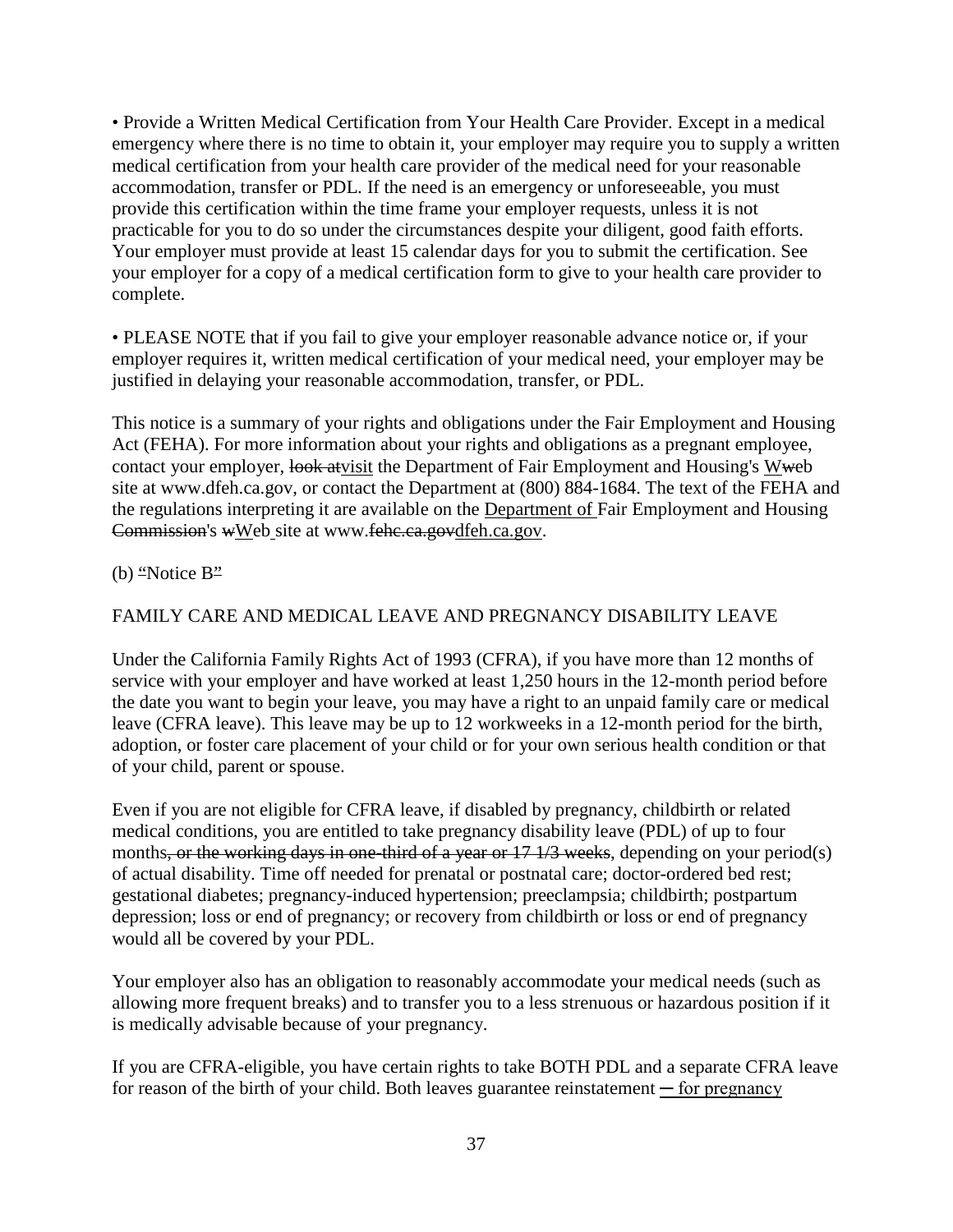disability it is to the same position and for CFRA it is to the same or a comparable position  $-\alpha t$ the end of the leave, subject to any defense allowed under the law.

If possible, you must provide at least 30 days advance notice for foreseeable events (such as the expected birth of a child or a planned medical treatment for yourself or a family member). For events that are unforeseeable, you must to notify your employer, at least verbally, as soon as you learn of the need for the leave.

Failure to comply with these notice rules is grounds for, and may result in, deferral of the requested leave until you comply with this notice policy.

Your employer may require medical certification from your health care provider before allowing you a leave for:

- your pregnancy;
- your own serious health condition; or
- to care for your child, parent, or spouse who has a serious health condition.

See your employer for a copy of a medical certification form to give to your health care provider to complete.

When medically necessary, leave may be taken on an intermittent or a reduced work schedule.

If you are taking a leave for the birth, adoption or foster care placement of a child, the basic minimum duration of the leave is two weeks and you must conclude the leave within one year of the birth or placement for adoption or foster care.

Taking a family care or pregnancy disability leave may impact certain of your benefits and your seniority date. Contact your employer for more information regarding your eligibility for a leave and/or the impact of the leave on your seniority and benefits.

This notice is a summary of your rights and obligations under the Fair Employment and Housing Act (FEHA). The FEHA prohibits employers from denying, interfering with, or restraining your exercise of these rights. For more information about your rights and obligations, contact your employer, look atvisit the Department of Fair Employment and Housing's Wweb site at www.dfeh.ca.gov, or contact the Department at (800) 884-1684. The text of the FEHA and the regulations interpreting it are available on the Department of Fair Employment and Housing's Commission's wWeb site at www.fehedfeh.ca.gov.

Note: Authority cited: Sections 12935(a) and 12945, Government Code. Reference: Sections 12940 and 12945, Government Code; FMLA, 29 U.S.C. § 2601, et seq., and FMLA regulations, 29 C.F.R. § 825.

# **Article 8. Religious Creed Discrimination**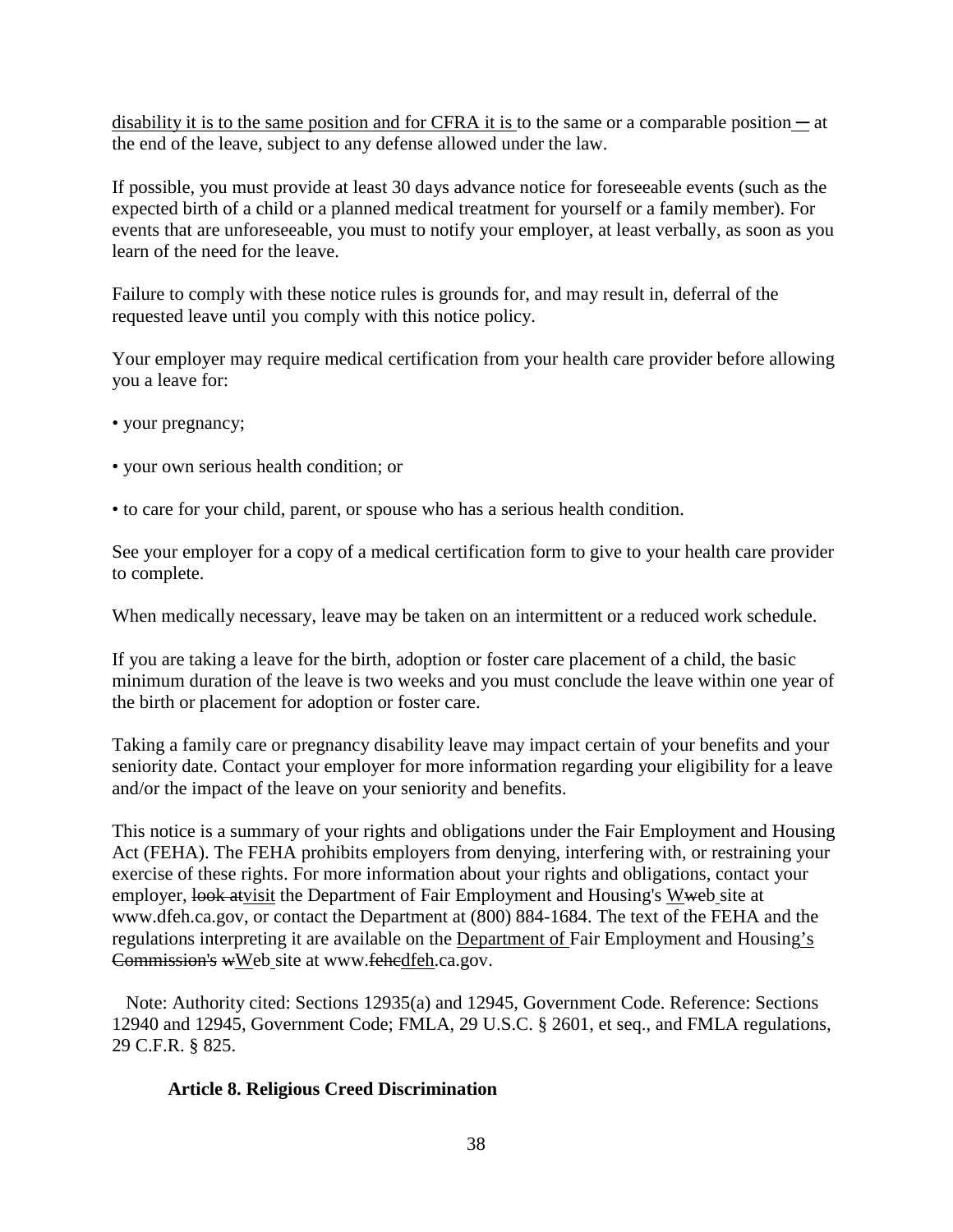### **§ 11059. General Prohibition Against Religious Creed Discrimination.**

(a) Statutory Source. These regulations concerning religious discrimination are adopted by the Council pursuant to section 12940 of the Government Code.

(b) Statement of Purpose. The freedom to worship as one believes is a basic human right. To that end, the accommodation to of religious pluralism is an important and necessary part of our society. Questions of religious discrimination and accommodation to the varied religious practices of the people of the State of California often arise in complex and emotionally charged situations; therefore, each case must be reviewed on an individual basis to best balance often contradictory social needs.

(c) Incorporation of General Regulations. These regulations incorporate all of the provisions of Articles 1 and 2 of Subchapter 2, unless specifically excluded or modified.

#### **§ 11060. Establishing Religious Creed Discrimination.**

"Religious creed" includes any traditionally recognized religion as well as beliefs, observances, or practices, which an individual sincerely holds and which occupy in his or her life a place of importance parallel to that of traditionally recognized religions. It encompasses all aspects of religious belief, observance, and practice, including religious dress and grooming practices, as defined by Government Code section 12926. Religious creed discrimination may be established by showing:

(a) Employment benefits have been denied, in whole or in part, because of an applicant's or employee's religious creed or lack of religious creed.

(b) The employer or other covered entity has failed to reasonably accommodate the applicant's or employee's religious creed despite being informed by the applicant or employee or otherwise having become aware of the need for reasonable accommodation.

Note: Authority cited: Section 12935(a), Government Code. Reference: Sections 12920, 12921 and 12940, Government Code.

#### **§ 11062. Reasonable Accommodation.**

An employer or other covered entity shall make accommodation to the known religious creed of an applicant or employee unless it would result in a violation of the law or the employer or other covered entity can demonstrate that the accommodation is unreasonable because it would impose an undue hardship.

(a) Reasonable accommodation may include, but is not limited to, job restructuring, job reassignment, modification of work practices, or allowing time off in an amount equal to the amount of non-regularly scheduled time the employee has worked in order to avoid a conflict with his or her religious observances. An accommodation is not reasonable if it requires segregation of an employee from customers or the general public.

(b) In determining whether a reasonable accommodation would impose an undue hardship on the operations of an employer or other covered entity, factors to be considered include, but are not limited to:

(1) The size of the relevant establishment or facility with respect to the number of employees, the size of budget, and other such matters;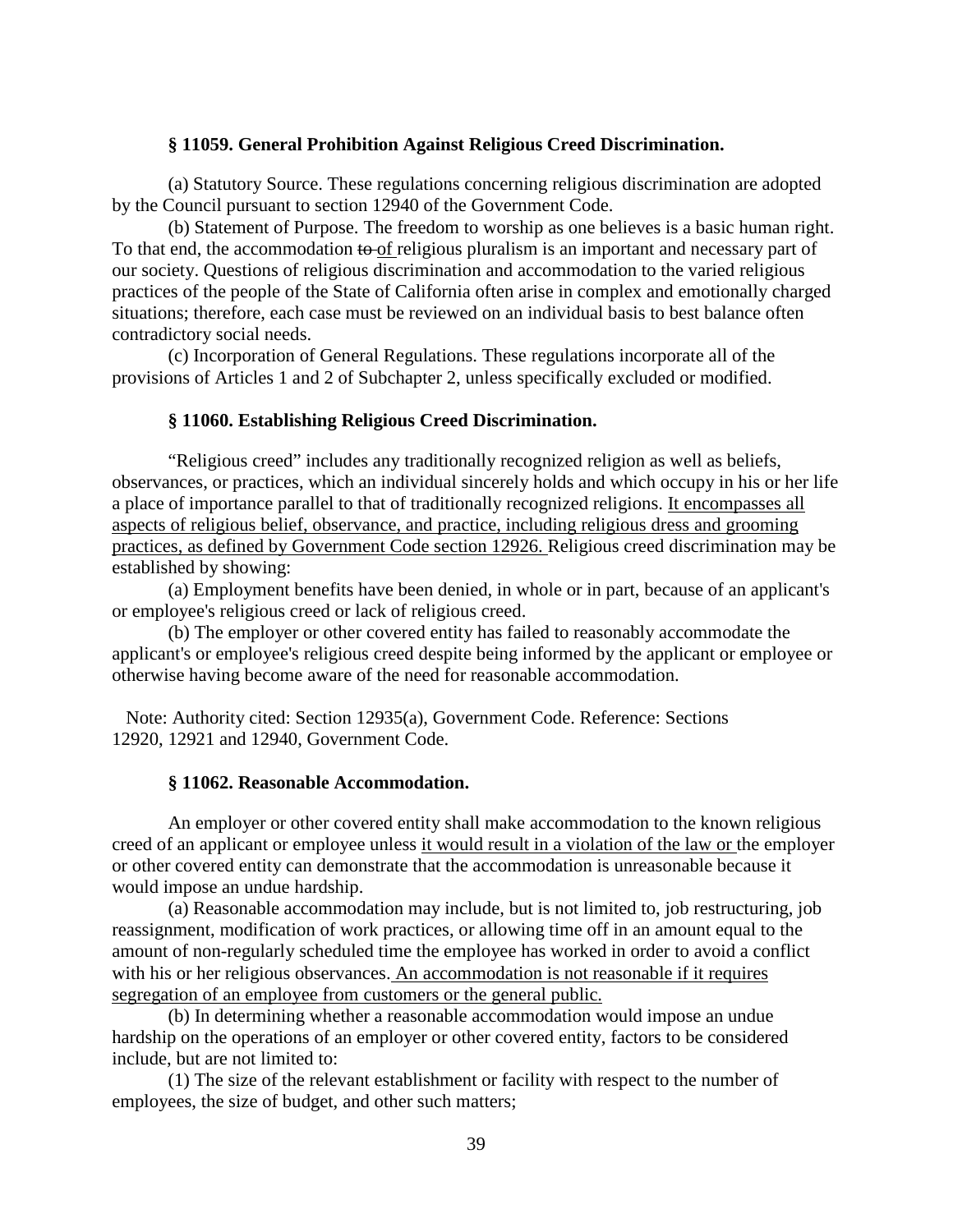(2) The overall size of the employer or other covered entity with respect to the number of employees, number and type of facilities, and size of budget;

(3) The type of the establishment's or facility's operation, including the composition and structure of the workforce or membership;

(4) The type of the employer's or other covered entity's operation, including the composition and structure of the workforce or membership;

(5) The nature and cost of the accommodation involved;

(6) Reasonable notice to the employer or other covered entity of the need for accommodation; and

(7) Any available reasonable alternative means of accommodation.

(c) Reasonable accommodation includes, but is not limited to, the following specific employment policies or practices:

(1) Interview and examination times. Scheduled times for interviews, examinations, and other functions related to employment opportunities shall reasonably accommodate religious practices.

(2) Dress and Grooming Standards. Dress and grooming standards or requirements for personal appearance shall be flexible enough to take into account "religious dress practices and grooming practices," as defined in Government Code section 12926.

(3) Union Dues. An employer or union shall not require membership from any employee or applicant whose religious creed prohibits such membership. An applicant's or employee's religious creed shall be reasonably accommodated with respect to union dues.

Note: Authority cited: Section 12935(a), Government Code. Reference: Sections 12920, 12921, 12926 and 12940, Government Code.

#### **Article 9. Disability Discrimination**

## **§ 11064. General Prohibitions Against against Discrimination on the Basis of Disability.**

(a) Statutory Source. These regulations are adopted by the Council pursuant to sections 12926, 12926.1 and 12940 of the Government Code.

(b) Statement of Purpose. The Fair Employment and Housing Council is committed to ensuring each individual employment opportunities commensurate with his or her abilities. These regulations are designed to ensure discrimination-free access to employment opportunities notwithstanding any individual's actual or perceived disability or medical condition; to preserve a valuable pool of experienced, skilled employees; and to strengthen our economy by keeping people working who would otherwise require public assistance. These regulations are to be broadly construed to protect applicants and employees from discrimination due to an actual or perceived physical or mental disability or medical condition that is disabling, potentially disabling or perceived to be disabling or potentially disabling. The definition of disability in these regulations shall be construed broadly in favor of expansive coverage to the maximum extent permitted by the terms of the Fair Employment and Housing Act (FEHA). As with the Americans with Disabilities Act of 1990 (ADA), as amended by the ADA Amendment Act of 2008 (Pub. L. No. 110-325), the primary focus in cases brought under the FEHA should be whether employers and other covered entities have provided reasonable accommodation to applicants and employees with disabilities, whether all parties have complied with their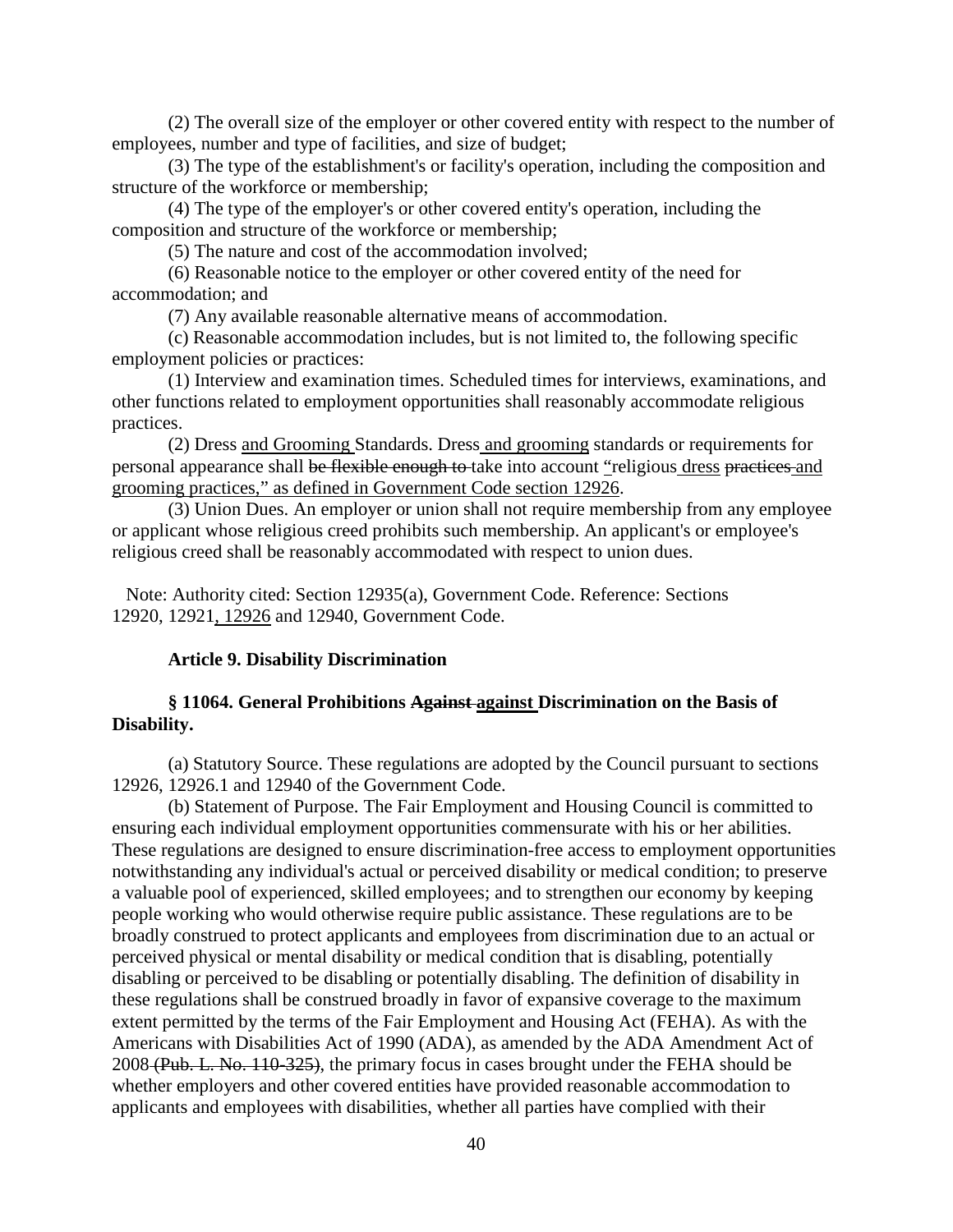obligations to engage in the interactive process and whether discrimination has occurred, not whether the individual meets the definition of disability, which should not require extensive analysis.

(c) Incorporation of General Regulations. These regulations governing discrimination on the basis of disability incorporate each of the provisions of Articles 1 and 2 of Subchapter 2, unless specifically excluded or modified.

Note: Authority cited: Section 12935(a), Government Code. Reference: Sections 12920, 12921, 12926, 12926.1 and 12940, Government Code.

### **§ 11065. Definitions.**

As used in this article, the following definitions apply:

(a) "Assistive animal" means a trained animal, including a trained dog, necessary as a reasonable accommodation for a person with a disability.

(1) Specific examples include, but are not limited to:

(A) "Guide" dog, as defined at Civil Code section 54.1, trained to guide a blind or visually impaired person.

(B) "Signal" dog, as defined at Civil Code section 54.1, or other animal trained to alert a deaf or hearing impaired person to sounds.

(C) "Service" dog, as defined at Civil Code section 54.1, or other animal individually trained to the requirements of a person with a disability.

(D) "Support" dog or other animal that provides emotional or other support to a person with a disability, including, but not limited to, traumatic brain injuries or mental disabilities such as major depression.

(2) Minimum Sstandards for Assistive assistive Aanimals include, but are not limited to, the following. Employers may require that an assistive animal in the workplace:

(A) is free from offensive odors and displays habits appropriate to the work environment, for example, the elimination of urine and feces;

(B) does not engage in behavior that endangers the health or safety of the individual with a disability or others in the workplace; and

(C) is trained to provide assistance for the employee's disability.

(3) Nothing in these regulations shall preclude a person with a disability from requesting, or an employer or other covered entity from permitting, the use of a "support" animal in the workplace as a reasonable accommodation. A support animal is one that provides emotional or other support to a person with a disability, including, but not limited to, traumatic brain injuries or mental disabilities, such as major depression.

(b) "Business Necessity," as used in this article regarding medical or psychological examinations, means that the need for the disability inquiry or medical examination is vital to the business.

(c) "CFRA" means the Moore-Brown-Roberti Family Rights Act of 1993. (California Family Rights Act, Gov. Code §§ 12945.1 and 12945.2.) As used in this article "CFRA leave" means medical leave taken pursuant to CFRA.

(d) "Disability" shall be broadly construed to mean and include any of the following definitions:

(1) "Mental Ddisability," has the same definition provided in as defined at Government Code section 12926, and includes, but is not limited to, having any mental or psychological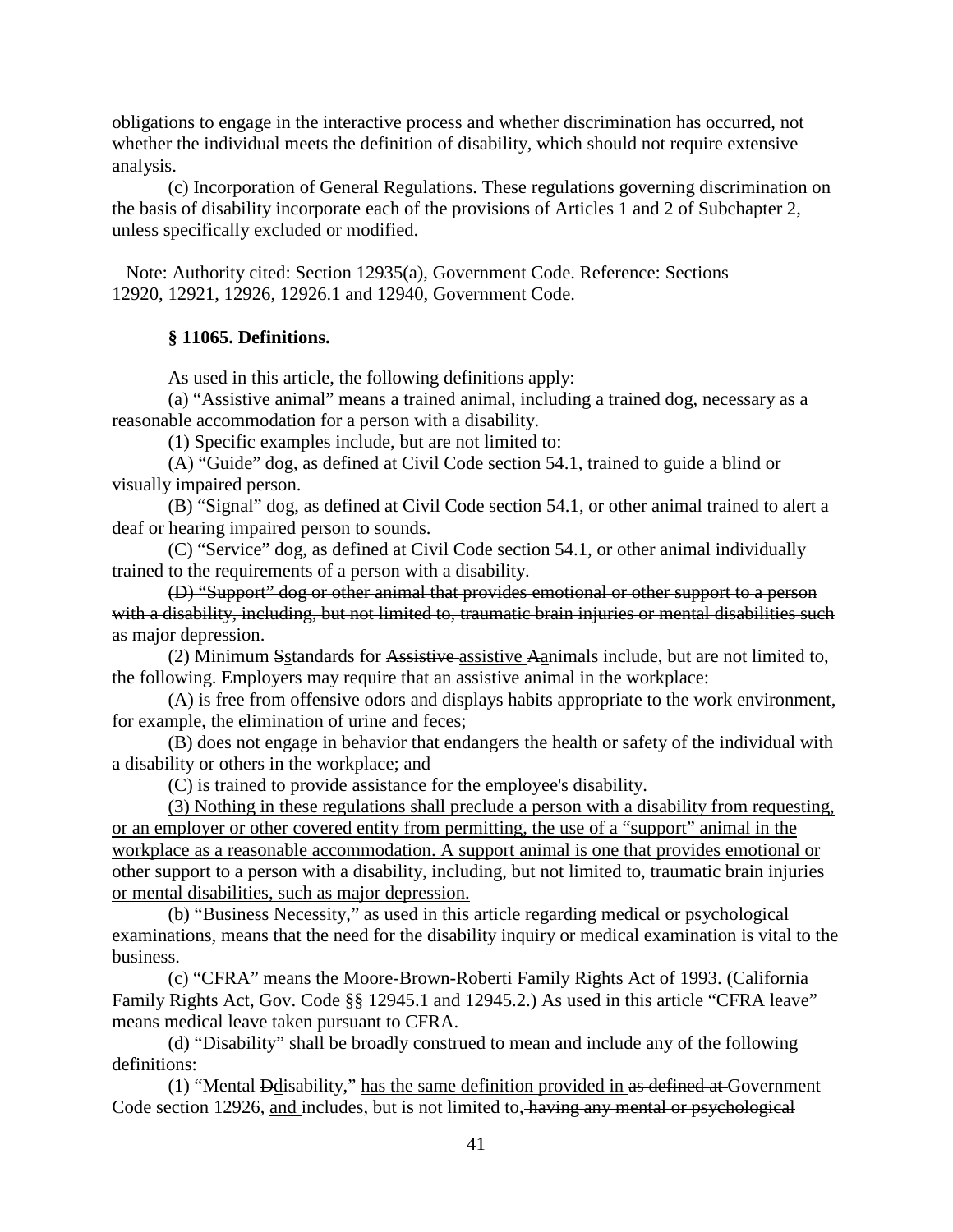disorder or condition that limits a major life activity. "Mental Disability" includes, but is not limited to, emotional or mental illness, intellectual or cognitive disability (formerly referred to as "mental retardation"), organic brain syndrome, or specific learning disabilities, autism spectrum disorders, schizophrenia, and chronic or episodic conditions such as clinical depression, bipolar disorder, post-traumatic stress disorder, and obsessive compulsive disorder.

(2) "Physical Ddisability," has the same definition provided in as defined at Government Code section 12926, and includes, without limitation, but is not limited to, having any anatomical loss, cosmetic disfigurement, physiological disease, disorder or condition that does both of the following:

(A) affects one or more of the following body systems: neurological; immunological; musculoskeletal; special sense organs; respiratory, including speech organs; cardiovascular; reproductive; digestive; genitourinary; hemic and lymphatic; circulatory; skin; and endocrine; and

(B) limits a major life activity.

(C) "Disability" includes, but is not limited to, deafness, blindness, partially or completely missing limbs, mobility impairments requiring the use of a wheelchair, cerebral palsy, and chronic or episodic conditions such as HIV/AIDS, hepatitis, epilepsy, seizure disorder, diabetes, multiple sclerosis and heart and circulatory disease.

(3) A "special education" disability is any other recognized health impairment or mental or psychological disorder not described in section  $11065(d)(1)$  or  $(d)(2)$ , of this article, that requires or has required in the past special education or related services. A special education disability may include a "specific learning disability," manifested by significant difficulties in the acquisition and use of listening, speaking, reading, writing, reasoning or mathematical abilities. A specific learning disability can include conditions such as perceptual disabilities, brain injury, minimal brain dysfunction, dyslexia and developmental aphasia. A special education disability does not include special education or related services unrelated to a health impairment or mental or psychological disorder, such as those for English language acquisition by persons whose first language was not English.

(4) A "Rrecord or Hhistory of Ddisability" includes previously having, or being misclassified as having, a record or history of a mental or physical disability or special education health impairment of which the employer or other covered entity is aware.

(5) A "Pperceived Ddisability" means being "rRegarded as," "pPerceived as" or "tTreated as" Hhaving a Ddisability. Perceived disability includes:

(A) Being regarded or treated by the employer or other entity covered by this article as having, or having had, any mental or physical condition or adverse genetic information that makes achievement of a major life activity difficult; or

(B) Being subjected to an action prohibited by this article, including non-selection, demotion, termination, involuntary transfer or reassignment, or denial of any other term, condition, or privilege of employment, based on an actual or perceived physical or mental disease, disorder, or condition, or cosmetic disfigurement, anatomical loss, adverse genetic information or special education disability, or its symptom, such as taking medication, whether or not the perceived condition limits, or is perceived to limit, a major life activity.

(6) A "Pperceived Ppotential Ddisability" includes being regarded, perceived, or treated by the employer or other covered entity as having, or having had, a physical or mental disease, disorder, condition or cosmetic disfigurement, anatomical loss, adverse genetic information or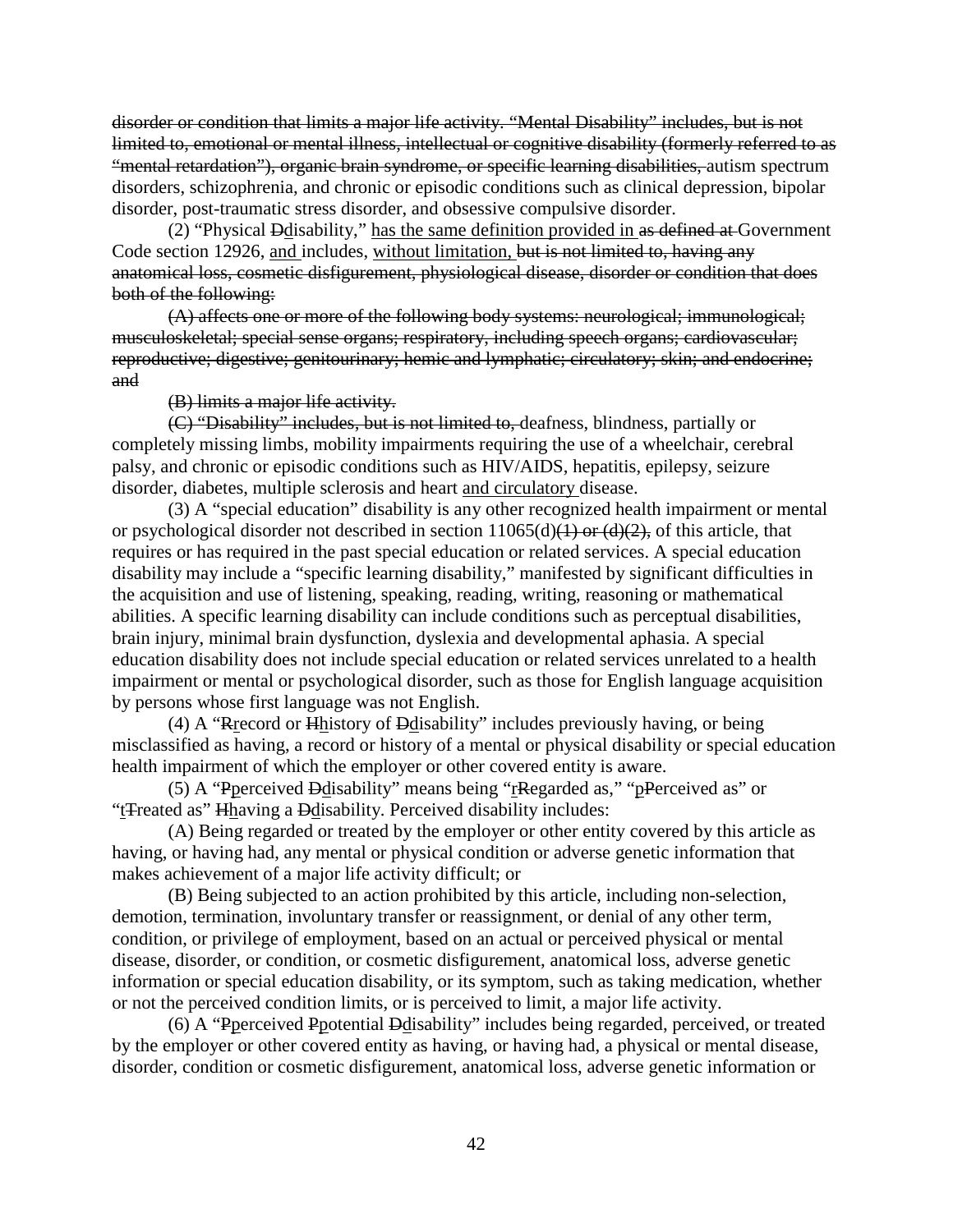special education disability that has no present disabling effect, but may become a mental or physical disability or special education disability.

(7) "Medical condition" is a term specifically defined at Government Code section 12926, to mean either:

(A) any cancer-related physical or mental health impairment from a diagnosis, record or history of cancer; or

(B) a "genetic characteristic," as defined at Government Code section 12926. "Genetic characteristics" means:

1. Any scientifically or medically identifiable gene or chromosome, or combination or alteration of a gene or chromosome, or any inherited characteristic that may derive from a person or the person's family member,

2. that is known to be a cause of a disease or disorder in a person or the person's offspring, or that is associated with a statistically increased risk of development of a disease or disorder, though presently not associated with any disease or disorder symptoms.

(8) A "Disability" is also any definition of "disability" used in the federal Americans with Disabilities Act of 1990 (ADA), and as amended by the ADA Amendments Act of 2008 (Pub. L. No. 110-325) and the regulations adopted pursuant thereto, that would result in broader protection of the civil rights of individuals with a mental or physical disability or medical condition than provided by the FEHA. If so, the broader ADA protections or coverage shall be deemed incorporated by reference into, and shall prevail over conflicting provisions of, the FEHA's definition of disability.

(98) "Disability" does not include:

(A) excluded conditions listed in the Government Code section 12926 definitions of mental and physical disability. These conditions are compulsive gambling, kleptomania, pyromania, or psychoactive substance use disorders resulting from the current unlawful use of controlled substances or other drugs, and "sexual behavior disorders," as defined at section 11065(q), of this article; or

(B) conditions that are mild, which do not limit a major life activity, as determined on a case-by-case basis. These excluded conditions have little or no residual effects, such as the common cold; seasonal or common influenza; minor cuts, sprains, muscle aches, soreness, bruises, or abrasions; non-migraine headaches, and minor and non-chronic gastrointestinal disorders.

(e) "Essential job functions" means the fundamental job duties of the employment position the applicant or employee with a disability holds or desires.

(1) A job function may be considered essential for any of several reasons, including, but not limited to, the following:

(A) The function may be essential because the reason the position exists is to perform that function.

(B) The function may be essential because of the limited number of employees available among whom the performance of that job function can be distributed.

(C) The function may be highly specialized, so that the incumbent in the position is hired for his or her expertise or ability to perform the particular function.

(2) Evidence of whether a particular function is essential includes, but is not limited to, the following:

(A) The employer's or other covered entity's judgment as to which functions are essential.

(B) Accurate, current written job descriptions.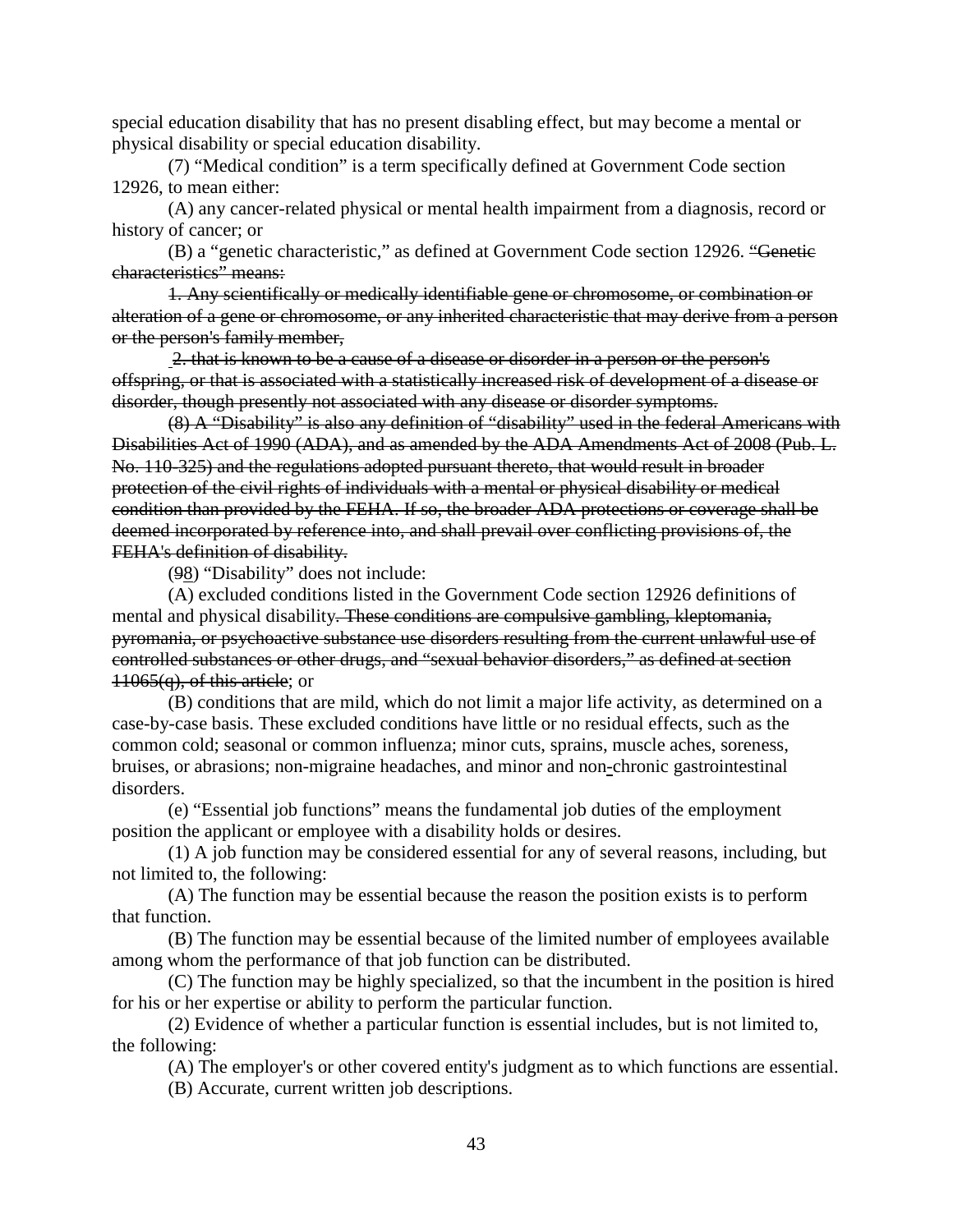(C) The amount of time spent on the job performing the function.

(D) The legitimate business consequences of not requiring the incumbent to perform the function.

(E) Job descriptions or job functions contained in a collective bargaining agreement.

(F) The work experience of past incumbents in the job.

(G) The current work experience of incumbents in similar jobs.

(H) Reference to the importance of the performance of the job function in prior performance reviews.

(3) "Essential functions" do not include the marginal functions of the position. "Marginal functions" of an employment position are those that, if not performed, would not eliminate the need for the job or that could be readily performed by another employee or that could be performed in an alternative way.

(f) "Family member," for purposes of discrimination on the basis of a genetic characteristic or genetic information, includes the individual's relations from the first to fourth degree. This would include children, siblings, half-siblings, parents, grandparents, aunts, uncles, nieces, nephews, great aunts and uncles, first cousins, children of first cousins, great grandparents, and great-great grandparents.

(g) "FMLA" means the federal Family and Medical Leave Act of 1993, 29 U.S.C. § 2601 et seq., and its implementing regulations, 29 C.F.R. Part 825 et seq. For purposes of this section only, "FMLA leave" means medical leave taken pursuant to FMLA.

(h) "Genetic information," has the same meaning as that provided in as defined at Government Code section 12926, means genetic information derived from an individual's or the individual's family members' genetic tests, receipt of genetic services, participation in genetic services clinical research or the manifestation of a disease or disorder in an individual's family members.

(i) "Health care provider" means either:

(1) a medical or osteopathic doctor, physician, or surgeon, licensed in California or in another state or country, who directly treats or supervises the treatment of the applicant or employee; or

(2) a marriage and family therapist or acupuncturist, licensed in California or in another state or country, or any other persons who meet the definition of "others capable of providing health care services" under FMLA and its implementing regulations, including podiatrists, dentists, clinical psychologists, optometrists, chiropractors, nurse practitioners, nurse midwives, clinical social workers, physician assistants; or

(3) a health care provider from whom an employer, other covered entity, or a group health plan's benefits manager will accept medical certification of the existence of a health condition to substantiate a claim for benefits.

(j) "Interactive process," as set forth more fully at California Code of Regulations, title 2, section 11069, means timely, good faith communication between the employer or other covered entity and the applicant or employee or, when necessary because of the disability or other circumstances, his or her representative to explore whether or not the applicant or employee needs reasonable accommodation for the applicant's or employee's disability to perform the essential functions of the job, and, if so, how the person can be reasonably accommodated.

(k) "Job-related," as used in sections 11070, 11071 and 11072 means tailored to assess the employee's ability to carry out the essential functions of the job or to determine whether the employee poses a danger to the employee or others due to disability.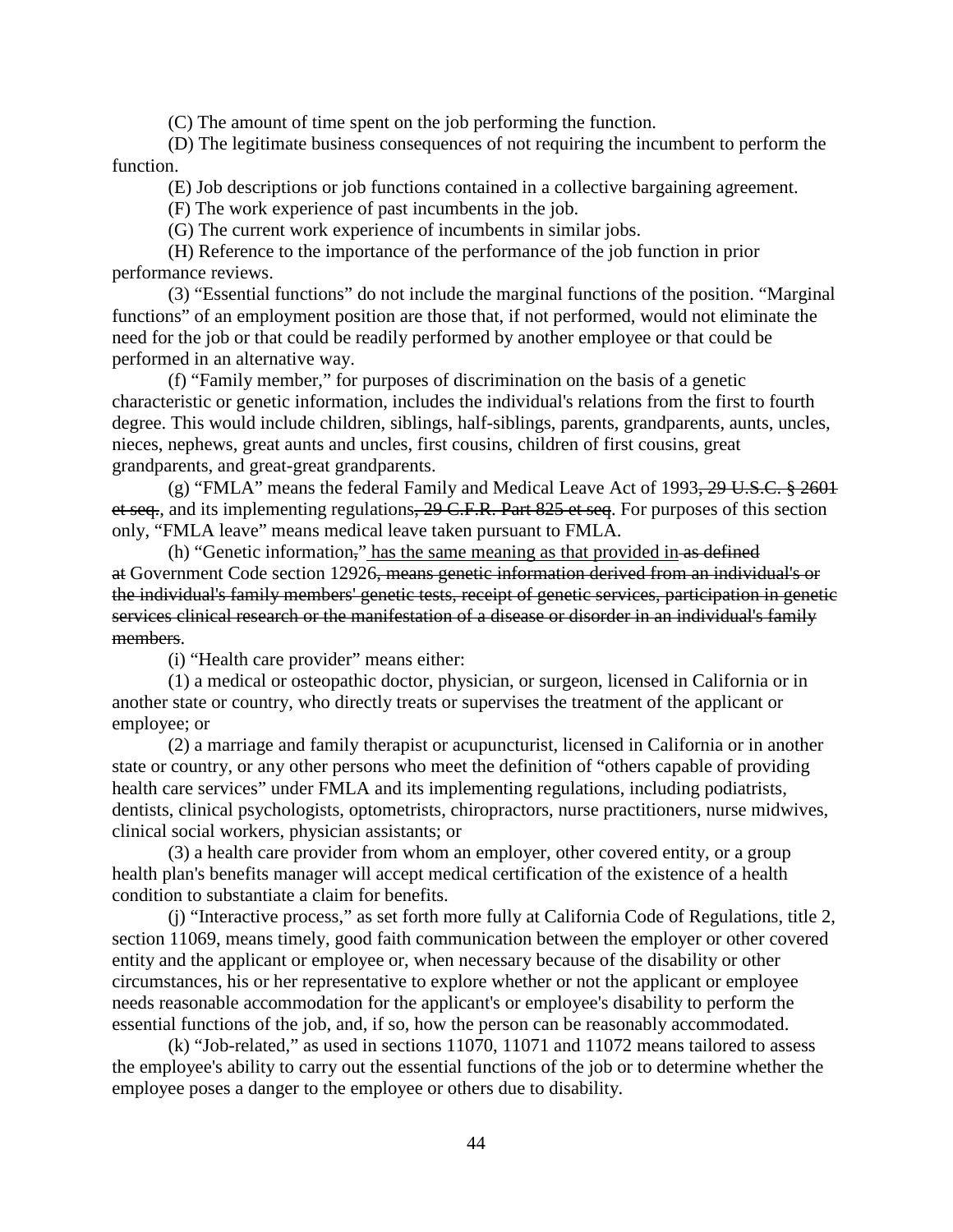(*l*) "Major life activities" shall be construed broadly and include physical, mental, and social activities, especially those life activities that affect employability or otherwise present a barrier to employment or advancement.

(1) Major life activities include, but are not limited to, caring for oneself, performing manual tasks, seeing, hearing, eating, sleeping, walking, standing, sitting, reaching, lifting, bending, speaking, breathing, learning, reading, concentrating, thinking, communicating, interacting with others, and working.

(2) Major life activities include the operation of major bodily functions, including functions of the immune system, special sense organs and skin, normal cell growth, digestive, genitourinary, bowel, bladder, neurological, brain, respiratory, circulatory, cardiovascular, endocrine, hemic, lymphatic, musculoskeletal, and reproductive functions. Major bodily functions include the operation of an individual organ within a body system.

(3) An impairment "limits" a major life activity if it makes the achievement of the major life activity difficult.

(A) Whether achievement of the major life activity is "difficult" is an individualized assessment, which may consider what most people in the general population can perform with little or no difficulty, what members of the individual's peer group can perform with little or no difficulty, and/or what the individual would be able to perform with little or no difficulty in the absence of disability.

(B) Whether an impairment limits a major life activity will usually not require scientific, medical, or statistical analysis. Nothing in this paragraph is intended, however, to prohibit the presentation of scientific, medical, or statistical evidence, where appropriate.

(C) "Limits" shall be determined without regard to mitigating measures or reasonable accommodations, unless the mitigating measure itself limits a major life activity.

(D) Working is a major life activity, regardless of whether the actual or perceived working limitation affects a particular employment or class or broad range of employments.

(E) An impairment that is episodic or in remission is a disability if it would limit a major life activity when active.

(m) A "medical or psychological examination" is a procedure or test performed by a health care provider that seeks or obtains information about an individual's physical or mental disabilities or health.

(n) "Mitigating measure" is a treatment, therapy, or device that eliminates or reduces the limitation(s) of a disability. Mitigating measures include, but are not limited to:

(1) Medications; medical supplies, equipment, or appliances; low-vision devices (defined as devices that magnify, enhance, or otherwise augment a visual image, but not including ordinary eyeglasses or contact lenses); prosthetics, including limbs and devices; hearing aids, cochlear implants, or other implantable hearing devices; mobility devices; oxygen therapy equipment and supplies; and assistive animals, such as guide dogs.

(2) Use of assistive technology or devices, such as wheelchairs, braces, and canes.

(3) "Auxiliary aids and services," which include:

(A) qualified interpreters or other effective methods of making aurally delivered materials available to individuals with hearing disabilities such as text pagers, captioned telephone, video relay TTY and video remote interpreting;

(B) qualified readers, taped texts, or other effective methods of making visually delivered materials available to individuals with visual disabilities such as video magnification, text-tospeech and voice recognition software, and related scanning and OCR technologies;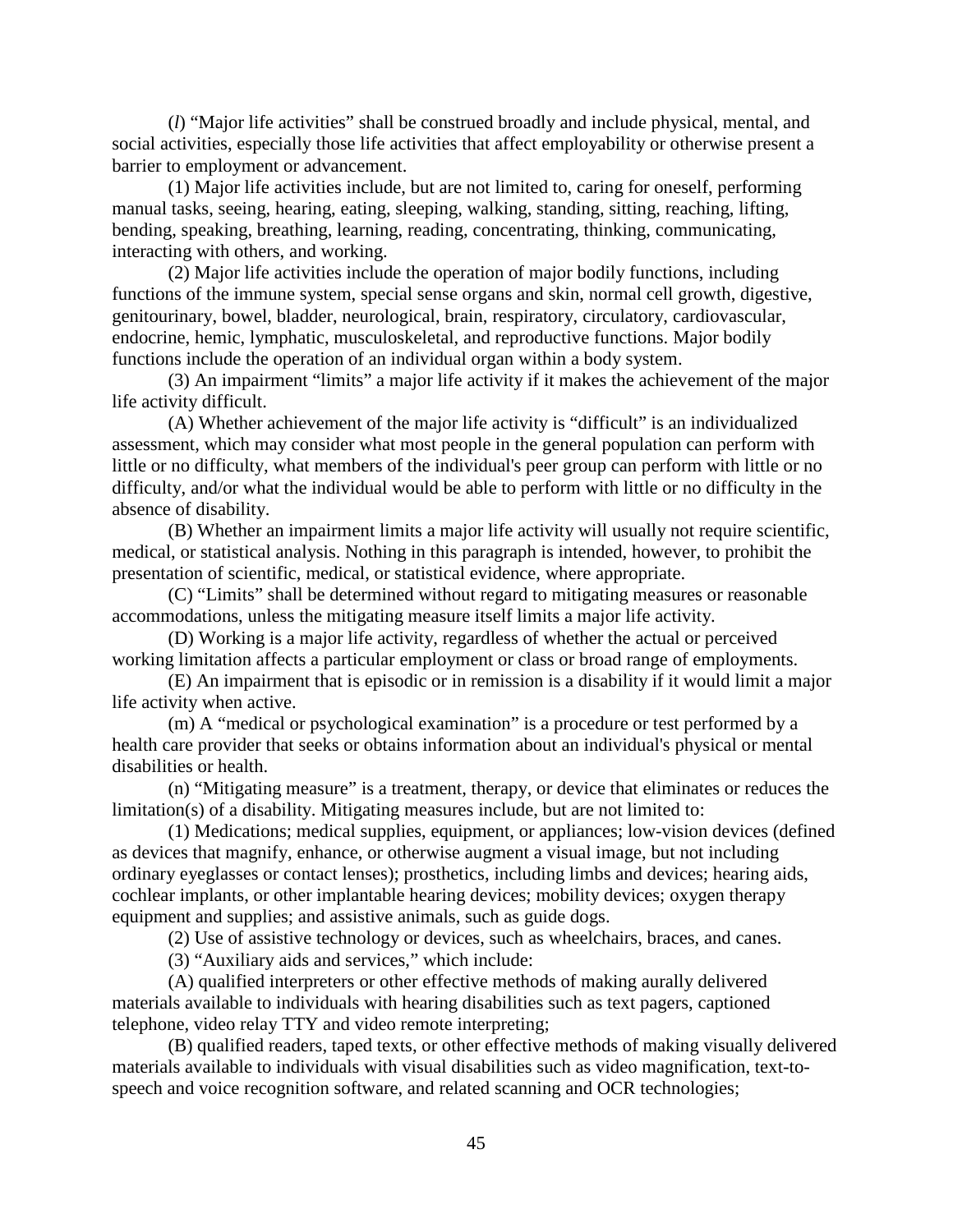(C) acquisition or modification of equipment or devices; and

(D) other similar services and actions.

(4) Learned behavioral or adaptive neurological modifications.

(5) Surgical interventions, except for those that permanently eliminate a disability.

(6) Psychotherapy, behavioral therapy, or physical therapy.

(7) Reasonable accommodations.

(o) "Qualified individual," for purposes of disability discrimination under California Code of Regulations, title 2, section 11066, is an applicant or employee who has the requisite skill, experience, education, and other job-related requirements of the employment position such individual holds or desires, and who, with or without reasonable accommodation, can perform the essential functions of such position.

(p) "Reasonable accommodation" is:

(1) modifications or adjustments that are:

(A) effective in enabling an applicant with a disability to have an equal opportunity to be considered for a desired job, or

(B) effective in enabling an employee to perform the essential functions of the job the employee holds or desires, or

(C) effective in enabling an employee with a disability to enjoy equivalent benefits and privileges of employment as are enjoyed by similarly situated employees without disabilities.

(2) Examples of Reasonable Accommodation. Reasonable accommodation may include, but are not limited to, such measures as:

(A) Making existing facilities used by applicants and employees readily accessible to and usable by individuals with disabilities. This may include, but is not limited to, providing accessible break rooms, restrooms, training rooms, or reserved parking places; acquiring or modifying furniture, equipment or devices; or making other similar adjustments in the work environment;

(B) Allowing applicants or employees to bring assistive animals to the work site;

(C) Transferring an employee to a more accessible worksite;

(D) Providing assistive aids and services such as qualified readers or interpreters to an applicant or employee;

(E) Job Restructuring. This may include, but is not limited to, reallocation or redistribution of non-essential job functions in a job with multiple responsibilities;

(F) Providing a part-time or modified work schedule;

(G) Permitting an alteration of when and/or how an essential function is performed;

(H) Providing an adjustment or modification of examinations, training materials or policies;

(I) Modifying an employer policy;

(J) Modifying supervisory methods (e.g., dividing complex tasks into smaller parts);

(K) Providing additional training;

(L) Permitting an employee to work from home;

(M) Providing a paid or unpaid leave for treatment and recovery, consistent with section 11068(c);

(N) Providing a reassignment to a vacant position, consistent with section 11068(d); and (O) other similar accommodations.

(q) "Sexual behavior disorders," as used in this article, refers to pedophilia, exhibitionism, and voyeurism.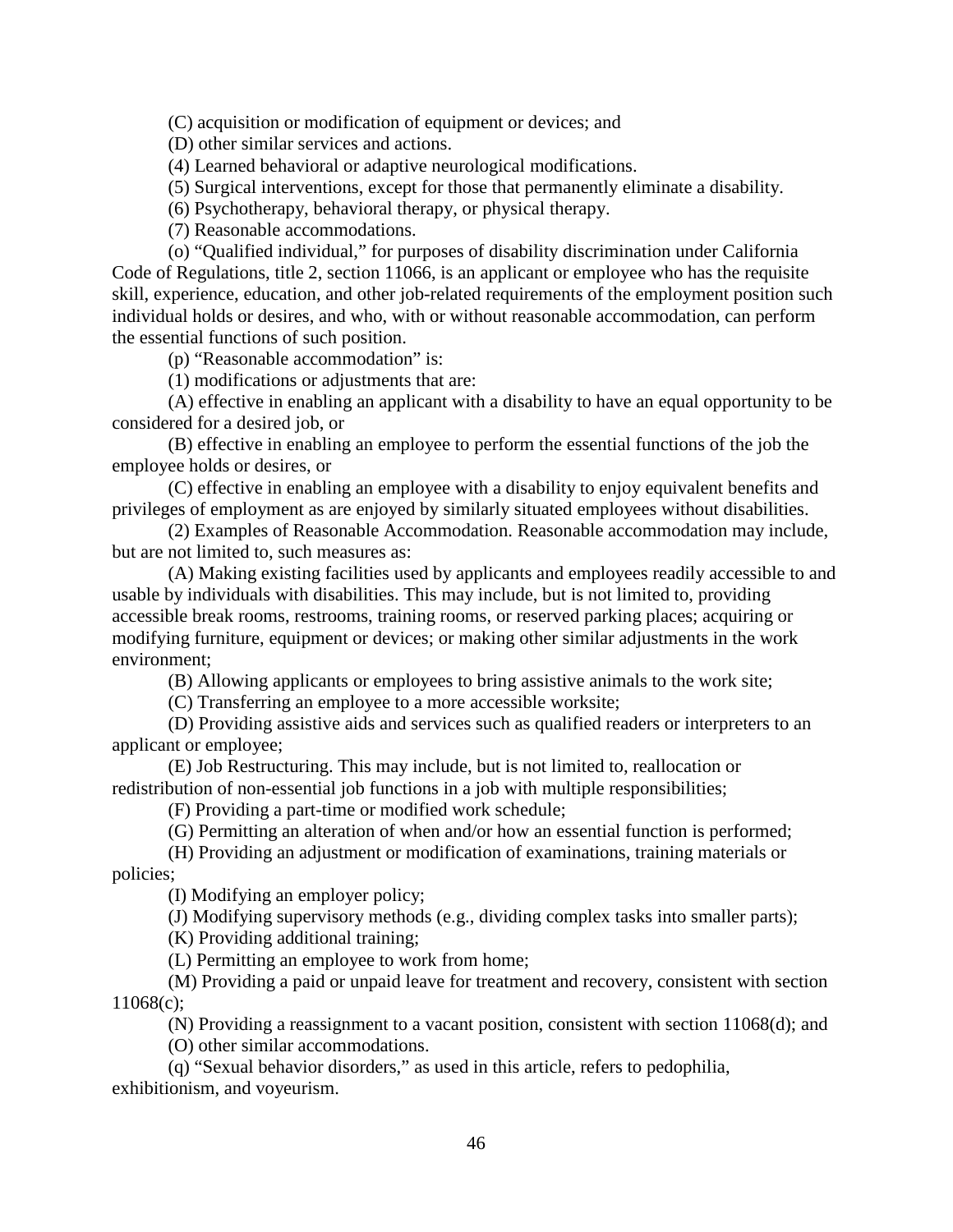(r) "Undue hardship" means, with respect to the provision of an accommodation, an action requiring significant difficulty or expense incurred by an employer or other covered entity, when considered under the totality of the circumstances in light of the following factors set forth in Government Code section 12926.:

(1) Consideration of the nature and net cost of the accommodation needed under this article, taking into shallarticle shall include consideration of the availability of tax credits and deductions, and/or outside funding.;

(2) the overall financial resources of the facilities involved in the provision of the reasonable accommodations, the number of persons employed at the facility, and the effect on expenses and resources or the impact otherwise of these accommodations upon the operation of the facility, including the impact on the ability of other employees to perform their duties and the impact on the facility's ability to conduct business;

(3) the overall financial resources of the employer or other covered entity, the overall size of the business of a covered entity with respect to the number of its employees, and the number, type, and location of its facilities;

(4) the type of operation or operations, including the composition, structure, and functions of the workforce of the employer or other covered entity; and

(5) the geographic separateness, administrative, or fiscal relationship of the facility or facilities.

Note: Authority cited: Section 12935(a), Government Code. Reference: Sections 12920, 12921, 12926, 12926.1, 12940, 12945.1 and 12945.2, Government Code; Americans with Disabilities Act of 1990 (42 U.S.C. §12101, et seq.), as amended by the ADA Amendments Act of 2008 (Pub. L. No. 110-325) and its implementing regulations at 29 C.F.R. § 1630 et seq.; Family and Medical Leave Act of 1993 (29 U.S.C. § 2601 et seq.) and its implementing regulations at 29 C.F.R. § 825 et seq.; and Individuals with Disabilities Education Act (20 U.S.C. § 1400 et seq.) and its implementing regulations at 34 C.F.R. § 300.8 et seq.

### **§ 11066. Establishing Disability Discrimination.**

 $(a)$ -In addition to the requirements of section 11009, aAn applicant or employee has the burden of proof to establish that the applicant or employee is a qualified individual capable of performing the essential functions of the job with or without reasonable accommodation.

(b) Disability discrimination is established if a preponderance of the evidence demonstrates a causal connection between a qualified individual's disability and denial of an employment benefit to that individual by the employer or other covered entity. The evidence need not demonstrate that the qualified individual's disability was the sole or even the dominant cause of the employment benefit denial. Discrimination is established if the qualified individual's disability was one of the factors that influenced the employer or other covered entity and the denial of the employment benefit is not justified by a permissible defense, as detailed below at section 7293.8 of this subchapter.

Note: Authority cited: Section 12935(a), Government Code. Reference: Sections 12920, 12921, 12926, 12926.1 and 12940, Government Code; *Green v. State of*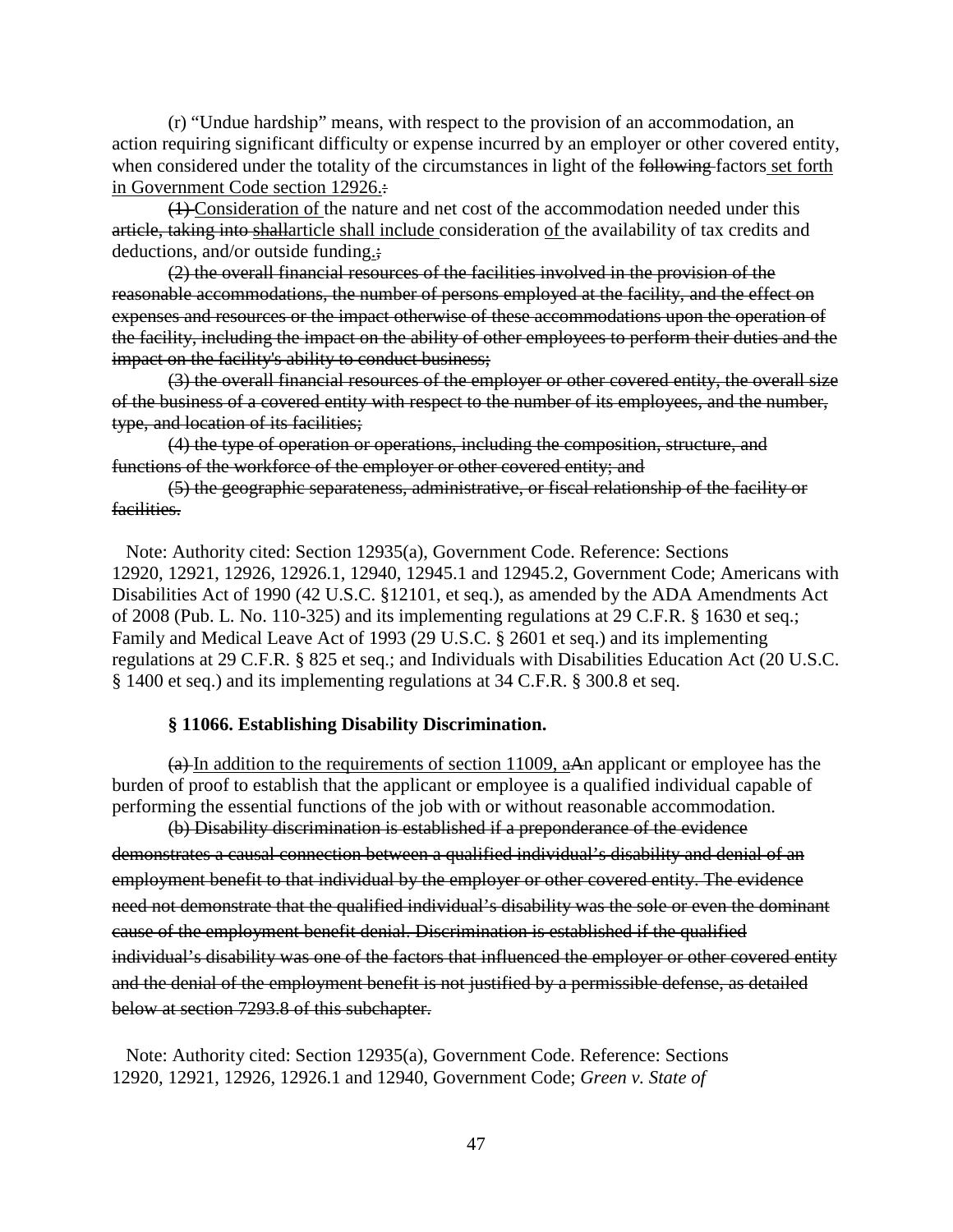*California* (2007) 42 Cal.4th 254, 260; and *Mixon v. Fair Empl. & Hous. Com.*(1987) 192 Cal.App.3d 1306, 1319.

### **§ 11067. Defenses.**

(a) In addition to any other defense provided in these disability regulations, any defense permissible under Article 1 of Subchapter 2, at California Code of Regulations, title 2, section 11010, shall be applicable to this article.

(b) Health or Safety of an Individual Wwith a Disability. It is a permissible defense for an employer or other covered entity to demonstrate that, after engaging in the interactive process, there is no reasonable accommodation that would allow the applicant or employee to perform the essential functions of the position in question in a manner that would not endanger his or her health or safety because the job imposes an imminent and substantial degree of risk to the applicant or employee.

(c) Health and Safety of Others. It is a permissible defense for an employer or other covered entity to demonstrate that, after engaging in the interactive process, there is no reasonable accommodation that would allow the applicant or employee to perform the essential functions of the position in question in a manner that would not endanger the health or safety of others because the job imposes an imminent and substantial degree of risk to others.

(d) Future Risk. However, it is no defense to assert that an individual with a disability has a condition or a disease with a future risk, so long as the condition or disease does not presently interfere with his or her ability to perform the job in a manner that will not endanger the individual with a disability or others.

(e) Factors to be considered when determining the merits of the defenses enumerated in section 11067(b)-(d) include, but are not limited to:

(1) the duration of the risk;

(2) the nature and severity of the potential harm;

(3) the likelihood that potential harm will occur;

(4) the imminence of the potential harm; and

(5) consideration of relevant information about an employee's past work history.

The analysis of these factors should be based on a reasonable medical judgment that relies on the most current medical knowledge and/or on the best available objective evidence.

Note: Authority cited: Section 12935(a), Government Code. Reference: Sections 12920, 12921, 12926, 12926.1 and 12940, Government Code.

#### **§ 11068. Reasonable Accommodation.**

(a) Affirmative Duty. An employer or other covered entity has an affirmative duty to make reasonable accommodation(s) for the disability of any individual applicant or employee if the employer or other covered entity knows of the disability, unless the employer or other covered entity can demonstrate, after engaging in the interactive process, that the accommodation would impose an undue hardship.

(b) No elimination of essential job function required. Where a quality or quantity standard is an essential job function, an employer or other covered entity is not required to lower such a standard as an accommodation, but may need to accommodate an employee with a disability to enable him or her to meet its standards for quality and quantity.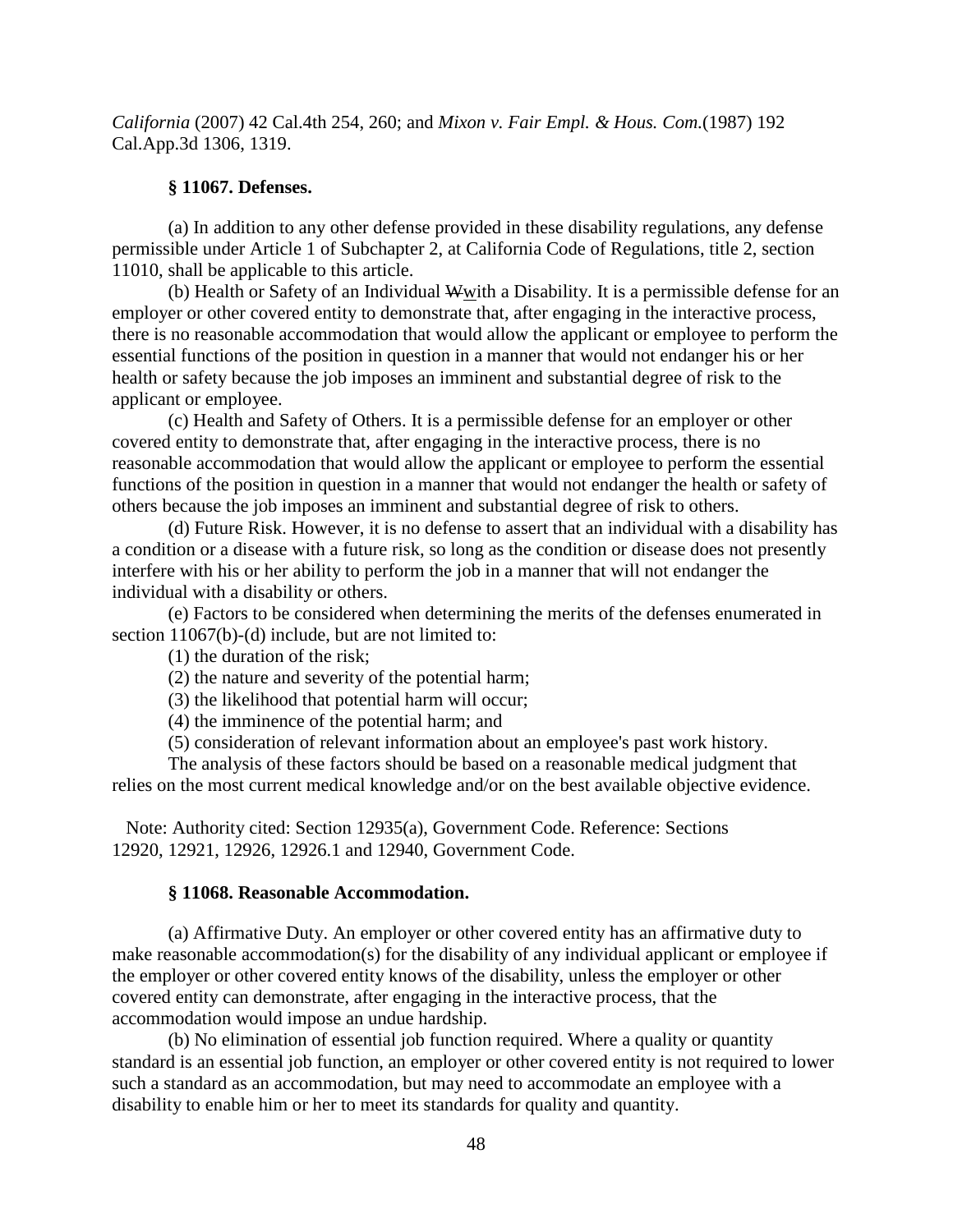(c) Paid or unpaid leaves of absence. When the employee cannot presently perform the essential functions of the job, or otherwise needs time away from the job for treatment and recovery, holding a job open for an employee on a leave of absence or extending a leave provided by the CFRA, the FMLA, other leave laws, or an employer's leave plan may be a reasonable accommodation provided that the leave is likely to be effective in allowing the employee to return to work at the end of the leave, with or without further reasonable accommodation, and does not create an undue hardship for the employer. When an employee can work with a reasonable accommodation other than a leave of absence, an employer may not require that the employee take a leave of absence. An employer, however, is not required to provide an indefinite leave of absence as a reasonable accommodation.

(d) Reassignment to a vacant position.

(1) As a reasonable accommodation, an employer or other covered entity shall ascertain through the interactive process suitable alternate, vacant positions and offer an employee such positions, for which the employee is qualified, under the following circumstances:

(A) if the employee can no longer perform the essential functions of his or her own position even with accommodation; or

(B) if accommodation of the essential functions of an employee's own position creates an undue hardship; or

(C) if both the employer and the employee agree that a reassignment is preferable to being provided an accommodation in the present position; or

(D) if an employee requests reassignment to gain access to medical treatment for his or her disabling condition(s) not easily accessible at the current location.

(2) No comparable positions. If there are no funded, vacant comparable positions for which the individual is qualified with or without reasonable accommodation, an employer or other covered entity may reassign an individual to a lower graded or lower paid position.

(3) Reassignment to a temporary position. Although reassignment to a temporary position is not considered a reasonable accommodation under these regulations, an employer or other covered entity may offer, and an employee may choose to accept or reject, a temporary assignment during the interactive process.

(4) The employer or other covered entity is not required to create a new position to accommodate an employee with a disability to a greater extent than an employer would offer a new position to any employee, regardless of disability.

(5) The employee with a disability is entitled to preferential consideration of reassignment to a vacant position over other applicants and existing employees. However, ordinarily, an employer or other covered entity is not required to accommodate an employee by ignoring its bona fide seniority system, absent a showing that special circumstances warrant a finding that the requested accommodation is reasonable on the particular facts, such as where the employer or other covered entity reserves the right to modify its seniority system or the established employer or other covered entity practice is to allow variations to its seniority system.

(e) Any and all reasonable accommodations. An employer or other covered entity is required to consider any and all reasonable accommodations of which it is aware or which that are brought to its attention by the applicant or employee, except ones that create an undue hardship. The employer or other covered entity shall consider the preference of the applicant or employee to be accommodated, but has the right to select and implement an accommodation that is effective for both the employee and the employer or other covered entity.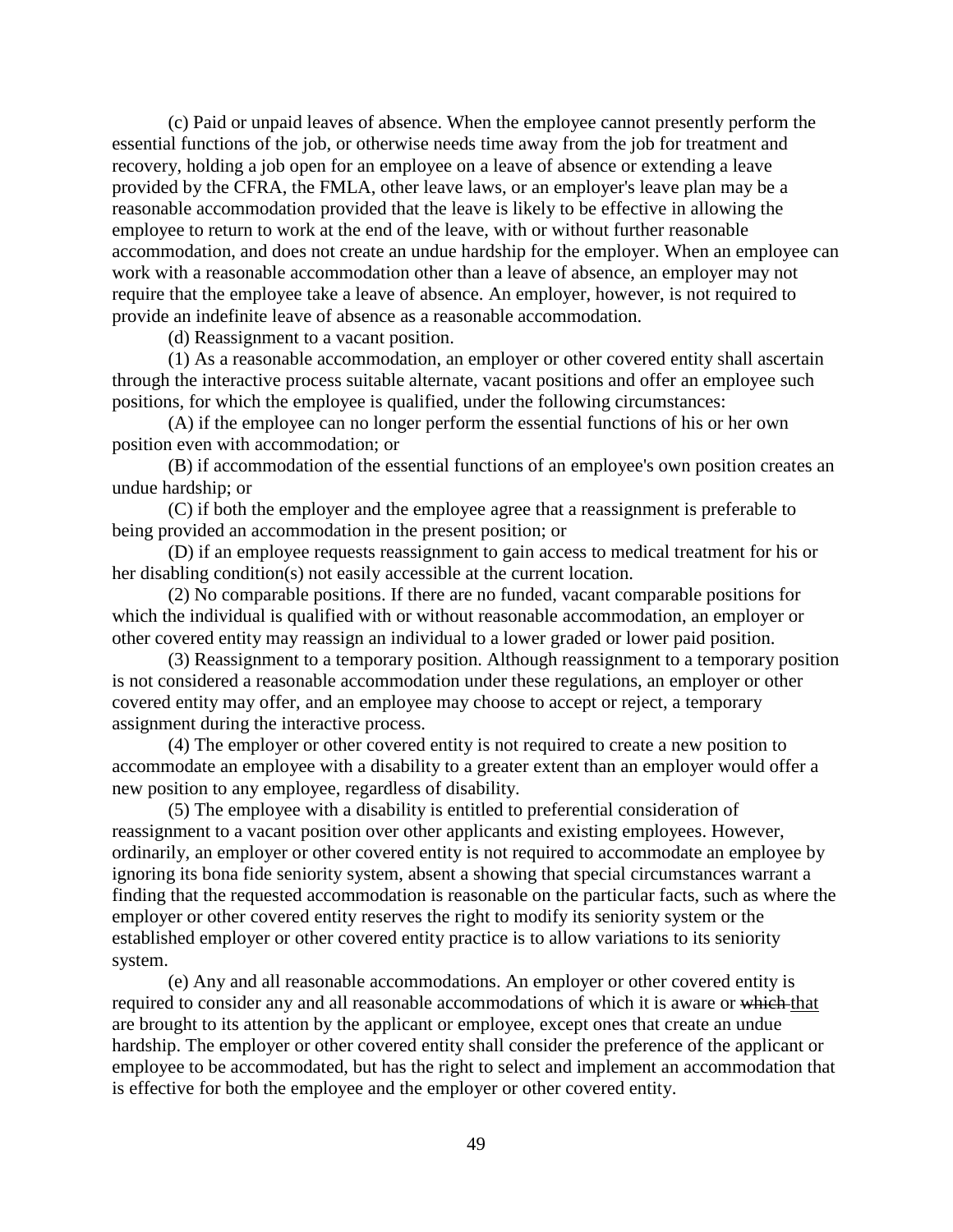(f) An employer shall not require a qualified individual with a disability to accept an accommodation and shall not retaliate against an employee for refusing an accommodation. However, the employer or other covered entity may inform the individual that refusing an accommodation may render the individual unable to perform the essential functions of the current position.

(g) Reasonable Accommodation for the Residual Effects of a Disability. An individual with a record of a disability may be entitled, absent undue hardship, to a reasonable accommodation if needed and related to the residual effects of the disability. For example, an employee may need a leave or a schedule change to permit him or her to attend follow-up or monitoring appointments with a health care provider.

(h) Accessibility Standards. To comply with section  $11065(p)(2)(A)$ , of this article, the design, construction or alteration of premises shall be in conformance with the standards set forth by the Division of the State Architect in the State Building Code, Title 24, pursuant to Chapter 7, Division 5 of Title 1 of the Government Code (commencing with Government Code section 4450), and Part 5.5 of Division 13 of the Health and Safety Code (commencing with Health and Safety Code section 19955).

(i) An employer or other covered entity shall assess individually an employee's ability to perform the essential functions of the employee's job either with or without reasonable accommodation. In the absence of an individualized assessment, an employer or other covered entity shall not impose a "100 percent healed" or "fully healed" policy before the employee can return to work after an illness or injury.

(j) It is a permissible defense to a claim alleging a failure to provide reasonable accommodation for an employer or other covered entity to prove that providing accommodation to an applicant or employee with a disability would have created an undue hardship.

Note: Authority cited: Section 12935(a), Government Code. Reference: Sections 12920, 12921, 12926, 12926.1 and 12940, Government Code.

### **§ 11070. Pre-Employment Practices.**

(a) Recruitment and Advertising.

(1) Employers and other covered entities engaged in recruiting activities shall consider applicants with or without disabilities or perceived disabilities on an equal basis for all jobs, unless pursuant to a permissible defense.

(2) It is unlawful to advertise or publicize an employment benefit in any way that discourages or is designed to discourage applicants with disabilities from applying to a greater extent than individuals without disabilities.

(b) Applications and disability-related inquiries.

(1) An employer or other covered entity must consider and accept applications from applicants with or without disabilities equally.

(2) Prohibited Inquiries. It is unlawful to ask general questions on disability or questions likely to elicit information about a disability in an application form or pre-employment questionnaire or at any time before a job offer is made. Examples of prohibited inquiries are:

(A) "Do you have any particular disabilities?"

(B) "Have you ever been treated for any of the following diseases or conditions?"

(C) "Are you now receiving or have you ever received workers' compensation?"

(D) "What prescription medications are you taking?"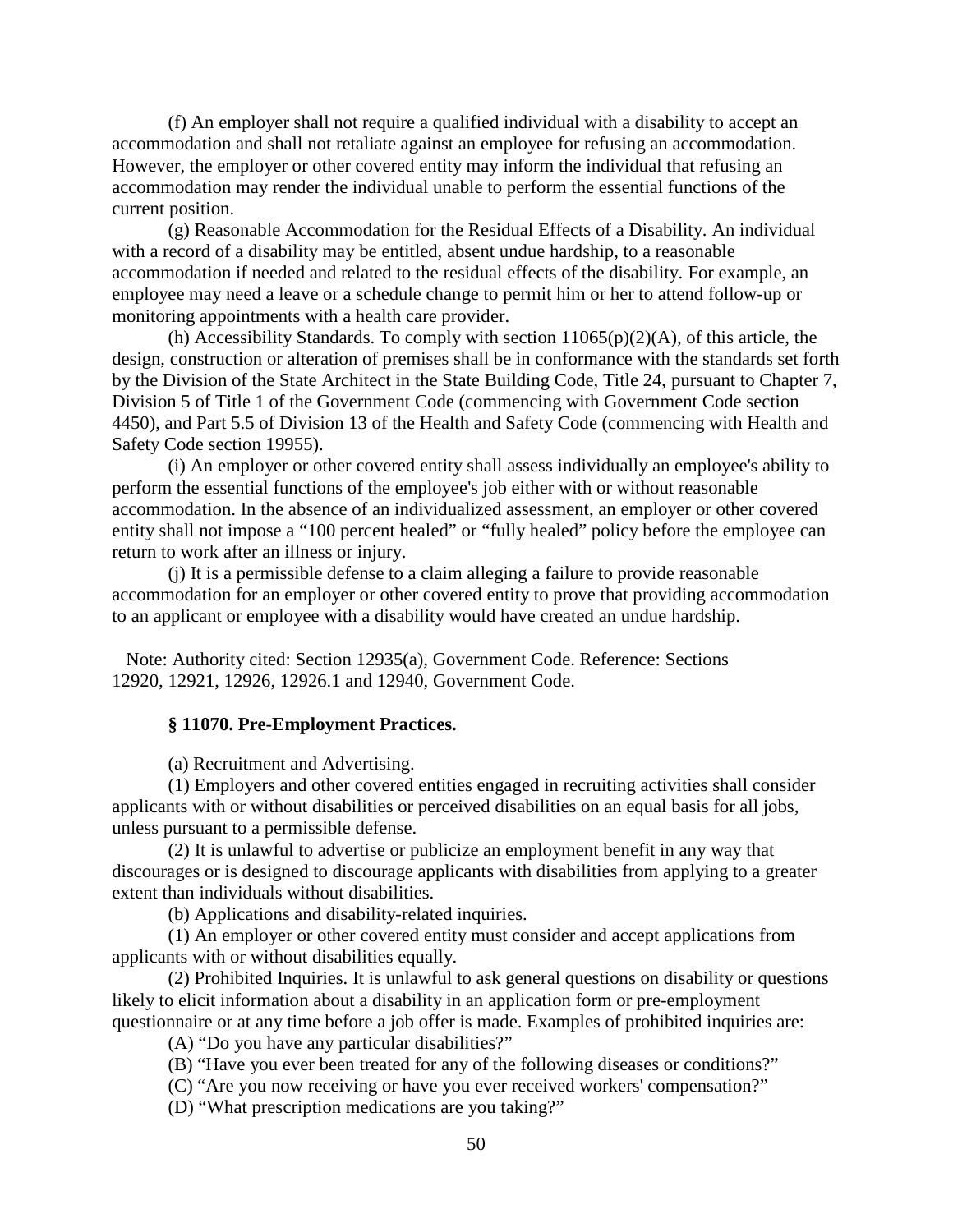(E) "Have you ever had a job-related injury or medical condition?"(F) Have you ever left a job because of any physical or mental limitations?

- (G) "Have you ever been hospitalized?"
- (H) "Have you ever taken medical leave?"

(3) Permissible Job-Related Inquiry. Except as provided in the ADA, as amended by the ADA Amendments Act of 2008 (Pub. L. No. 110-325) and the regulations adopted pursuant thereto, nothing in Government Code Section 12940(d), or in this subdivision, shall prohibit any employer or other covered entity, in connection with prospective employment, from inquiring whether the applicant can perform the essential functions of the job. When an applicant requests reasonable accommodation, or when an applicant has an obvious disability, and the employer or other covered entity has a reasonable belief that the applicant needs a reasonable accommodation, an employer or other covered entity may make limited inquiries regarding such reasonable accommodation.

(c) Interviews. An employer or other covered entity shall make reasonable accommodation to the needs of applicants with disabilities in interviewing situations, e.g., providing interpreters for the hearing-impaired, or scheduling the interview in a room accessible to wheelchairs.

Note: Authority cited: Section 12935(a), Government Code. Reference: Sections 12920, 12921, 12926, 12926.1 and 12940, Government Code.

# **§ 11071. Medical and Psychological Examinations and Inquiries.**

(a) Pre-offer. It is unlawful for an employer or other covered entity to conduct a medical or psychological examination or inquiries of an applicant before an offer of employment is extended to that applicant. A medical or psychological examination includes a procedure or test that seeks information about an individual's physical or mental conditions or health but does not include testing for current illegal drug use.

(b) Post-Offer. An employer or other covered entity may condition a bona fide offer of employment on the results of a medical or psychological examination or inquiries conducted prior to the employee's entrance on duty in order to determine fitness for the job in question. For a job offer to be bona fide, an employer must have either completed all non-medical components of its application process or be able to demonstrate that it could not reasonably have done so before issuing the offer, provided that:

(1) All entering employees in similar positions are subjected to such an examination.

(2) Where the results of such medical or psychological examination would result in disqualification, an applicant or employee may submit independent medical opinions for consideration before a final determination on disqualification is made.

(3) The results are to be maintained on separate forms and shall be accorded confidentiality as medical records.

(c) Withdrawal of Offer. An employer or other covered entity may withdraw an offer of employment based on the results of a medical or psychological examination or inquiries only if it is determined that the applicant is unable to perform the essential duties of the job with or without reasonable accommodation, or that the applicant with or without reasonable accommodation would endanger the health or safety of the applicant or of others.

(d) Medical and Psychological Examinations and Disability-Related Inquiries Dduring Employment.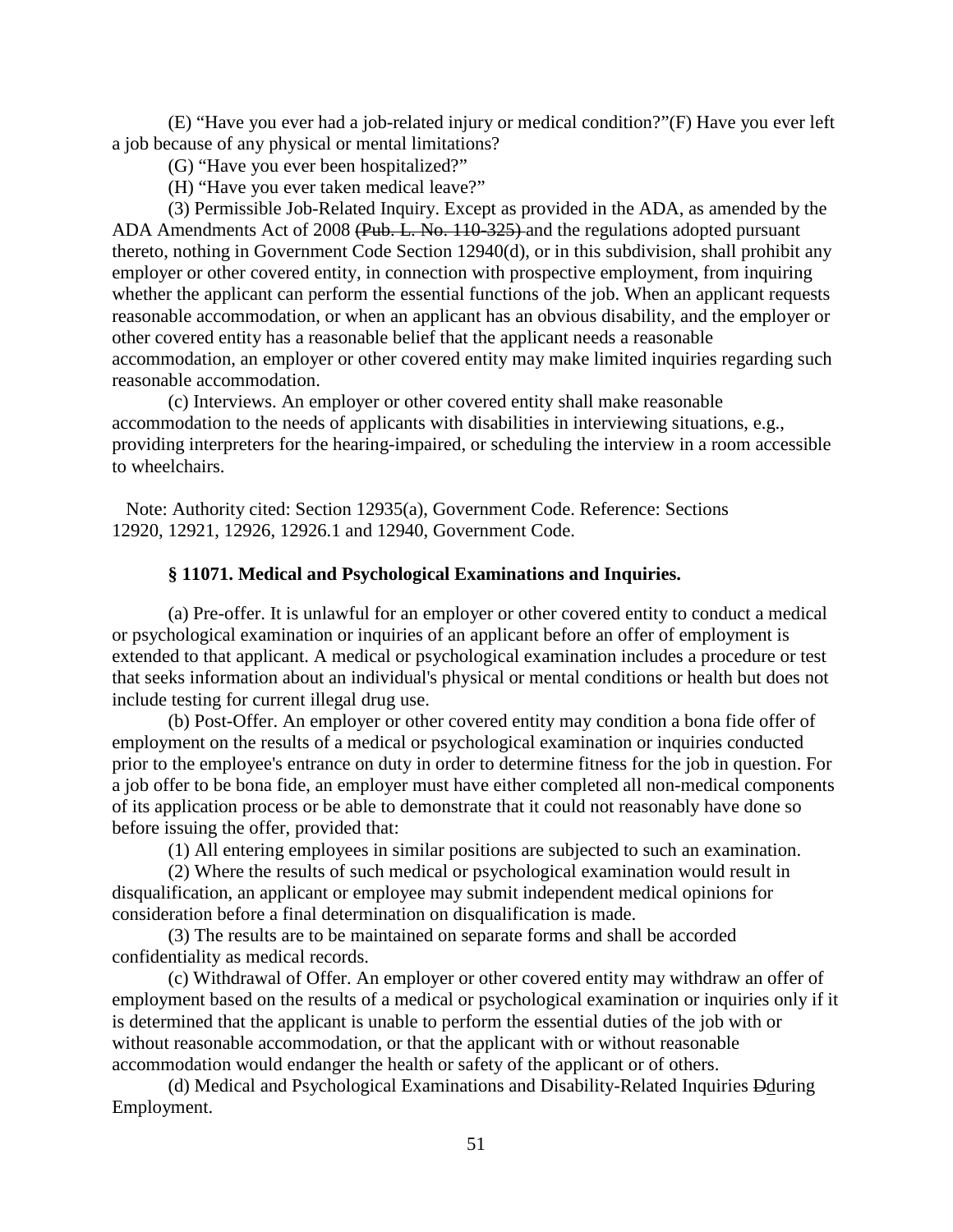(1) An employer or other covered entity may make disability-related inquiries, including fitness for duty exams, and require medical examinations of employees that are both job-related and consistent with business necessity.

(2) Drug or Alcohol Testing. An employer or other covered entity may maintain and enforce rules prohibiting employees from being under the influence of alcohol or drugs in the workplace and may conduct alcohol or drug testing for this purpose if they have a reasonable belief that an employee may be under the influence of alcohol or drugs at work.

(A) Current Drug Use. An applicant or employee who currently engages in the use of illegal drugs or uses medical marijuana is not protected as a qualified individual under the FEHA when the employer acts on the basis of such use, and questions about current illegal drug use are not disability-related inquiries.

(B) Past Addiction. Questions about past addiction to illegal drugs or questions about whether an employee ever has participated in a rehabilitation program are disability-related because past drug addiction generally is a disability. Individuals who were addicted to drugs, but are not currently using illegal drugs are protected under the FEHA from discrimination because of their disability.

(3) Other Acceptable Disability-Related Inquiries and Medical Examinations of Employees

(A) Employee Assistance Program. An Employee Assistance Program (EAP) counselor may ask an employee seeking help for personal problems about any physical or mental condition(s) the employee may have if the counselor: (1) does not act for or on behalf of the employer; (2) is obligated to shield any information the employee reveals from decision makers; (3) has no power to affect employment decisions; and (4) discloses these provisions to the employee.

(B) Compliance with another Federal or State Law or Regulation. An employer may make disability-related inquiries and require employees to submit to medical examinations that are mandated or necessitated by other federal and/or state laws or regulations, such as medical examinations required at least once every two years under federal safety regulations for interstate bus and truck drivers (49 C.F.R. § 391.41), or medical requirements for airline pilots (14 C.F.R.  $§ 61.23.$ 

(C) Voluntary Wellness Program. As part of a voluntary wellness program, employers may conduct voluntary medical examinations and activities, including taking voluntary medical histories, without having to show that they are job-related and consistent with business necessity, as long as any medical records acquired as part of the wellness program are kept confidential and separate from personnel records. These programs often include blood pressure screening, cholesterol testing, glaucoma testing, and cancer detection screening. Employees may be asked disability-related questions and may be given medical examinations pursuant to such voluntary wellness programs. A wellness program is voluntary as long as an employer neither requires participation nor penalizes employees who do not participate.

(4) Maintenance of Medical Files. Employers shall keep information obtained regarding the medical or psychological condition or history of the employee confidential, as set forth at section  $11069(g)$ .

Note: Authority cited: Section 12935(a), Government Code. Reference: Sections 12920, 12921, 12926, 12926.1 and 12940, Government Code.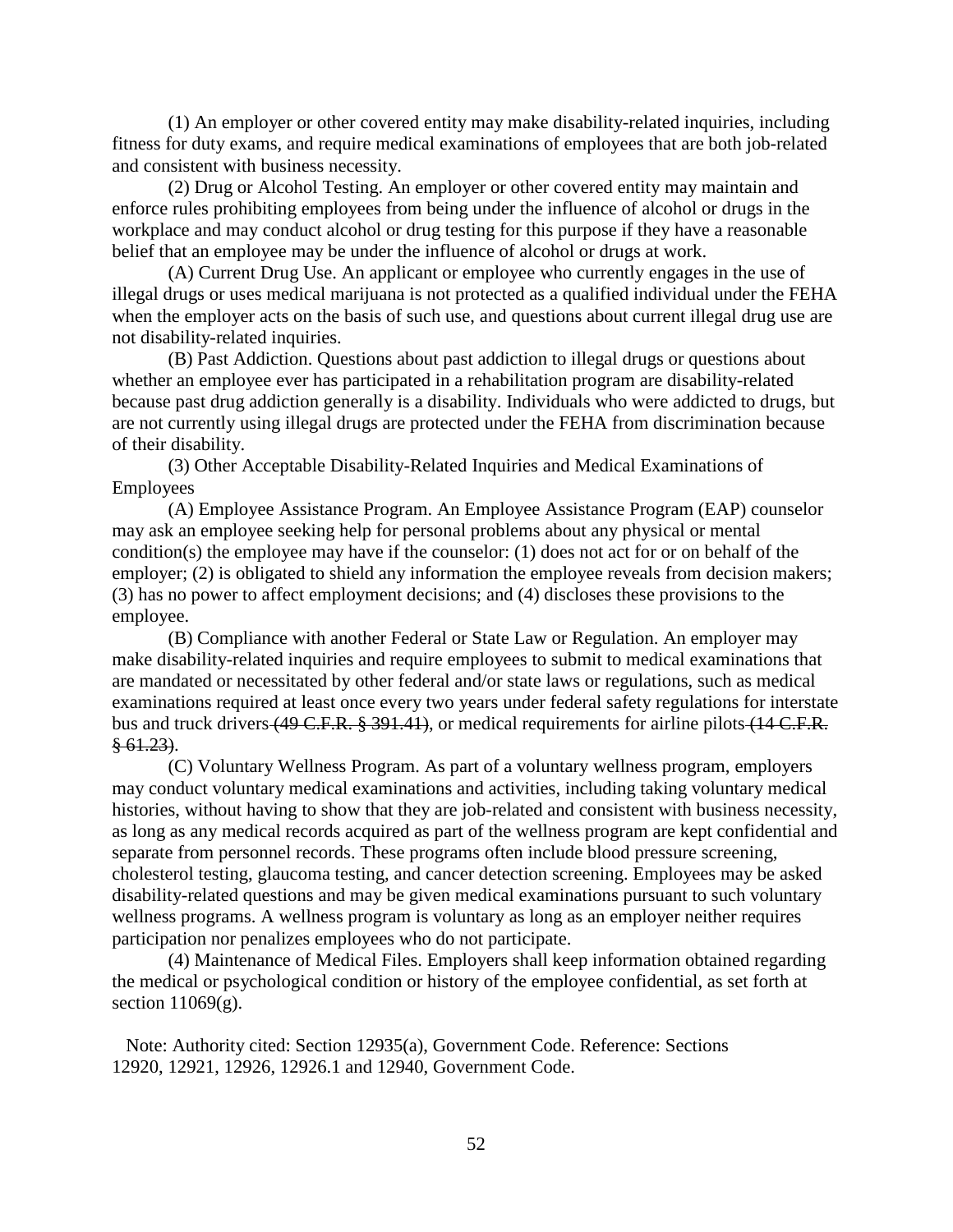### **Subchapter 5. Contractor Nondiscrimination and Compliance**

## **Article 1. General Matters**

### **§ 11100. Definitions.**

The words defined in this section shall have the meanings set forth below whenever they appear in this subchapter, unless:

(1) the context in which they are used clearly requires a different meaning; or

(2) a different definition is prescribed for a particular article or provision.

The definitions set forth previously in this chapter in sections 11002, 11008, 11015,

11030, 11035(b), 11053, 11065, and 11075 are also applicable to this subchapter.

(a) "Act" means the Fair Employment and Housing Act.

(ab) "Bid" means any proposal or other request by an employer to a contract awarding agency wherein the employer seeks to be awarded a state contract.

(bc) "Business" means any corporation, partnership, individual, sole proprietorship, joint stock company, joint venture, or any other legal entity.

(cd) "Construction" means the process of building, altering, repairing, improving, or demolishing any public structure or building, or other public improvements of any kind to any State of California real property. It does not include the routine operation, routine repair, or routine maintenance of existing structures, buildings, or real property.

(de) "Contract" or "state contract" means all types of agreements, regardless of what they may be called, for the purchase or disposal of supplies, services, or construction to which a contract awarding agency is a party. It includes awards and notices of award; contracts of a fixed-price, cost, cost-plus-a-fixed-fee, or incentive type; contracts providing for the issuance of job or task orders. It also includes supplemental agreements or contract modifications with respect to any of the foregoing.

(ef) "Contract awarding agency" or "awarding agency" means any department, agency, board, commission, division or other unit of the State of California, which is authorized to enter into state contracts.

(fg) "Contractor" means any person having a contract with a contract awarding agency or a subcontract for the performance of a contract with such an agency.

 $\frac{(\text{gh})}{(\text{gh})}$  "Data" means recorded information, regardless of form or characteristic.

(h) (Reserved)

(i) "Decertification" means the decision by OCP that an employer's nondiscrimination program fails to comply with the requirements of the Fair Employment and Housing Act and/or its implementing regulations either because it is poorly designed or because it has not been properly implemented or because of the person's failure to cooperate with OCP it cannot be determined whether the nondiscrimination program meets the requirements of this subchapter. Decertification of a program shall continue until OCP certifies that the contractor is in compliance with the requirements of this subchapter.

(j) "Decision" means the decision of the hearing officer regarding the allegations of a show cause notice issued pursuant to section 11138 of this subchapter. A decision shall dismiss, modify, or sustain the allegations of the show cause notice; provide the factual basis for the decision; and include any sanctions to be recommended to the awarding agency together with a statement of the reasons in support thereof.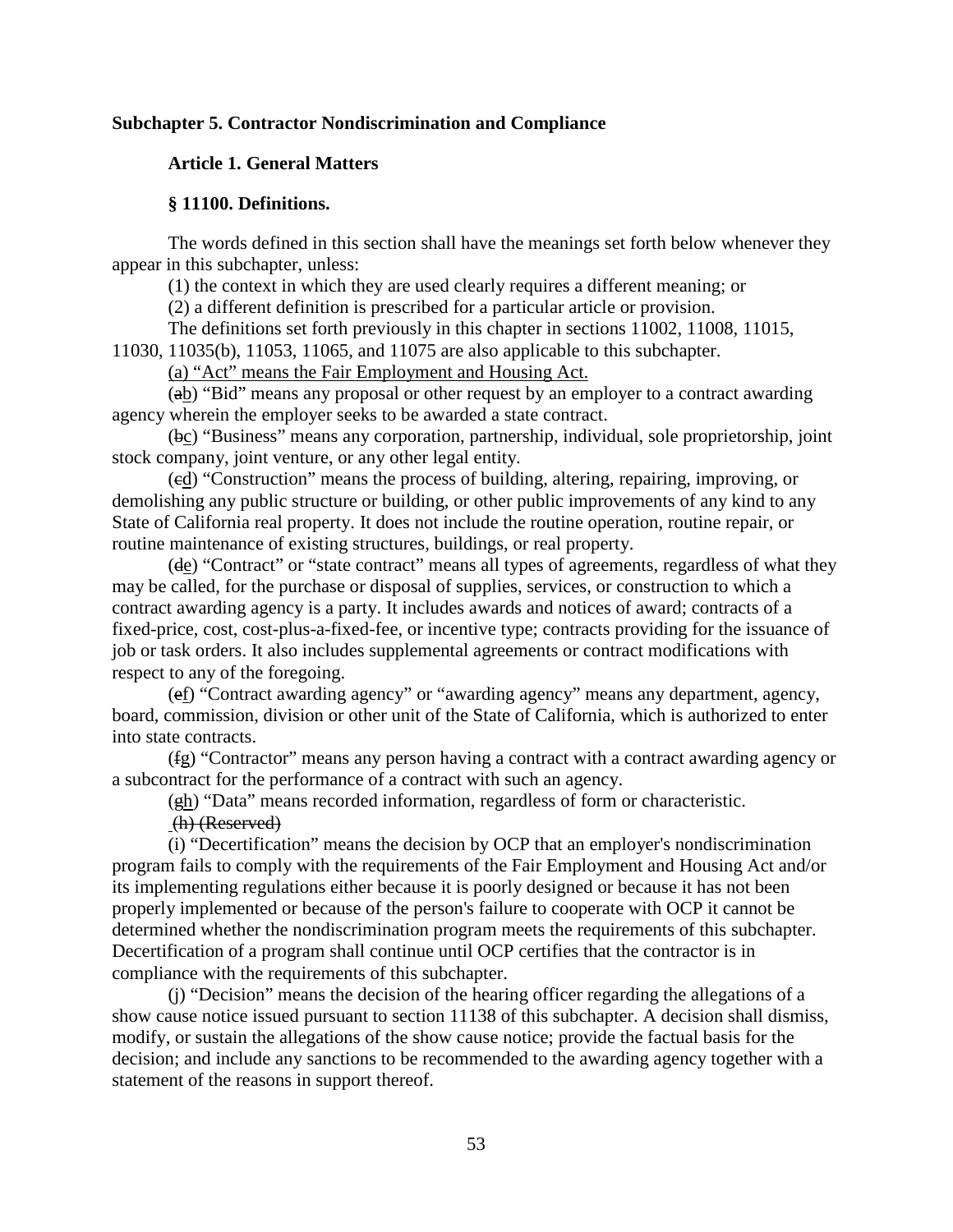(k) "Employee" means an individual under the direction and control of a contractor under any appointment or contract of hire or apprenticeship, express or implied, oral or written.

(*l*) (Reserved)

(ml) "May" denotes the permissive.

(n) "Minority" refers to an individual who is ethnically or racially classifiable in one of four major groups: Black, Hispanic. Asian or Pacific Islander; or American Indian or Alaskan Native.

(1) "Black" includes persons having their primary origins in any of the black racial groups of Africa, but not of Hispanic origin;

(2) "Hispanic" includes persons of primary culture or origin in Mexico, Puerto Rico, Cuba, Central or South America, or other Spanish derived culture or origin regardless of race;

(3) "Asian/Pacific Islander" includes persons having primary origins in any of the original peoples of the Far East, Southeast Asia, the Indian Subcontinent, or the Pacific Islands. This area includes, for example, China, Japan, Korea, the Philippine Islands, and Samoa; and

(4) "American Indian/Alaskan Native" includes persons having primary origins in any of the original peoples of North America, and who maintain culture identification through tribal affiliation or community recognition.

(om) "Nondiscrimination clause" means the clause to be included in each state contract or subcontract pursuant to these regulations.

(pn) "Person" means any business, individual, union, committee, club, or other organization or group of individuals.

(qo) "Prime contractor" means any individual or organization who directly contracts with the State of California.

(rp) "Service" and supply contract includes any contract except a construction contract.

(sq) "Services" means the furnishing of labor, time, or effort by a contractor, not involving the delivery of a specific end product other than reports that are merely incidental to the required performance. This term shall not include collective bargaining agreements or arrangements between parties constituting that of employer and employee.

(tr) "Shall" denotes the imperative.

(us) "Subcontract" means any agreement or arrangement executed by a contractor with a third party in which the latter agrees to provide all or a specified part of the supplies, services or construction required in the original state contract. This does not include arrangements between parties constituting that of employer and employee.

(vt) "Subcontractor" means any individual or organization holding a subcontract for the performance of all or any part of a state contract.

Note: Authority cited: Sections 12935(a) and 12990(d), Government Code. Reference: Section 12990, Government Code.

### **§ 11101. Nondiscrimination Agreement.**

State contracts exempt from the requirements of section 11105 shall include, as an express or implied term, the term set out in either section 11105 clause (a) or clause (b). Breach of this term of contract may constitute a material breach of the contract and may result in the imposition of sanctions by the awarding agency and/or may result in-decertification from future opportunities to contract with the state.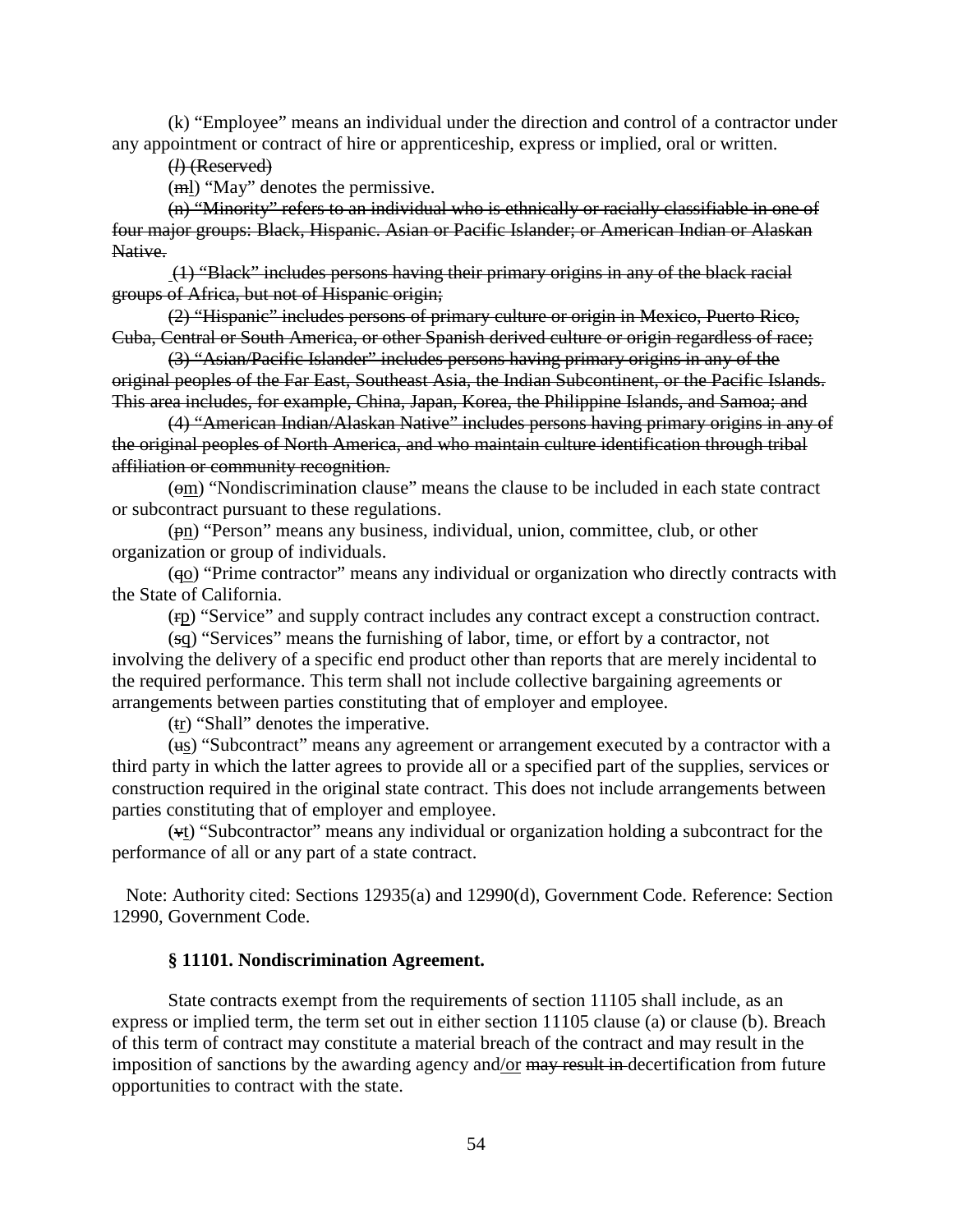Note: Authority cited: Sections 12935(a) and 12990(d), Government Code. Reference: Section 12990, Government Code.

### **§ 11103. Nondiscrimination Program.**

(a) Definition and Purpose. A nondiscrimination program (hereinafter referred to as "the program") is a set of specific and result-oriented procedures to which a contractor or subcontractor commits itself for the purpose of insuring equal employment opportunity for all employees or applicants for employment. It may include an affirmative action component, which establishes goals and timetables to remedy any underutilization of minorities and/or women that is identified. The Program program shall contain the following elements:

(1) Development or reaffirmation of the contractor's equal employment opportunity policy in all personnel actions.

(2) Formal internal and external dissemination of the contractor's policy.

(3) Establishment of responsibilities for implementation of the contractor's program.

(4) Annual identification of any existing policies or practices that have resulted in disproportionately inhibiting the employment, promotion or retention of any group those protected by the Act.

(A) Analysis of Employment Selection Procedures. The program shall include an identification and analysis of contractor promotional and entry-level selection procedures and shall identify any such policies or procedures that have resulted in practices disproportionately inhibiting the employment, promotion or retention of minorities or womenany group or groups protected by the Act. The retention of such practices so identified can only be justified according to the principles of business necessity upon a demonstration that no reasonable alternatives to such practices exist. The prospective contractor shall eliminate any practices that cannot be so justified.

(B) Workforce Analysis. The Program program will contain a workforce analysis, which shall consist of a listing of each job title that appears in applicable collective bargaining agreements of payroll records ranked from the lowest paid to the highest paid within each department or other similar organizational unit, including departmental or unit supervisory personnel. For each job title, the total number of incumbents, and the total number of male and female incumbents, and the total number of male and female incumbents in each of the following groups must be given: Blacks, Hispanics, Asian/Pacific Islanders, and American Indian/Native Alaskans broken down by race and/or national origin. The wage rate or salary range for each job title must be given. All job titles, including all managerial job titles, must be listed. If there are separate work units or lines of progression within a department, a separate list must be provided for each such work unit, or line, including unit supervisors. For lines of progression there must be indicated the order of jobs in the line through which an employee could move to the top of the line. Where there are no formal progression lines or usual promotional sequences, job titles should be listed by department, job families, or disciplines, in order of wage rates or salary ranges.

(C) Utilization Analysis. Employers with 250 or more employees must perform a utilization analysis, which shall consist of an analysis of the major job groups at the facility in order to determine whether women and minorities members of any group protected by the Act are being underutilized when compared to their availability. A job group for this purpose shall consist of one or more jobs that have similar content, wage rates, and opportunities. Underutilization is defined as having a statistically significant lower utilization of minorities or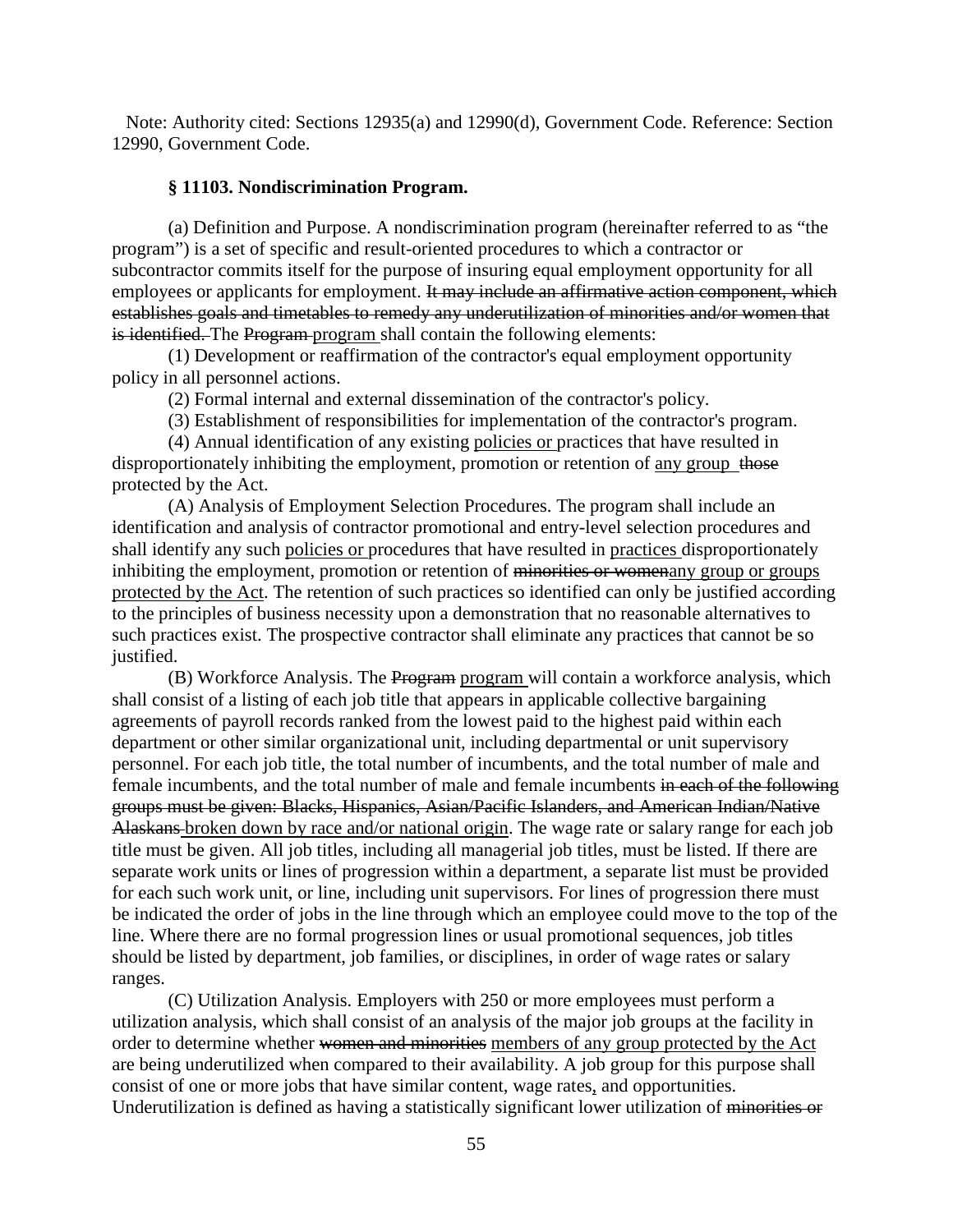women any group protected by the Act in a particular job group than their availability. Availability is defined as the availability in the labor force. The labor force for this purpose may vary depending upon the type of job in question, and the contractor's past practice, and could encompass the contractor's existing employees, the area immediately surrounding the facility where the vacancy exists for low-skill jobs or it could encompass the entire nation for highlyskilled managerial positions. The employer shall conduct a separate utilization analysis for each minority group and womeneach protected group.

(5) Development and execution of action oriented programs policies and procedures designed to correct problems and attain equal employment opportunities for all applicants and employees.

(6) Design and implementation of internal audit and reporting systems to measure the effectiveness of the total program.

(b) Employers who have identified a practice or practices that have an adverse impact on one or more groups protected by the Act, and that may unlawfully discriminate against members of such groups, may wish to include an affirmative action component in their nondiscrimination programs to minimize liability for discrimination, and correct past injustices; such affirmative action may be required of employers who are found to have discriminated in violation of the Act. Such a voluntary affirmative action component might contain, but need not be limited to, the following:

(1) Active support of local and national community action programs and community service programs designed to improve the employment opportunities of minorities and women;

(2) Providing training opportunities to minorities and women within the employer's organization that will qualify them for promotion when openings become available;

(3) Encouraging qualified women and minorities within the employer's organization to seek and accept transfers and promotions that increase their future opportunities;

(4) Actively recruit qualified minorities and women, even those not currently seeking such employment;

(5) Establishing and/or supporting training programs for entry level positions; and

(6) Establishing goals and objectives by organizational units and job groups, including timetables for completion. Establishment and implementation of a nondiscrimination program that contains an effective affirmative action component will create a rebuttable presumption that a contractor is in compliance with the requirements of Government Code section 12990 and its implementing regulations.

(cb) An employer with multiple facilities may establish a single nondiscrimination program for its organization, but must perform separate analyses pursuant to subsections  $(a)(4)(A)$ , and  $(B)$ , and  $(C)$  above for each establishment.

Note: Authority cited: Sections 12935(a) and 12990(d), Government Code. Reference: Section 12990, Government Code. Section 31, California Constitution.

#### **§ 11104. Prima Facie Compliance.**

Compliance with a nondiscrimination or affirmative action program subject to review and approval by a federal compliance agency shall constitute prima facie evidence that a contractor has complied with the requirements of sections 11102 and 11103, unless the federal agency has found that the program is not in compliance with federal law, in which case compliance with a current federal commitment letter or conciliation agreement shall constitute prima facie evidence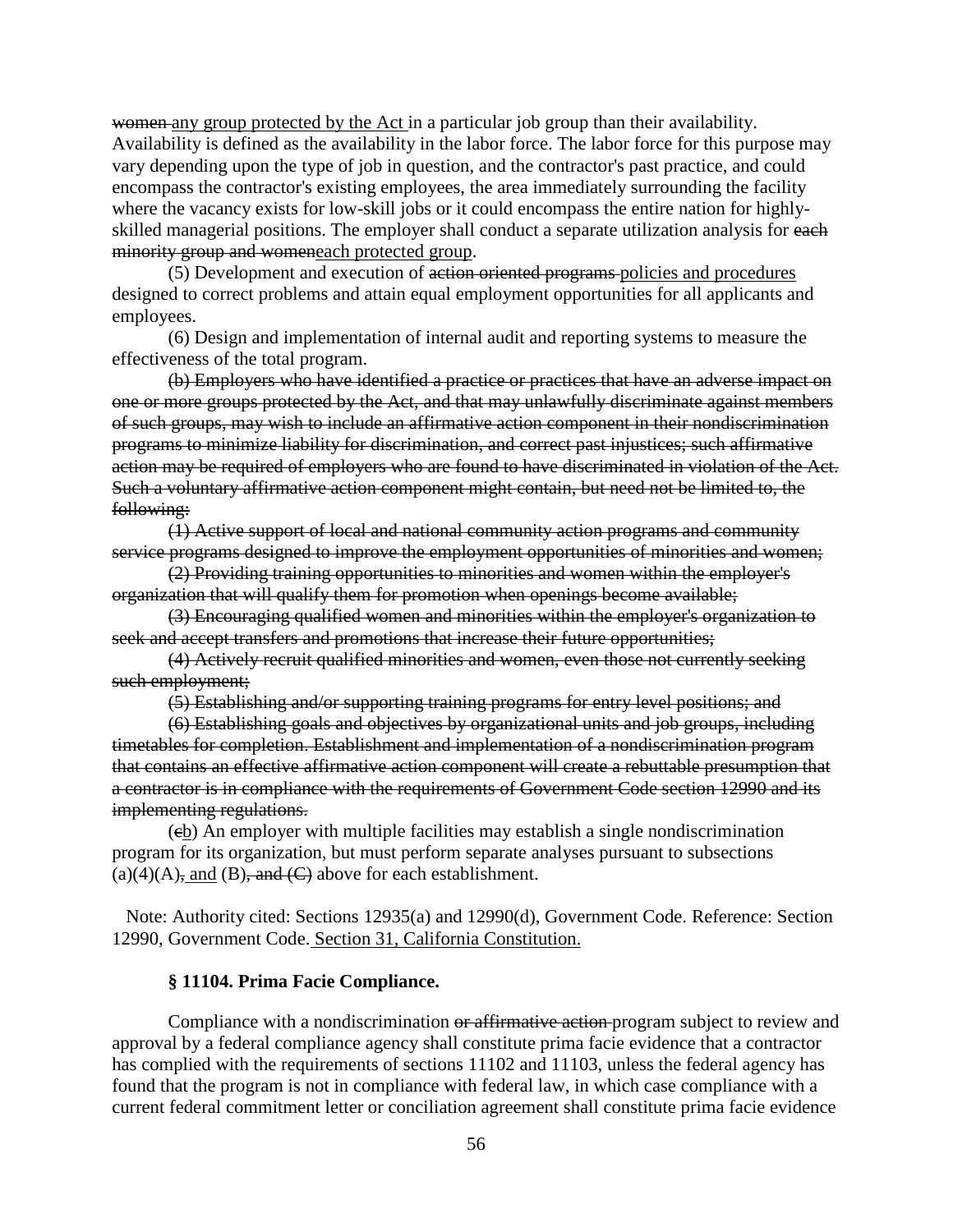that a contractor has complied with the requirements of sections 11102 and 11103. Such prima facie evidence can be rebutted by a preponderance of the evidence to the contrary.

Note: Authority cited: Sections 12935(a) and 12990(d), Government Code. Reference: Section 12990, Government Code.

### **§ 11105. Nondiscrimination Clause.**

Each state contract and subcontract shall contain a nondiscrimination clause unless specifically exempted pursuant to section 11111. The governmental body awarding the contract may use either clause (a) or clause (b) below. Clause (a) will satisfy the requirements of section 12990 of the Government Code only; clause (b) contains language that will satisfy the requirements of both the Fair Employment and Housing Act and Article 9.5, Chapter 1, Part 1, Division 3, Title 2 of the Government Code (adopted pursuant to Government Code sections 11135-11139.5). Standardized state form OCP-1, containing clause (a), and OCP-2, containing clause (b), will be available through the OCP. These forms may be incorporated into a contract by reference and will fulfill the requirement of this section. The contracting parties may, in lieu of incorporating form OCP-1 or OCP-2, include the required clause in the written contract directly.

#### Clause (a)

1. During the performance of this contract, contractor and its subcontractors shall not unlawfully discriminate against any employee or applicant for employment because of race, religion, color, national origin, ancestry, physical handicap, medical condition, marital status, age (over 40) or sex race, religious creed, color, national origin, ancestry, physical disability, mental disability, medical condition, genetic information, marital status, sex, gender, gender identity, gender expression, age, sexual orientation, or military and veteran status. Contractors and subcontractors shall insure that the evaluation and treatment of their employees and applicants for employment are free of such discrimination. Contractors and subcontractors shall comply with the provisions of the Fair Employment and Housing Act (Gov. Code, § 12900 et seq.) and the applicable regulations promulgated thereunder (Cal. Code Regs., tit. 2, § 11000 et seq.). The applicable regulations of the Fair Employment and Housing Council implementing Government Code section 12990, set forth in Subchapter 5 of Division 4.1 of Title 2 of the California Code of Regulations are incorporated into this contract by reference and made a part hereof as if set forth in full. Contractor and its subcontractors shall give written notice of their obligations under this clause to labor organizations with which they have a collective bargaining or other agreement.

2. This Contractor shall include the nondiscrimination and compliance provisions of this clause in all subcontracts to perform work under the contract.

Clause (b)

1. During the performance of this contract, the recipient, contractor, and its subcontractors shall not deny the contract's benefits to any person on the basis of religion, color, ethnic group identification, sex, age, physical or mental disability race, religious creed, color, national origin, ancestry, physical disability, mental disability, medical condition, genetic information, marital status, sex, gender, gender identity, gender expression, age, sexual orientation, or military and veteran status, nor shall they discriminate unlawfully against any employee or applicant for employment because of race, religion, color, national origin, ancestry, physical handicap, mental disability, medical condition, marital status, age (over 40) or sex race, religious creed, color, national origin, ancestry, physical disability, mental disability, medical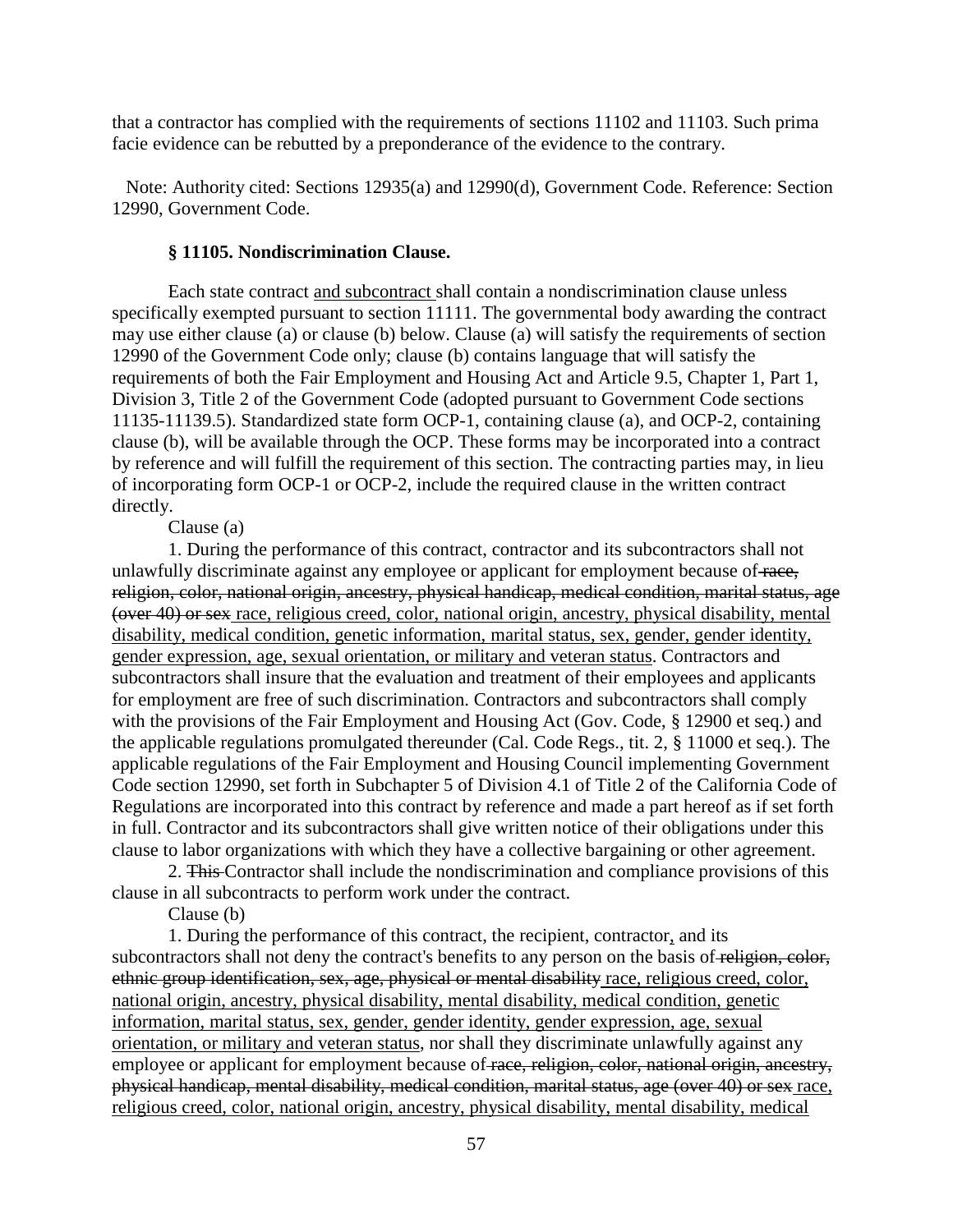condition, genetic information, marital status, sex, gender, gender identity, gender expression, age, sexual orientation, or military and veteran status. Contractor shall insure that the evaluation and treatment of employees and applicants for employment are free of such discrimination.

2. Contractor shall comply with the provisions of the Fair Employment and Housing Act (Gov. Code, § 12900 et seq.), the regulations promulgated thereunder (Cal. Code Regs., tit. 2, § 11000 et seq.), the provisions of Article 9.5, Chapter 1, Part 1, Division 3, Title 2 of the Government Code (Gov. Code, §§ 11135-11139.5), and the regulations or standards adopted by the awarding state agency to implement such article.

3. Contractor or recipient shall permit access by representatives of the Department of Fair Employment and Housing and the awarding state agency upon reasonable notice at any time during the normal business hours, but in no case less than 24 hours' notice, to such of its books, records, accounts, other sources of information and its facilities as said Department or Agency shall require to ascertain compliance with this clause.

4. Recipient, contractor and its subcontractors shall give written notice of their obligations under this clause to labor organizations with which they have a collective bargaining or other agreement.

5. The contractor shall include the nondiscrimination and compliance provisions of this clause in all subcontracts to perform work under the contract.

Note: Authority cited: Sections 12935(a) and 12990(d), Government Code. Reference: Section 12990, Government Code.

#### **§ 11111. Exemptions.**

(a) Licensed rehabilitation workshops that are contractors of state contracting agencies are exempted from the requirements of this subchapter.

(b) Contracts of less than \$5,000 are automatically exempt from the requirements of section 11105; contractors holding only such contracts are automatically exempt from the requirements of section 11102, but are subject to section 11101.

(c) A contractor with fewer than 50 employees in its entire workforce may receive an automatic exemption from the Program requirements of section 11103, subdivisions (a)(4)(B)- (C) pertaining to workforce and utilization analyses by filing a current California Employer Information Report (CEIR) annually with OCP. The OCP may remove any exemption granted under this subsection, in connection with any detailed review or any investigation instituted pursuant to section 11134 or 11135, or whenever the contractor is found to be in substantial noncompliance with the requirements of this subchapter.

(d) Contracts and subcontracts awarded pursuant to a declaration of public emergency, a declaration or determination of emergency pursuant to Government Code section 14809 or Government Code section 14272, (a), (b), or (c), or a declared threat to the health, welfare or safety of the public are fully exempted from the requirements of section 11105, and contractors holding only such contracts are exempted from the requirements of section 11102, but remain subject to section 11101.

(e) A construction contractor with fewer than 50 permanent employees may obtain an exemption from the requirements of section 11103, subdivision (a)(4)(B)-(C) pertaining to workforce and utilization analyses by filing a CEIR annually with OCP. The OCP may remove any exemption granted under this subsection, in connection with any detailed review or any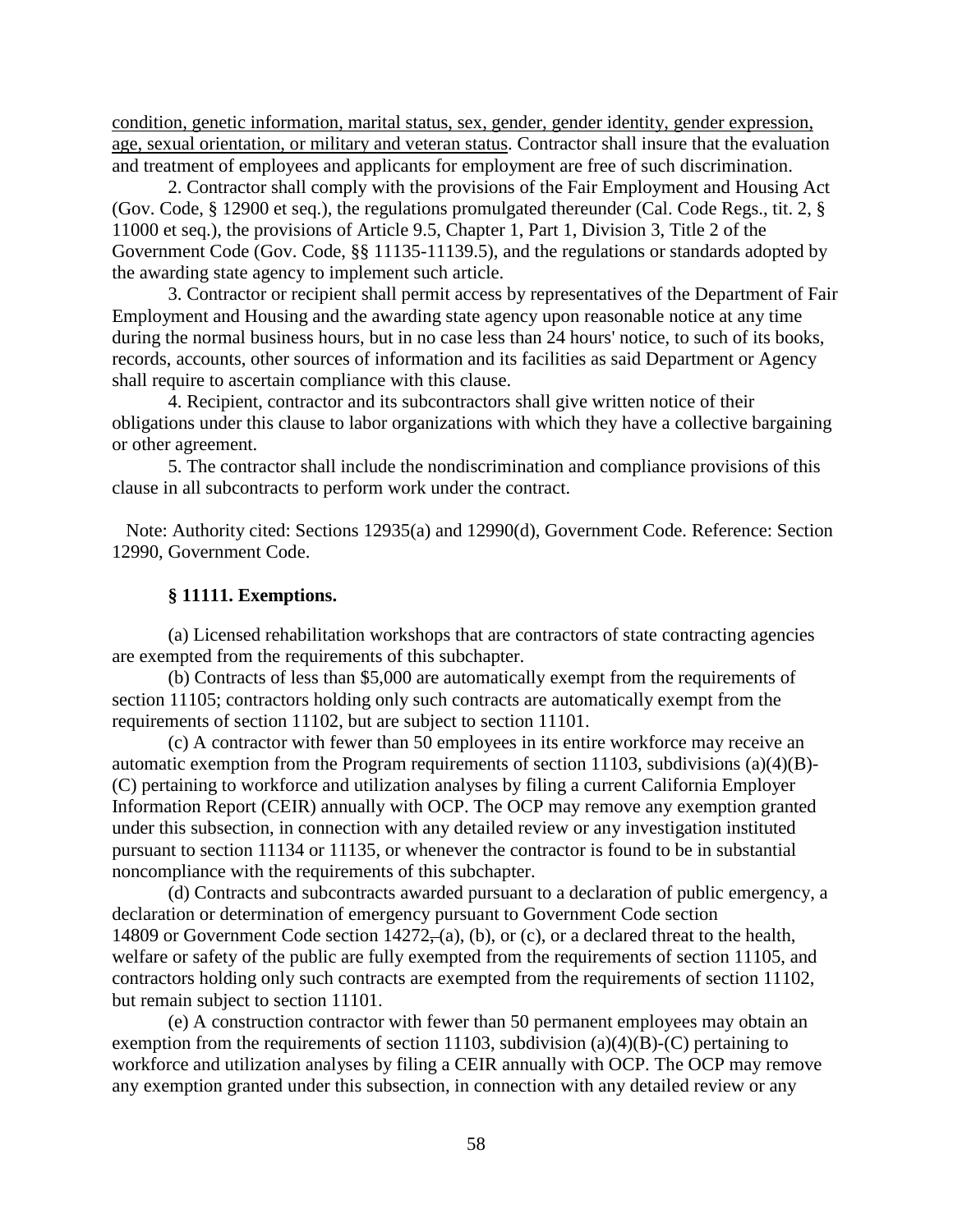investigation instituted pursuant to section 11134 or 11135, or whenever the contractor is found to be in substantial noncompliance with the requirements of this subchapter.

(f) Exemptions of subsections (a) and (d) of this section shall be granted only upon application to the state contract awarding agency prior to the date the contract is awarded. The contract awarding agency shall, prior to the grant of any exemption under this section, require proof of satisfaction of the exemption conditions of this section. The OCP may issue opinion letters and guidelines from time to time to assist contact awarding agencies in making determinations under this section.

(g) Nothing in this section prohibits hiring or employment practices, which must be enforced in order to maintain or establish eligibility for federal programs, where ineligibility would result in a loss of federal funds to the state.

Note: Authority cited: Sections 12935(a) and 12990(d) Government Code. Reference: Section 12990, Government Code. Section 31, California Constitution.

### **§ 11113. Recruitment.**

Nothing in this article shall serve to deter good faith outreach efforts that are neutral and do not favor, discriminate against, or disparately impact any group on the basis of an improper classification.

In the event that any labor organization from which employees are normally recruited and/or with which the contractor has a collective bargaining agreement is unable or unwilling to refer minorities or women, the contractor or subcontractor shall take the following steps and, for a period of two years, keep a record thereof:

(a) Nnotify the California Employment Development Department and at least two minority or female referral organizations of the personnel needs and request appropriate referrals, and.

(a) Nothing in this section shall serve to deter good faith outreach efforts which are neutral and do not favor, discriminate against, or disparately impact any group on the basis of an improper classification.

(b) Notify any minority or female persons who have personally listed themselves with the contractor or subcontractor as seeking employment of any existing vacancies for which they may qualify;

(c) Notify minority, women's and community organizations that employment opportunities are available.

(d) Immediately notify OCP of the existence of the historical and present relationship between the contractor and labor organizations and detail the efforts of the contractor to secure adequate referrals through the labor organizations.

Neither the provisions of any collective bargaining agreement, nor the failure by a union with which the contractor has a collective bargaining agreement, to refer either minorities or women shall excuse the contractor's obligations underGovernment Code, section 12990, or the regulations in this subchapter.

Note: Authority cited: Sections 12935(a) and 12990(d), Government Code. Reference: Section 12990, Government Code.

### **§ 11114. Notice of Contract.**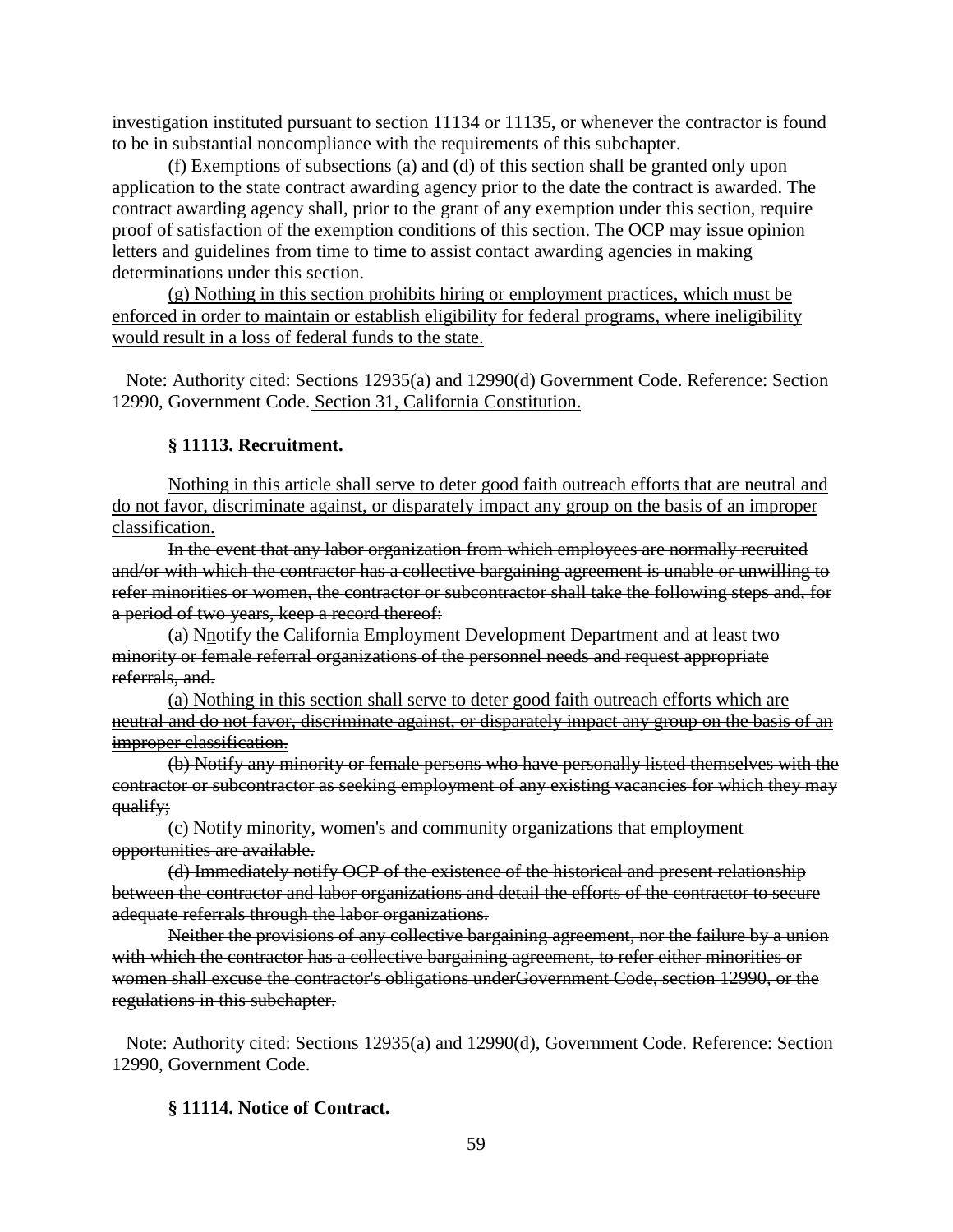Contract awarding agencies shall give written notice to the Administrator within 10 working days of an award of any and all contracts over \$5,000. The notice shall include the name, address, and telephone number of the contractor; federal employer identification number; state contract identification number; date of contract award; contract amount; project location; name of contractor's agent who signed the contract; name of contract awarding agency and contract awarding officer; and brief description of the purpose or subject of the contract.

Note: Authority cited: Sections 12935(a) and 12990(d) Government Code. Reference: Section 12990, Government Code.

# **Article 2. Regulations Applicable to Construction Contracts**

# **§ 11121. Transfers Prohibited.**

It is a violation of the contract, of Government Code section 12990 and the regulations in Subchapter 5 of Chapter 5 of Division 4.1 of Title 2 of the California Code of Regulations to transfer women and minority employees or trainees who are members of any group protected by the Act from contractor to contractor or from project to project for the sole purpose of meeting the contractor's nondiscrimination obligations.

Note: Authority cited: Sections 12935(a) and 12990(d) Government Code. Reference: Section 12990, Government Code.

# **§ 11122. Standard California Nondiscrimination Construction Contract Specifications. (Gov. Code, Section 12990.)**

In addition to the nondiscrimination clause set forth in section 11105, all non-exempt state construction contracts and subcontracts of \$5,000 or more shall include the specifications set forth in this section.

# STANDARD CALIFORNIA NONDISCRIMINATION CONSTRUCTION CONTRACT SPECIFICATIONS (GOV. CODE SECTION 12990)

These specifications are applicable to all state contractors and subcontractors having a construction contract or subcontract of \$5,000 or more.

1. As used in the specifications:

a. "Act" means the Fair Employment and Housing Act.

ab. "Administrator" means Administrator, Office of Compliance Programs, California Department of Fair Employment and Housing, or any person to whom the Administrator delegates authority;

b. "Minority" includes:

(i) Black (all persons having primary origins in any of the black racial groups of Africa, but not of Hispanic origin);

(ii) Hispanic (all persons of primary culture or origin in Mexico, Puerto Rico, Cuba, Central or South America or other Spanish derived culture or origin regardless of race);

(iii) Asian/Pacific Islander (all persons having primary origins in any of the original peoples of the Far East, Southeast Asia, the Indian Subcontinent or the Pacific Islands); and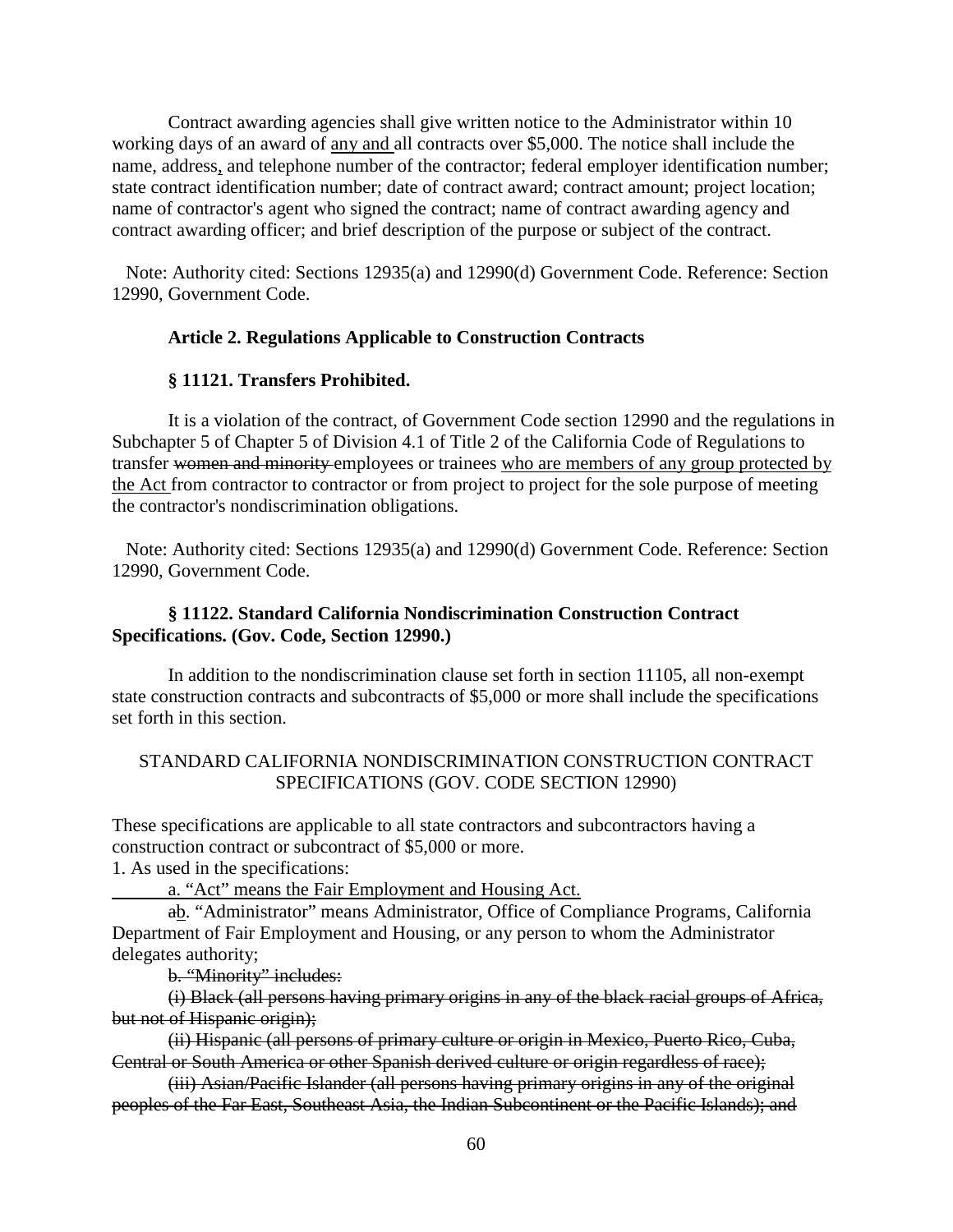(iv) American Indian/Alaskan Native (all persons having primary origins in any of the original peoples of North America and who maintain culture identification through tribal affiliation or community recognition).

2. Whenever the contractor or any subcontractor subcontracts a portion of the work, it shall physically include in each subcontract of \$5,000 or more the nondiscrimination clause in this contract directly or through incorporation by reference. Any subcontract for work involving a construction trade shall also include the Standard California Construction Contract Specifications, either directly or through incorporation by reference.

3. The contractor shall implement the specific nondiscrimination standards provided in paragraphs 6(a) through (e) of these specifications.

4. Neither the provisions of any collective bargaining agreement, nor the failure by a union with whom the contractor has a collective bargaining agreement, to refer either minorities or women shall excuse the contractor's obligations under these specifications, Government Code section 12990, or the regulations promulgated pursuant thereto.

5. In order for the nonworking training hours of apprentices and trainees to be counted, such apprentices and trainees must be employed by the contractor during the training period, and the contractor must have made a commitment to employ the apprentices and trainees at the completion of their training, subject to the availability of employment opportunities. Trainees must be trained pursuant to training programs approved by the U.S. Department of Labor or the California Department of Industrial Relations.

6. The contractor shall take specific actions to implement its nondiscrimination program. The evaluation of the contractor's compliance with these specifications shall be based upon its effort to achieve maximum results from its actions. The contractor must be able to demonstrate fully its efforts under steps a. through e. below:

a. Ensure and maintain a working environment free of harassment, intimidation, and coercion at all sites, and at all facilities at which the contractor's employees are assigned to work. The contractor, where possible, will assign two or more women to each construction project. The contractor shall specifically ensure that all foremen, superintendents, and other on-site supervisory personnel are aware of and carry out the contractor's obligations to maintain such a working environment, with specific attention to minority or female individuals working at such sites or in such facilities.

b. Provide written notification within seven days to the director of the DFEH when the referral process of the union or unions with which the contractor has a collective bargaining agreement has not referred to the contractor a minority person or woman sent by the contractor, or when the contractor has other information that the union referral process has impeded the contractor's efforts to meet its obligations.

c. Disseminate the contractor's equal employment opportunity policy by providing notice of the policy to unions and training, recruitment and outreach programs and requesting their cooperation in assisting the contractor to meet its obligations; and by posting the company policy on bulletin boards accessible to all employees at each location where construction work is performed.

d. Ensure all personnel making management and employment decisions regarding hiring, assignment, layoff, termination, conditions of work, training, rates of pay or other employment decisions, including all supervisory personnel, superintendents, general foremen, on-site foremen, etc., are aware of the contractor's equal employment opportunity policy and obligations, and discharge their responsibilities accordingly.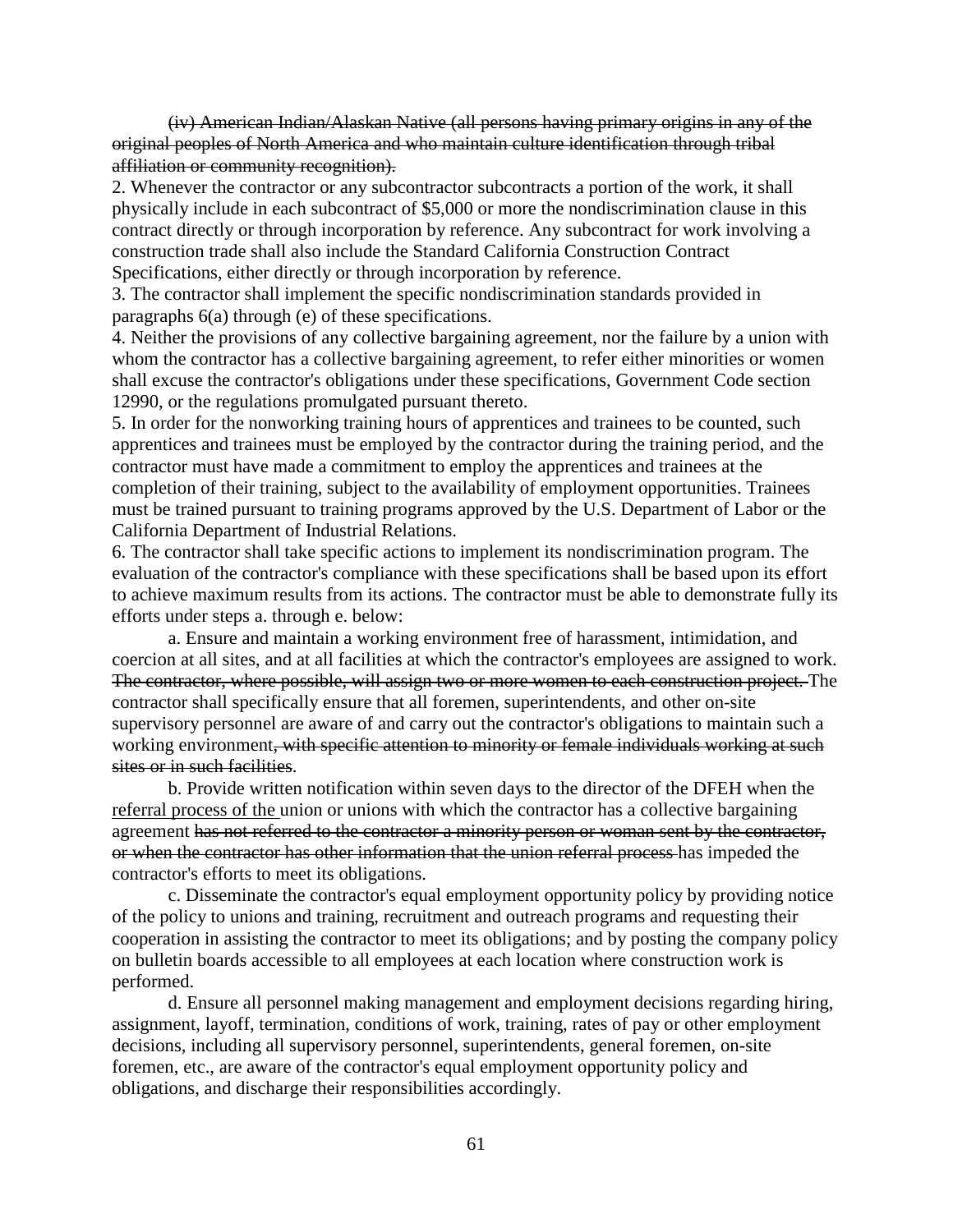e. Ensure that seniority practices, job classifications, work assignments, and other personnel practices, do not have a discriminatory effect by continually monitoring all personnel and employment related activities to ensure that the equal employment opportunity policy and the contractor's obligations under these specifications are being carried out.

7. Contractors are encouraged to participate in voluntary associations that assist in fulfilling their equal employment opportunity obligations. The efforts of a contractor association, joint contractor-union, contractor-community, or other similar group of which the contractor is a member and participant, may be asserted as fulfilling any one or more of its obligations under these specifications provided that the contractor actively participates in the group, makes every effort to assure that the group has a positive impact on the employment of minorities and women equal employment opportunity in the industry, ensures that the concrete benefits of the program are reflected in the contractor's minority and female workforce participation, and can provide access to documentation that demonstrates the effectiveness of actions taken on behalf of the contractor. The obligation to comply, however, is the contractor's.

8. The contractor is required to provide equal employment opportunity for all minority groups, both male and female, and all women, both minority and non-minority persons. Consequently, the contractor may be in violation of the Fair Employment and Housing Act (Government Code section 12990 et seq.) if a particular group is employed in a substantially disparate manner. 9. Establishment and implementation of a bona fide affirmative action plan pursuant to section 11103(b) of this subchapter shall create a rebuttable presumption that a contractor is in compliance with the requirements of section 12990 of the Government Code and its implementing regulations.

109. The contractor shall not use the nondiscrimination standards to discriminate against any person because of race, color, religion, sex, national origin, ancestry, physical handicap, medical condition, marital status or age over 40 race, religious creed, color, national origin, ancestry, physical disability, mental disability, medical condition, genetic information, marital status, sex, gender, gender identity, gender expression, age, sexual orientation, or military and veteran status. 1110. The contractor shall not enter into any subcontract with any person or firm decertified from state contracts pursuant to Government Code section 12990.

1211. The contractor shall carry out such sanctions and penalties for violation of these specifications and the nondiscrimination clause, including suspension, termination and cancellation of existing subcontracts as may be imposed or ordered pursuant to Government Code section 12990 and its implementing regulations by the awarding agency. Any contractor who fails to carry out such sanctions and penalties shall be in violation of these specifications and Government Code section 12990.

1312. The contractor shall designate a responsible official to monitor all employment related activity to ensure that the company equal employment opportunity policy is being carried out, to submit reports relating to the provisions hereof as may be required by OCP and to keep records. Records shall at least include for each employee the name, address, telephone numbers, construction trade, union affiliation if any, employee identification number when assigned, social security number, race, sex, status, (e.g., mechanic, apprentice trainee, helper, or laborer), dates of changes in status, hours worked per week in the indicated trade, rate of pay, and locations at which the work was performed. Records shall be maintained in any easily understandable and retrievable form; however, to the degree that existing records satisfy this requirement, contractors shall not be required to maintain separate records.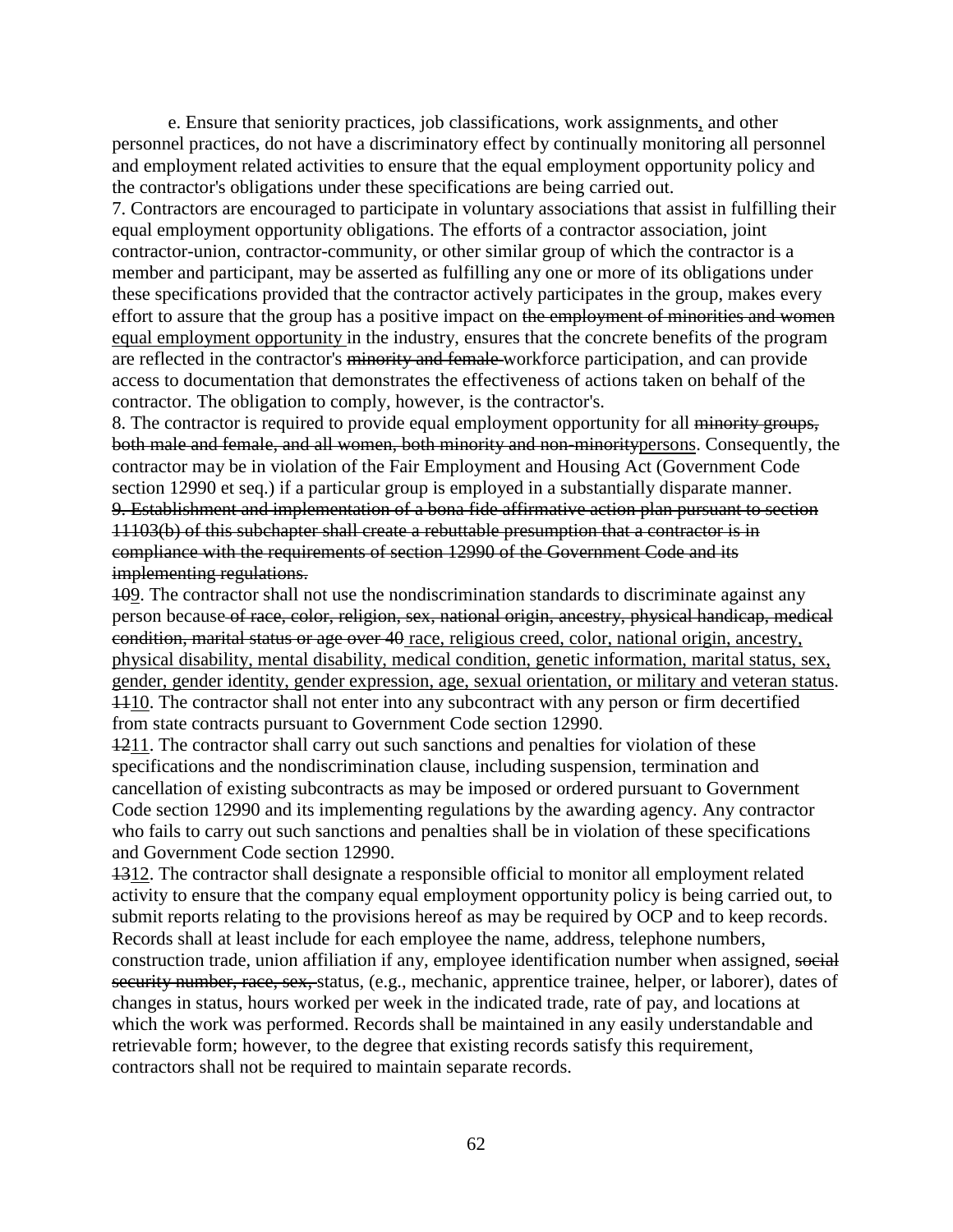Note: Authority cited: Sections 12935(a) and 12990(d), Government Code. Reference: Section 12990, Government Code.

## **§ 11123. Reporting Requirement.**

Contractors holding construction contracts of \$50,000 or more must submit quarterly utilization reports to OCP on forms to be provided by OCP. In such reports the contractor must provide identifying information and report the number and percentage of journey worker, apprentice, and trainee hours worked in each job classification by race, sex, and ethnic groupnational origin, together with the total number of employees and total number of minority employees in each classification by sex. The quarterly utilization reports must cover each calendar quarter and must be received by OCP no later than the 15th day of the month following the end of the quarter (April 15, July 15, October 15, and January 15). Contractors who are required to submit utilization reports to the federal government may submit a copy of the federal report to the OCP at the same time they submit the report to the federal government in lieu of the state quarterly utilization report.

Note: Authority cited: Sections 12935(a) and 12990(d), Government Code. Reference: Section 12990, Government Code.

## **§ 11128. Post Award Compliance.**

(a) Each contractor of a small contract shall compile and shall maintain for inspection for two years after award:

(1) Information regarding the contractor: Federal Employer Identification number; state contract identification number; legal name of the business organization, parent corporation or other outside ownership interest, if applicable, business telephone number, street address, city, state and zip code; mailing address, if different; total number of employees, identified by sex, race and national origin; name, business phone and mailing address of contractor's EEO/AA officer, if there is one; and name of the person responsible for the maintenance of information required pursuant to subsection (b) below.

(2) Information regarding the contract: Dollar dollar value of contract; time for performance of the contract; date of contract award; name of contract awarding agency, and contract awarding officer; brief description of the purpose or subject of the contract.

(3) A copy, if one was required to be prepared of the prime contractor's current CEIR, or equivalent federal form (See section 11013(a) of this chapter regarding the preparation of CEIR's.)

(b) Failure to comply with the requirements of this section may result in a determination that the contractor has materially breached the state contract and the decertification of the contractor from future state contracts.

Note: Authority cited: Sections 12935(a) and 12990(d), Government Code. Reference: Sections 12990, Government Code.

# **§ 11131. Post Award Informational Filing.**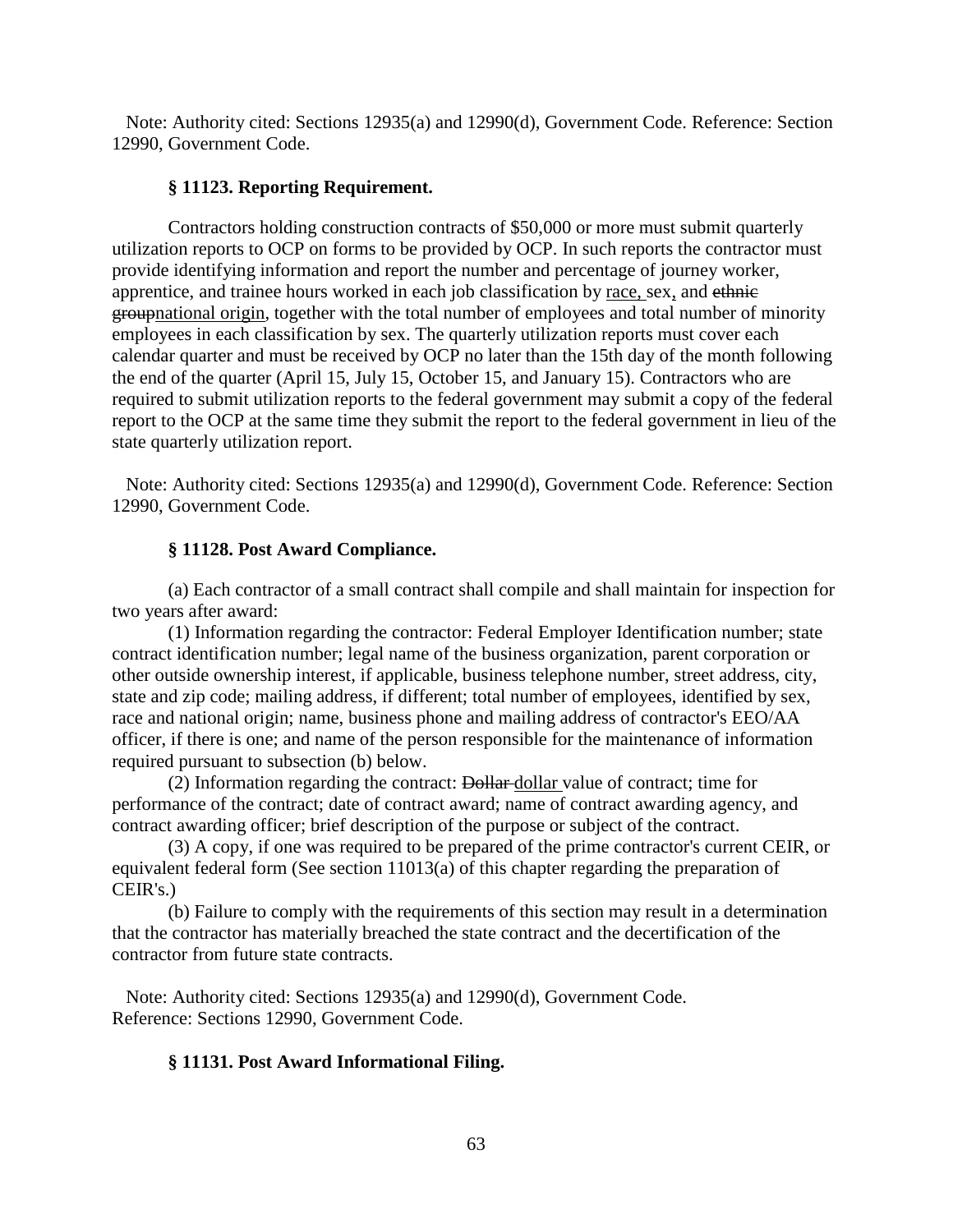(a) The prime contractor of a regulated contract shall file with OCP within 28 days from the date of execution of a regulated contract or the effective date of these regulations, whichever occurs later:

(1) Information Regarding the Contractor: Federal Employer Identification Number; state contract identification number; legal name of the business organization; business telephone number, street address, city, state and zip code; mailing address, if different; and name, business phone and mailing address of contractor's EEO/AA Officer.

(2) Information Regarding the Contract: Dollar dollar value of contract; date of contract award; name of contract awarding agency and contract awarding officer; and brief description of the purpose or subject of the contract.

(3) (Reserved)

(4) A copy of the prime contractor's current CEIR or equivalent federal form (EEO-1). If the prime contractor is not otherwise required to prepare a CEIR, it must do so in order to comply with the requirements of this section. (See section 11013(a) of this chapter regarding the preparation of CEIR's.)

This information shall be updated annually thereafter, so long as the contractor remains subject to these regulations.

(b) Contractors awarded more than one state contract in one year may file only the information required in subdivision (a)(2) and (a)(4) above for the second and all subsequent contracts awarded during the year.

(c) The OCP and the contract awarding agency shall make forms available for providing the information required under this section.

(d) Failure to comply with the requirements of this section may result in a determination that the contractor has materially breached the state contract and the decertification of the contractor from future state contracts.

Note: Authority cited: Sections 12935(a), and 12990(d), Government Code. Reference: Section 12990, Government Code.

## **§ 11132. Designating EEO/Affirmative Action Officer.**

All contractors of regulated contracts shall designate an individual responsible for the implementation of the contractor's nondiscrimination program.

Note: Authority cited: Sections 12935(a) and 12990(d), Government Code. Reference: Section 12990, Government Code.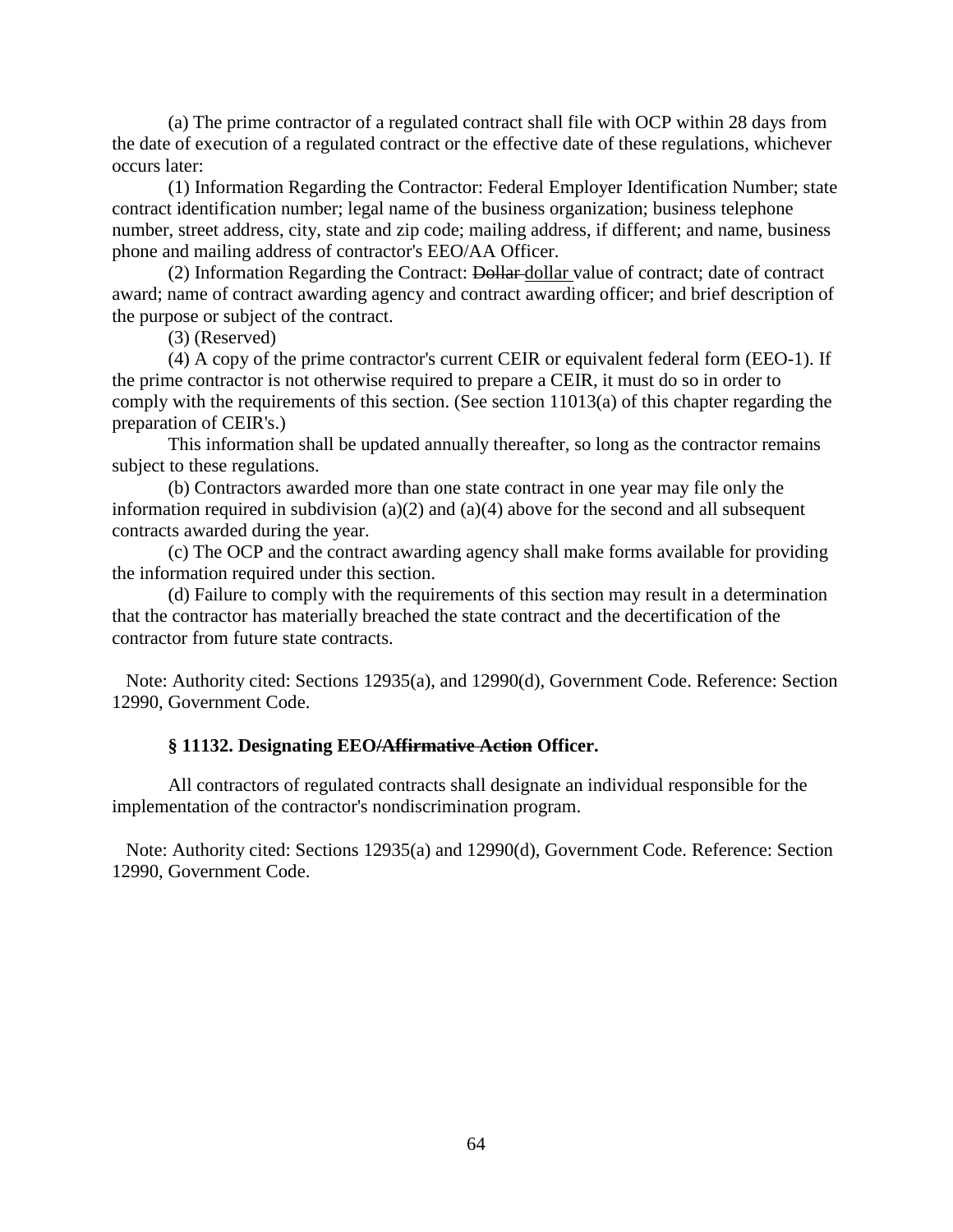[NOTE: The remaining sections have been renumbered to move to the DFEH procedural regulations. DFEH will amend in a separate rulemaking action.]

## **Article 4. OCP Review Procedures**

## **§ 1113310250. Scope.**

This article sets forth the review procedures to be followed by OCP in implementing this subchapter.

Note: Authority cited: Sections 12935(a) and 12990(d), Government Code. Reference: Section 12990, Government Code.

## **§ 1113410251. OCP Review Procedures.**

In order to monitor the equal employment practices of contractors and their compliance with the requirements of this subchapter, contractors shall be subject to review. Contractors may be selected for review on the basis of any specific neutral criteria contained in a general administrative plan for the enforcement of this subchapter.

(a) Desk Review. All contracts shall be subject to desk reviews conducted by and at the discretion of OCP. A desk review will involve a review of the applicable contract(s), the information required of the contractor pursuant to section 11128 or 11131 of these regulations, the compliance with and implementation of the program required by this subchapter, and any additional related information required by OCP. In addition, OCP may review the current and past personnel procedures and practices of a contractor whenever such a review is, within the discretion of OCP, considered appropriate.

(b) Field Review. OCP may conduct a field review of a contractor's workplace. Field reviews will be made during contractor's regular business hours. OCP shall notify the contractor of its intent to conduct a field review under this section and shall arrange a mutually convenient time to conduct it.

(c) A contractor will not be selected for a routine desk or field review if it has been the subject of such a review within the preceding 24 months and was found to be in compliance. Prior review will not exempt a contractor from compliance investigations conducted pursuant to section 11135, or follow-up desk or field reviews.

Note: Authority cited: Sections 12935(a) and 12990(d), Government Code. Reference: Section 12990, Government Code.

### **§ 1113510252. Compliance Investigations.**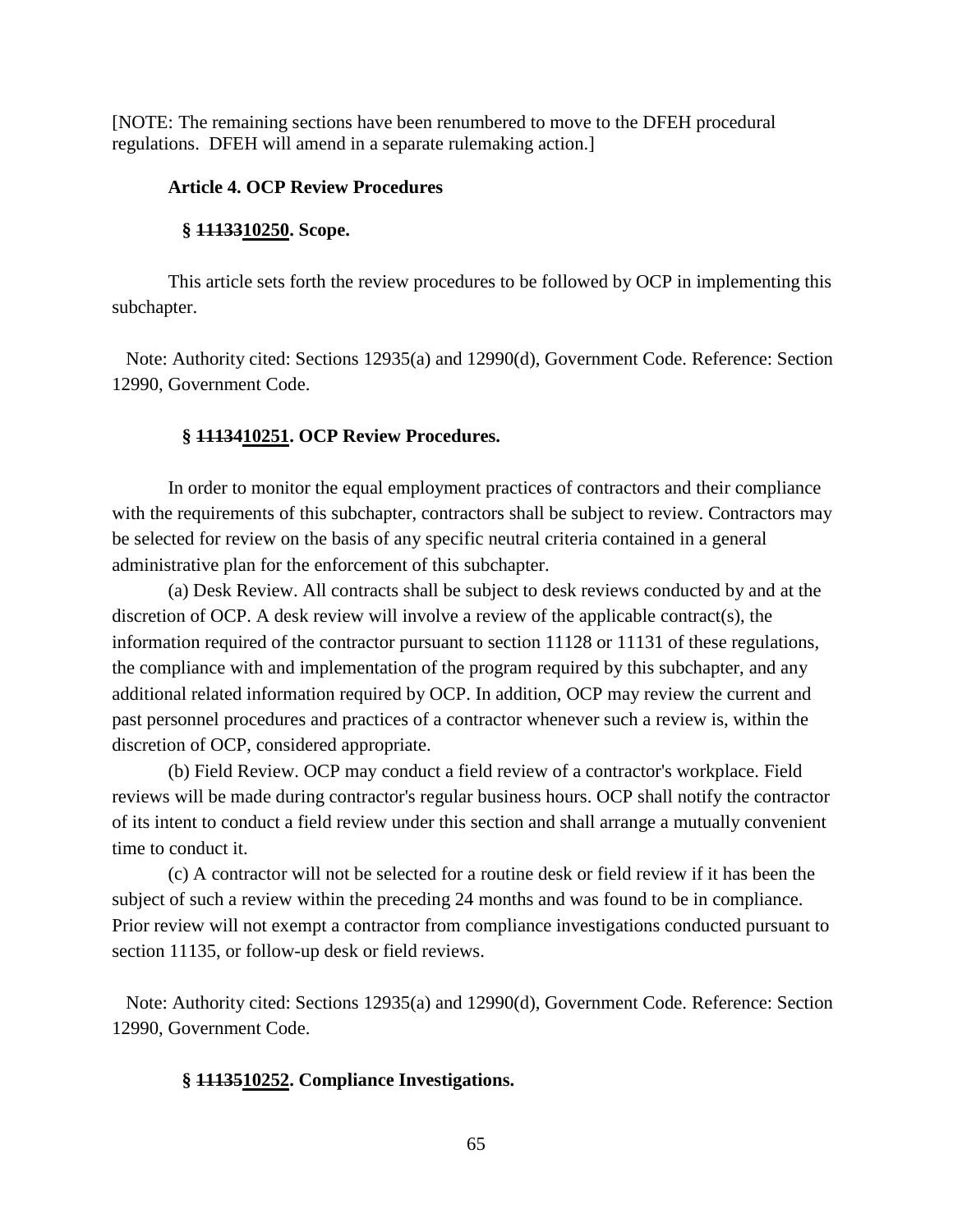(a) OCP may conduct a compliance investigation of a contractor's employment practices for the purpose of determining whether the contractor holding a state contract is acting or has acted in violation of the nondiscrimination and compliance requirements imposed by this subchapter. Investigations under this section shall involve a detailed review of the contractor's entire employment practices and procedures. Investigations under this section may be conducted when the Administrator determines a pattern of unlawful discrimination in employment may have occurred within the past twelve months or be ongoing. Such a determination shall be in writing and shall be based upon:

(1) A complaint by a contract awarding agency; or

(2) The results of the regular compliance review activities of the OCP; or

(3) A notice of any complaint of employment discrimination filed pursuant to section 11117 of this subchapter or Government Code section 12960; or

(4) The failure of the contractor to provide compliance information required by this subchapter or reasonably requested by OCP.

(b) Whenever a contractor that is the subject of a compliance investigation pursuant to this section is also the subject of a complaint pursuant to Government Code section 12960, if possible, OCP and any other unit of the DFEH investigating the contractor's employment practices shall coordinate their investigations.

Note: Authority cited: Sections 12935(a) and 12990(d), Government Code. Reference: Section 12990, Government Code.

# **§ 1113610253. Letters of Commitment.**

If, in the course of a compliance investigation, OCP concludes that a contractor may be in violation of the provisions of this subchapter, OCP and the contractor may informally agree to resolve the identified deficiencies through the mechanism of a written letter of commitment. The letter of commitment shall set forth the deficiencies identified by OCP, the action the contractor shall take to correct the deficiencies, and the time by which the corrective action shall be taken and the deficiencies resolved.

Note: Authority cited: Sections 12935 (a) and 12990(d), Government Code. Reference: Section 12990, Government Code.

### **Article 5. OCP Enforcement Proceedings**

## **§ 1113710254. Scope.**

This article sets forth the enforcement procedures to be followed by OCP in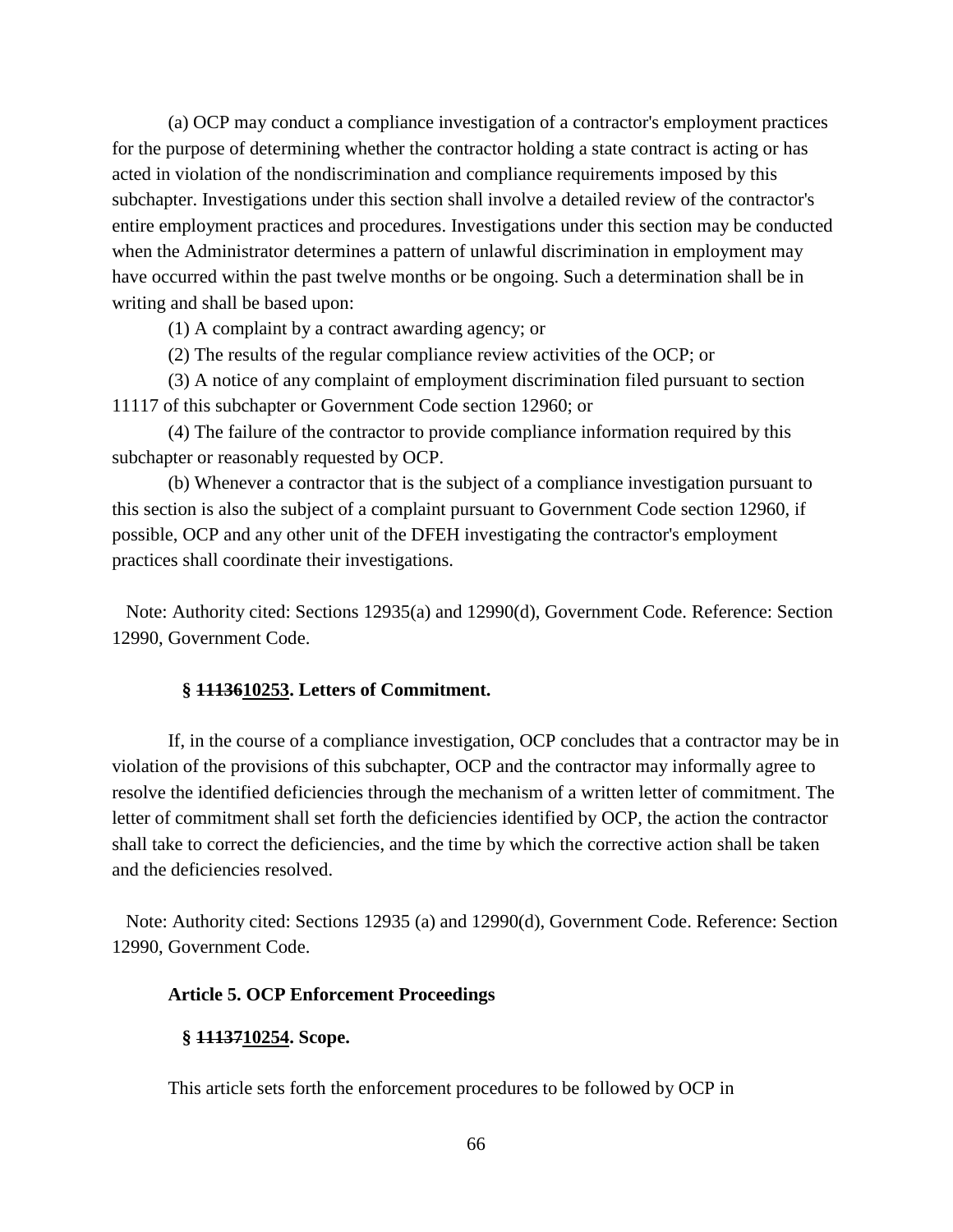implementing this subchapter.

Note: Authority cited: Sections 12935(a) and 12990(d), Government Code. Reference: Section 12990, Government Code.

### **§ 1113810255. Show Cause Notice.**

(a) When the Administrator has reasonable cause to believe that a contractor performing under a state contract is in violation of the nondiscrimination and compliance requirements imposed by this subchapter or is in violation of a letter of commitment or conciliation agreement, he or she may issue a notice requiring the contractor to show cause before a hearing officer, why appropriate action to ensure compliance should not be instituted. The show cause notice shall specifically state the contractor's noncompliance and any recommended sanctions. The show cause notice shall be dated and served on the contractor personally or by registered mail, and such service shall constitute notice to the contractor of the deficiencies. In addition, the show cause notice shall be served by ordinary first class mail on the contract awarding agency. A hearing on the show cause notice shall be held no sooner than the 30th day after the issuance of the show cause notice but shall be at the earliest date OCP can reasonably schedule the hearing.

(b) During the 30 day show cause period, OCP and the contractor shall make every effort to resolve the deficiencies that led to the issuance of the show cause notice through conciliation, mediation, and persuasion.

Note: Authority cited: Sections 12935(a) and 12990(d), Government Code. Reference: Section 12990, Government Code.

#### **§ 1113910256. Conciliation Agreements.**

At the discretion of the Administrator, deficiencies contained in a show cause notice may be resolved through the use of written conciliation agreements. A conciliation agreement shall provide for such remedial action as may be necessary to correct the violations and/or deficiencies noted. In addition, the Administrator may require periodic compliance reports detailing the actions taken by the contractor to correct the deficiencies, and identifying statistical results of such actions.

Note: Authority cited: Sections 12935(a) and 12990(d), Government Code. Reference: Section 12990, Government Code.

### **§ 1114010257. Hearing.**